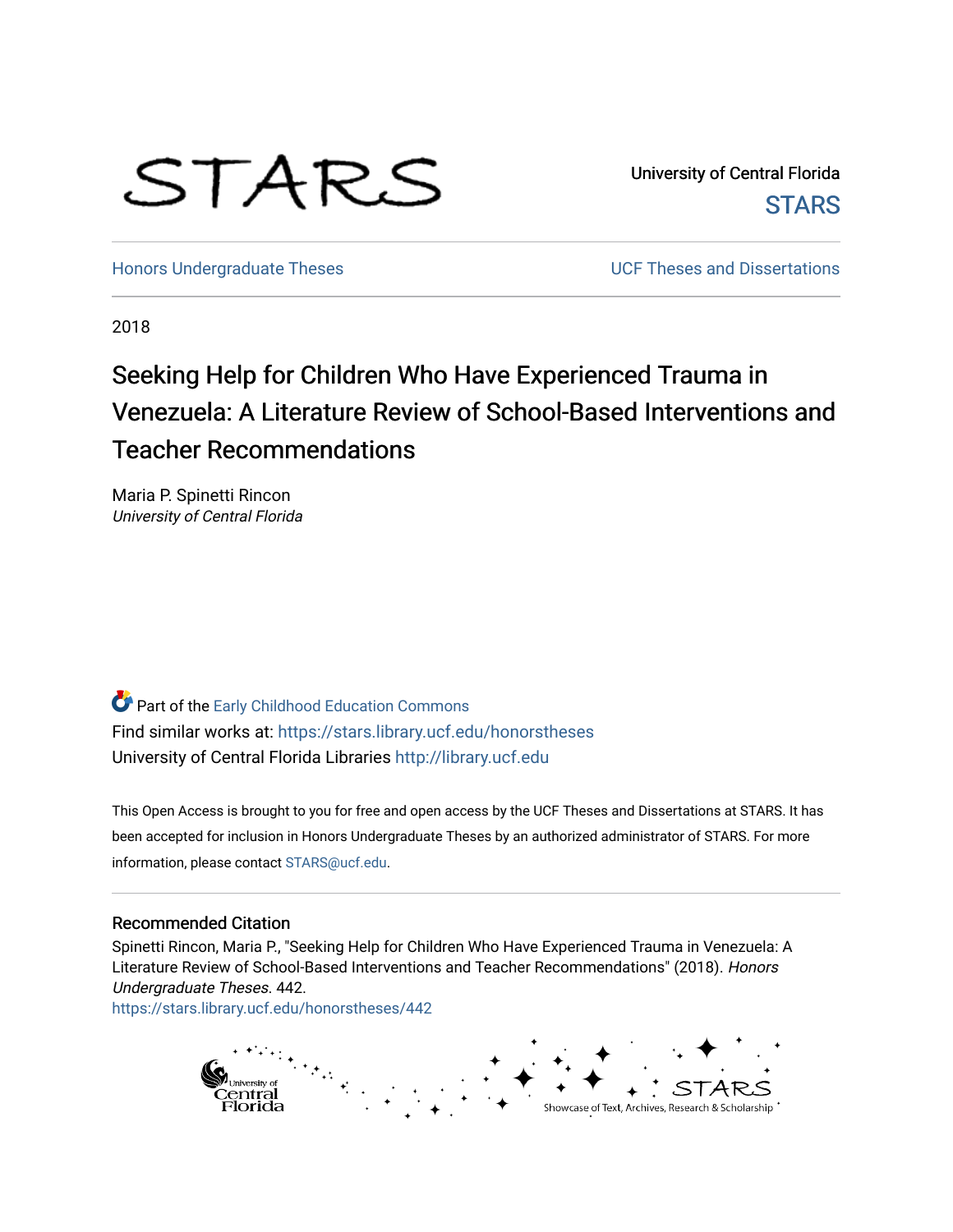# SEEKING HELP FOR CHILDREN WHO HAVE EXPERIENCED TRAUMA IN VENEZUELA: A LITERATURE REVIEW OF SCHOOL-BASED INTERVENTIONS AND TEACHER RECOMMENDATIONS

by

## MARÍA PAOLA SPINETTI RINCÓN

A thesis submitted in partial fulfillment of the requirements for the Honors in the Major Program in Early Childhood Development in the College of Community Innovation and Education and in The Burnett Honors College at the University of Central Florida Orlando, Florida

Fall Term 2018

Thesis Chair: Dr. Marisa Macy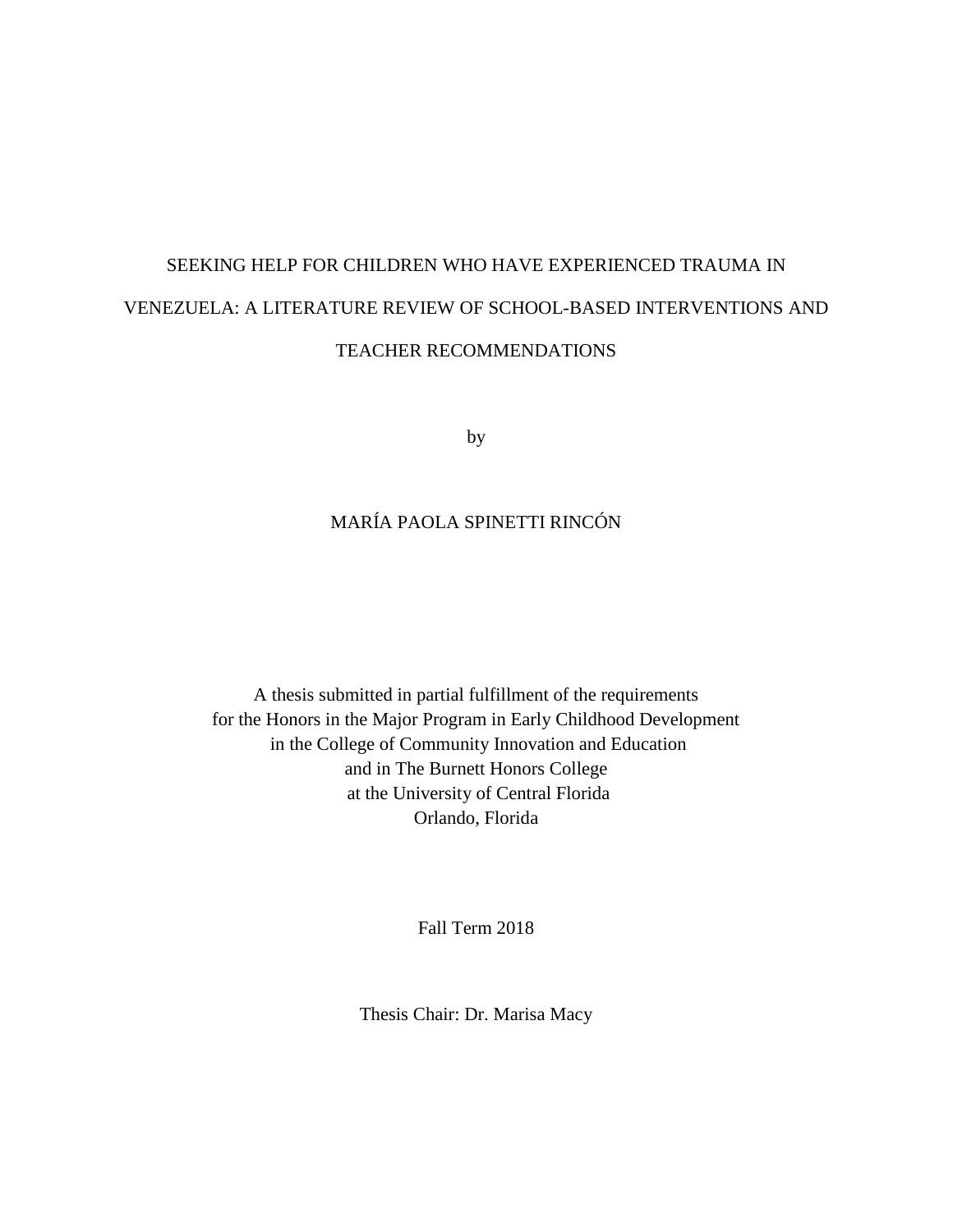#### **ABSTRACT**

<span id="page-2-0"></span>The main purpose of this research synthesis was to determine recommendations that promote the development of a trauma-informed approach in Venezuelan schools to address the traumatic effects of political unrest in young children through a systematic review of existent intervention programs. After conducting an initial search, four studies were identified that studied the effectiveness of an intervention program in schools targeting trauma in children younger than 14 years old.

Results showed that there were four categories that all studies incorporated. All intervention programs used an assessment tool to determine PTSD presence and symptomatology, as well as other domains that could be impacted. The assessment was used to determine the need for extensive intervention and to record the effectiveness of the program. The development of the intervention program was carefully established. Approaches varied in length, intervention provider, curriculum used, and ages, yet all focused on either Cognitive Behavioral Therapy or Play Therapy as the foundation. Third, teachers were trained and received support throughout the study. Training included education on the repercussions of trauma, symptomatology, and ways to address the need of children. Clinicians provided ongoing classroom support to improve the environment. Finally, in three of the studies, parents received training on trauma symptomatology and the effects of trauma. Parents learned strategies to work with their children and were able to take part in the intervention.

Even though the understanding of trauma in childhood populations dates back to World War II, there is a lack of tiered intervention programs provided in schools for children at risk. In Venezuela today, children experience an ongoing environment of toxic stress paired with

ii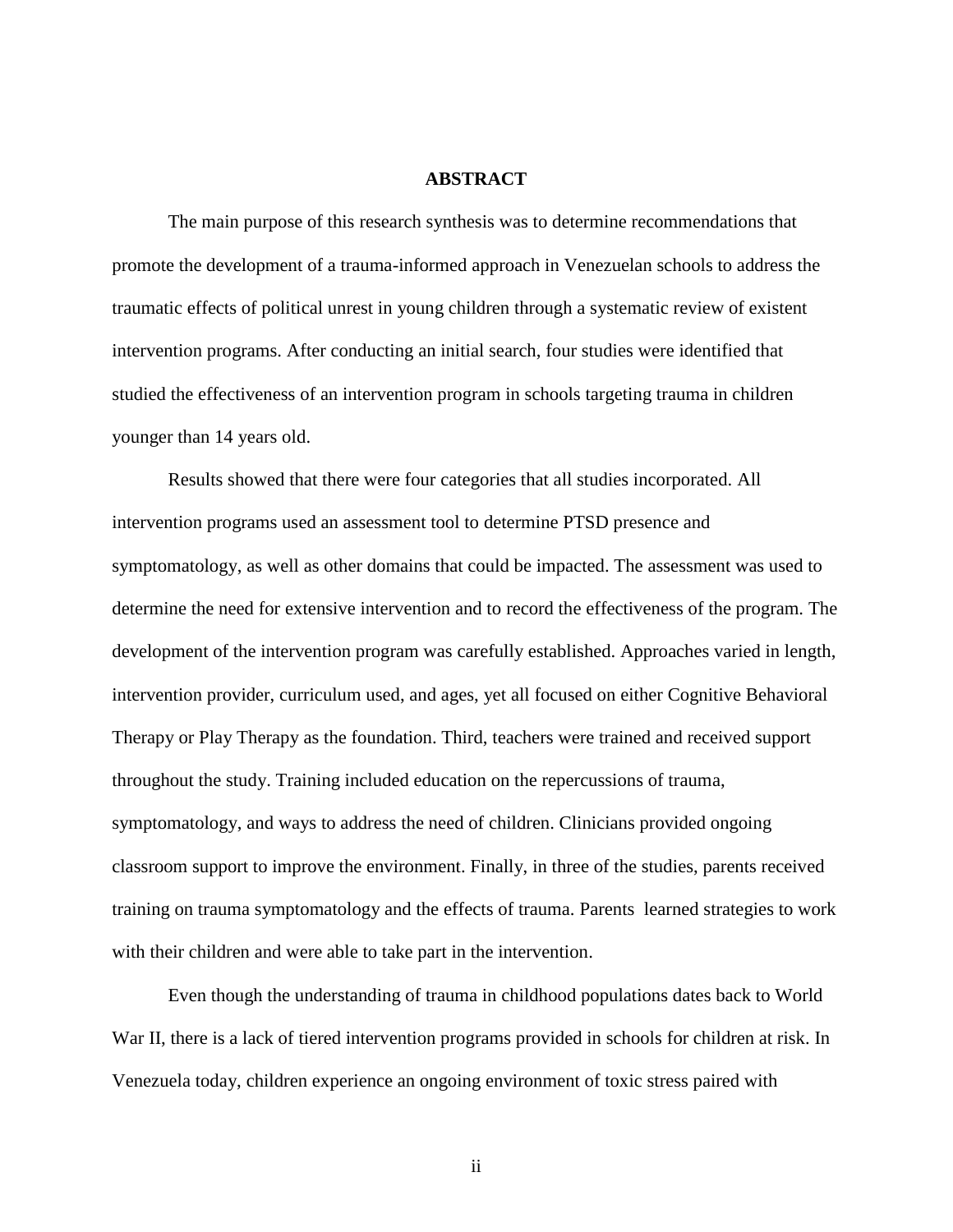systemic oppression trauma. Thus, there is a need for an intervention program to reach large groups of children that does not generate an economic burden on parents. This study provides a comprehensive analysis of effective methods that can be used for a further intervention program. New policies need to be established to ensure that the most vulnerable populations receive all the services needed to succeed in the future and that the socioeconomic gap is narrowed.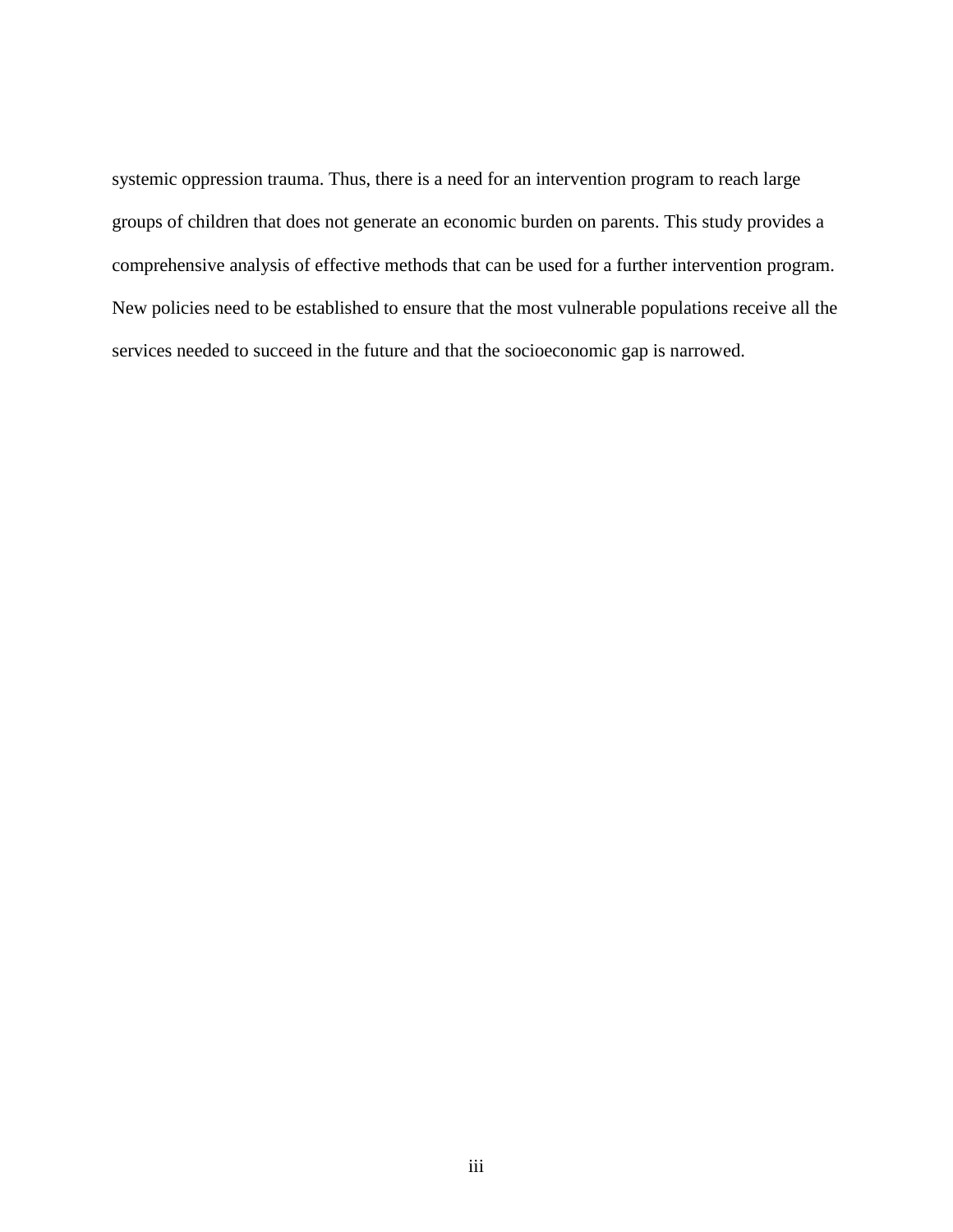#### **ACKNOWLEDGEMENTS**

<span id="page-4-0"></span>I want to thank Dr. Marisa Macy for guiding me through this whole process, for challenging me with my project, but most importantly, for letting me think big. Even though some of the ideas that I had throughout the process were bigger than my resources, you never told me not to pursue them. You just let me realize my limitations on my own. Thank you for giving me your time every single week to discuss my thesis and to learn from your knowledge on the process.

I also want to thank professor Nancy Brasel for guidance in my understanding of trauma, and for always rooting for me. I want to thank Dr. Judith Levin for introducing me to socioemotional development and trauma. You opened my eyes to a variety of issues that I did not even know existed. Thank you for listening to my crazy ideas and guiding me to become a better professional. Thank you, Dr. Sherron Roberts, for guiding me through Honors in the Major and for giving me the freedom to do my research in a way that aligned with who I am and my experiences.

To all you incredible ladies, there are not enough words to say thank you for everything that I have learned in this process and for the impact you have left in me.

Thank you to my parents, Maria Ines and Jesus Spinetti, for giving me the opportunity to embark in this learning journey and supporting me. Thank you, mom, for listening to all my complaints when I was stressed, and my rambles every time I learned something new. Thank you to my brothers, Eduardo and Jesus, who took responsibilities away from me, so that I could meet my deadlines. Thank you, Eduardo, for encouraging me to always go the extra step, and for letting me talk about "emotionally charged" topics even when you wanted me to stop.

Thank you to all my friends who also had to listen to me talk nonstop about trauma, and how I was not sure if I would succeed. You reassured me and cheered me on to the finish line.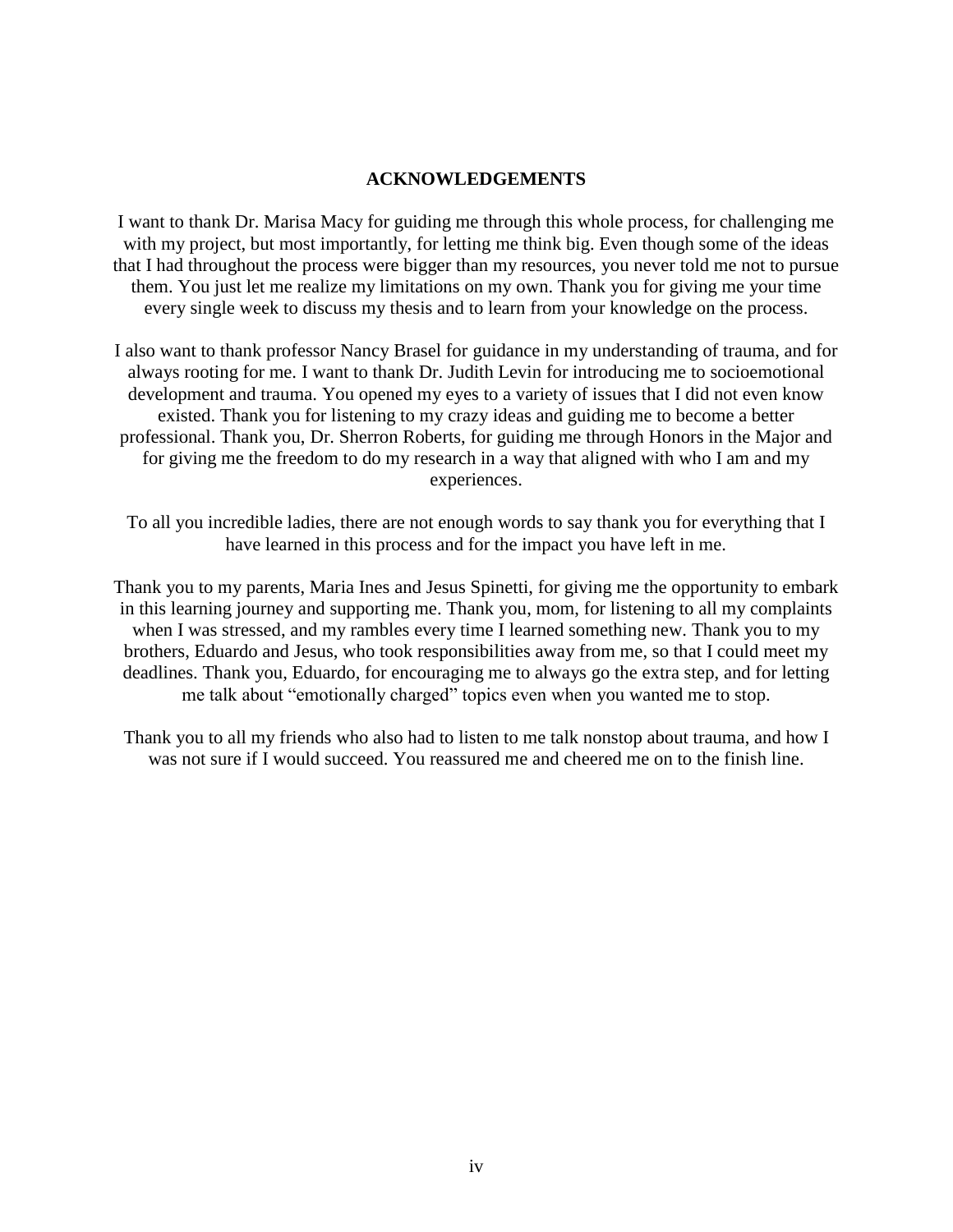## <span id="page-5-0"></span>**TABLE OF CONTENTS**

| Venezuela's Current Context Contributing to Traumatic Experiences  15 |  |
|-----------------------------------------------------------------------|--|
|                                                                       |  |
|                                                                       |  |
|                                                                       |  |
|                                                                       |  |
|                                                                       |  |
|                                                                       |  |
|                                                                       |  |
|                                                                       |  |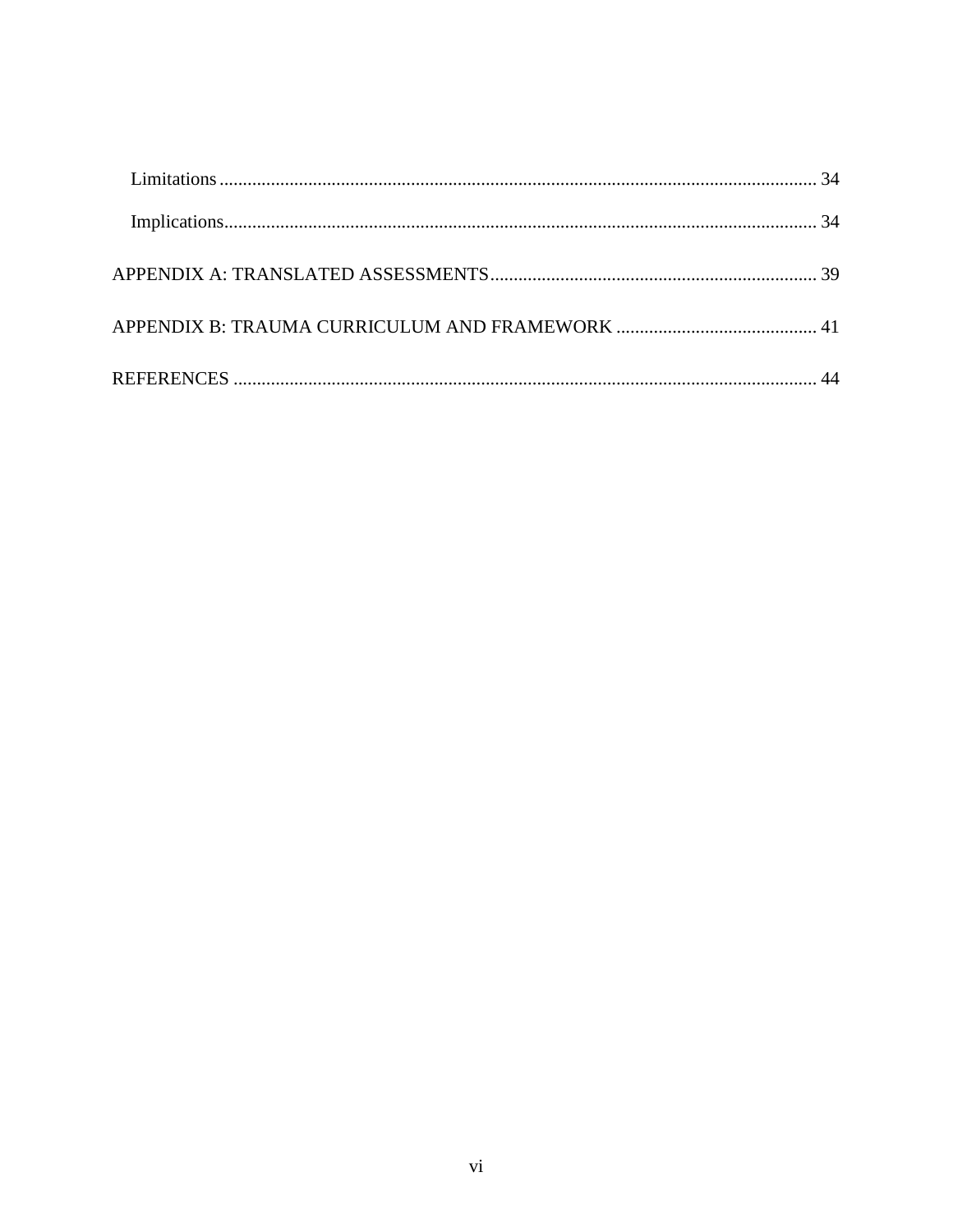## **LIST OF TABLES**

<span id="page-7-0"></span>

| Table 2: Intervention design in intervention studies of child trauma in the school setting  28 |  |
|------------------------------------------------------------------------------------------------|--|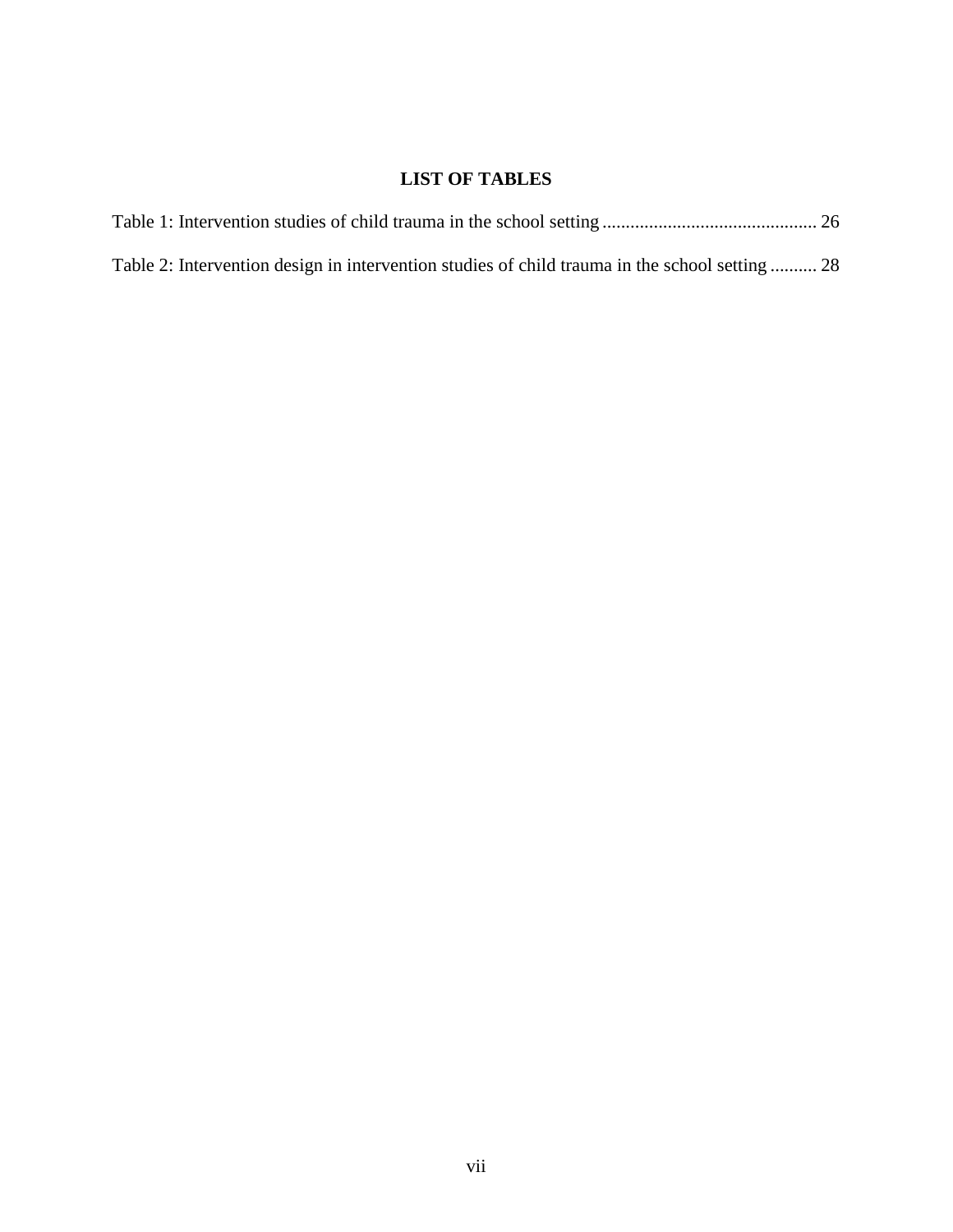#### **INTRODUCTION**

<span id="page-8-0"></span>Peace is a privilege that not every country can afford. For the past 20 years, Venezuela has been living under a dictatorship characterized by oppression, marginalization and increased poverty. Adults have had to deal with the fear of not being able to bring food to the table, being killed in a queue to buy groceries, being robbed carrying bags to their homes, or dying because they simply cannot afford to buy food, formula, and medicine due to inflation close to the thousands in percentage. Added to this situation of extreme poverty, Venezuelans have had to deal with political oppression and uprisings. Every few years, Venezuelans take to the streets in protest to demand a change in the government. Year after year, they have to endure a repressive political system that uses its military to mitigate the actions of citizens who seek a ore democratic way of life and an opportunity to live in freedom. Yet, all the power that a regime with the biggest amount of oil reserves in the world has, the population of this country is time after time denied basic rights, tortured, killed, or silenced.

For some children, this context is the only reality that they know. Children are growing up seeing people killed by their own army. They have seen their mothers choose what child to feed and which ones to leave to die. Children have had to leave the schools and accompany their mothers in queues to buy food. Children have had to go through a school system that does not provide equal opportunities and that its own goal is to perpetuate the oppressive system. They have been taught that the only Messiah that they should follow, the one who changed how Venezuelans live, is the former president Hugo Chávez. Many Venezuelans feel they have had to become thieves, assassins, and kidnappers in an effort towards basic survival.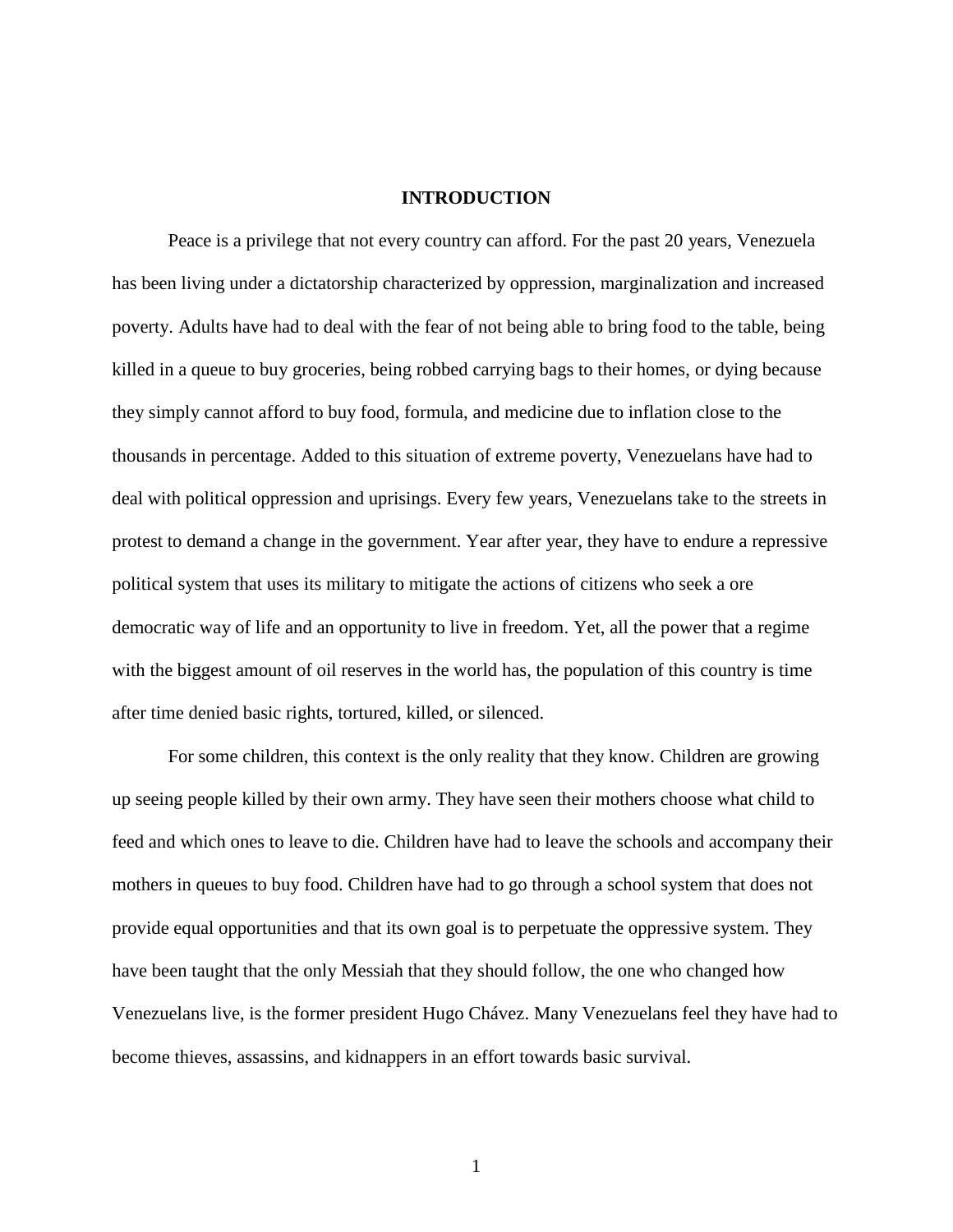However, because this situation over time has become normalized because it is the only reality that exists in Venezuela, people fail to realize the many traumatic experiences that children have endured, often before they are even able to read. It is not until you are removed from the situation that you are able to understand how deeply the scars go. Children are a vulnerable population. They depend mostly on their caregivers. In Venezuela, the caregivers are also struggling to deal with traumatic events. This leaves children at an even greater risk.

Unless you grow up in Venezuela, people cannot realize how experiencing the atrocities of the government impacts young children. It is not until they change environments, that they are able to identify multiple symptoms that before seemed normal. Small moments like trying to read a book in a park can be stressful. People become aware of their surroundings and how the people walking by could pull a gun or a knife to rob them. Everyone seems suspicious, and mitigating those thoughts is a difficult task to accomplish for anyone, of any age. In Venezuela, the country with the third highest murder rate in the world (Pariona, 2018), this is part of survival. In some cases, that level of awareness and responsiveness can save you.

Santiago, was around five years old when he saw, from his home window, a police officer capture a child in school uniform during a political protest demanding basic human rights. The child was leaving his school, but he happened to be passing the street where the protest was occurring at the moment. Santiago's mother started to scream hysterically because the police officer was taking the child most likely to be tortured. There were rumors about the different forms of torture that police officers employed when they captured someone. At the moment, Santiago was asking what the police officer was going to do to the child. His mother lied, and said that the officer was just going to return him to his family. Nonetheless, a few months later,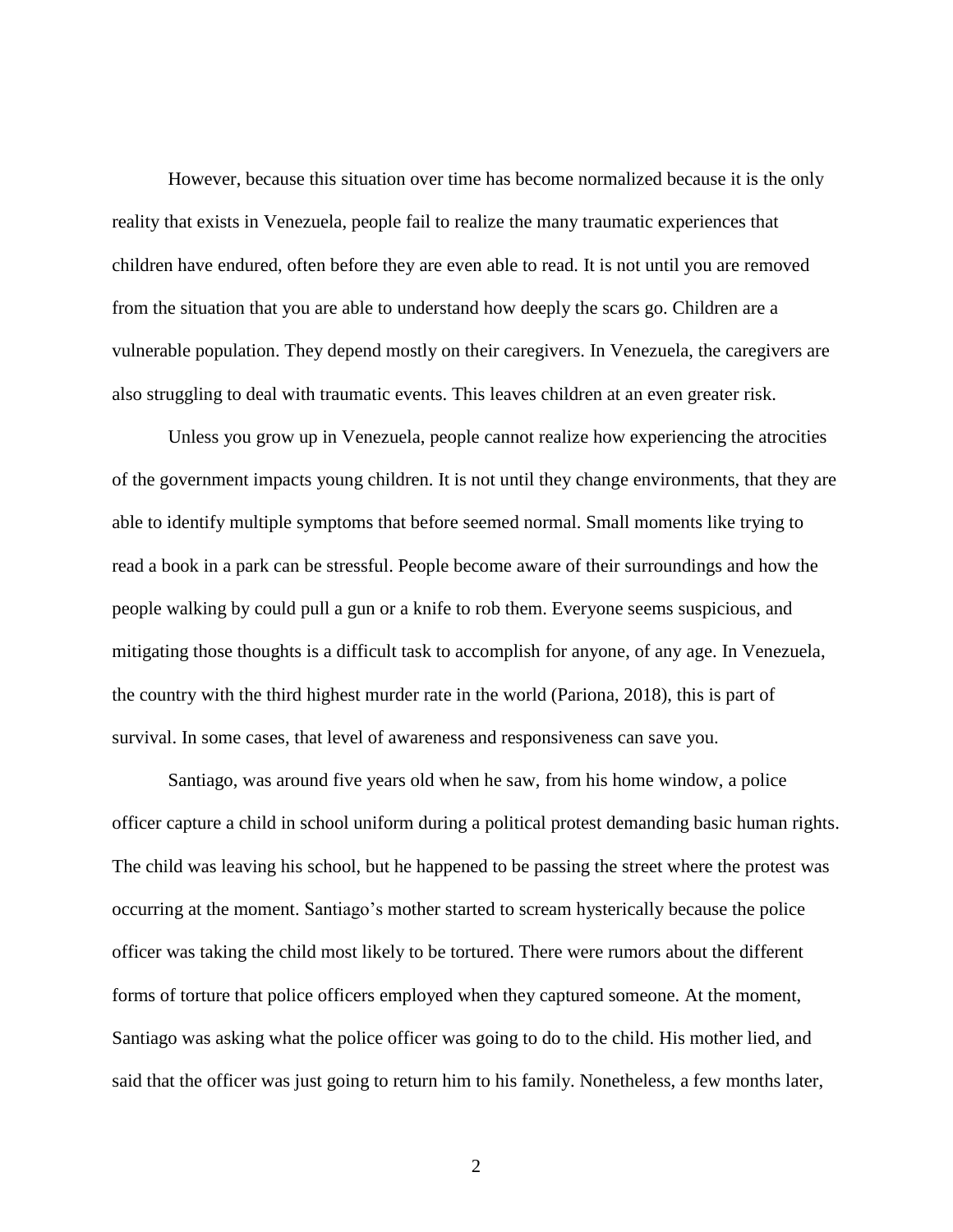Santiago passed by a police officer and was scared of what the officer might do. He was scared because the police could take him, and do bad things to him. This young child was confused, and the family kept telling him things that did not align their emotional and physical responses to the situation. Santiago's family probably did not know how to address the situation, mostly because they had to endure it. Santiago has had the privilege to grow up in a middle class family. Where many of the events that take place in the country are hidden from his eyes. However, this does not mean that he does not understand that traumatizing events are occurring every day.

In a very small coastal town in August of 2017, a sea of children, adolescents, and young adults walked across the street to sit in front of an army of police officers. Throughout the day, gas bombs were thrown from the police side to the young protesters' side. When any one of the children or adolescents were caught, they were taken into a container in which the police officers threw gas bombs. Officers would put all the captees inside the container, throw gas bombs, and close it to work as a gas chamber. The gas did not kill them, but it would make their throats and skin itch, and their eyes burn. They were left there for a few days before the officers decided to release them. This young group only had tools that they created for themselves, trash cans were used as shields, fireworks as bombs, and t-shirts as masks. They resisted all day to the police's use of extreme force, all day, for several months. A few months earlier one of their owns, probably in his late teens, was murdered near the protests by the same forces that they were resisting. Neighbors fed them, not entirely sure where the families were. This group of children and young adults came from the lowest socioeconomic level, from the poorest neighborhoods and were protesting. If they stayed at home, there was no way for them to eat. With the rate of inflation and food scarcity, they were unable to buy enough food to feed themselves. However, if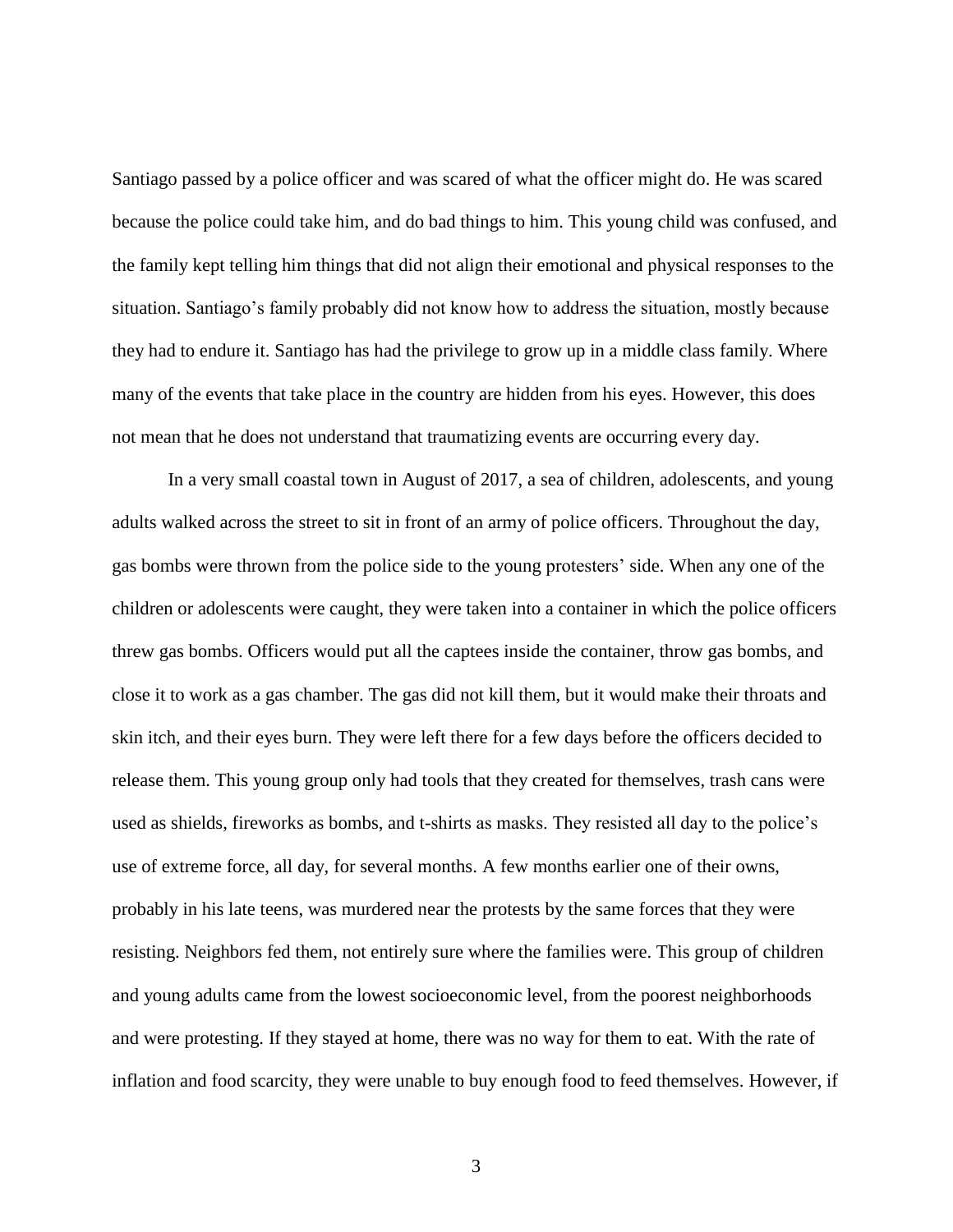they endured the repression, the middle-class citizens provided food for them. It became a job. They did not fight only for a change in government, they fought to survive.

These two distinct examples, exemplify the advantages that a child like Santiago has, over children who are born in the poorest neighborhoods, called *barrios*. The social and emotional needs for both children are clearly negated, and they cannot be neglected. What is the future like for a child who grew up enduring repression or throwing bombs? What other traumatic events, like the one Santiago experienced, shape the way children develop their schemas of the world? How do these experiences impact future behaviors?

The study of trauma in children dates back to the end of World War II (Bodman, 1941; Carey-Trefzer, 1949). The both long and short term effects have been researched throughout the years. The general conclusion is that children who experience trauma during early childhood, will have repercussions that will not go away. Figley (2012) says, "trauma always leaves an imprint, and even if covered by extra defenses, a degree of compromised functioning, sensitivity, and vulnerability remain" (p. 678). Childhood trauma focuses on abuse, neglect, natural disasters, accidents, terrorism, war, and refugees. These types of trauma relate to the complex traumatic situations that children endure in countries with systemic oppression (Goodman, 2015), yet fail to fully address the ongoing aspects, such as Venezuela.

Teachers and administrators seek to provide the best education possible to children. In many cases, the traumatic experiences and difficulties of a child's daily life do not allow them to perform academically to the best of their abilities. The main purpose of this research synthesis is to determine recommendations for teachers and administrators that promote the development of a trauma-informed approach for children in Venezuelan schools to address the traumatic effects of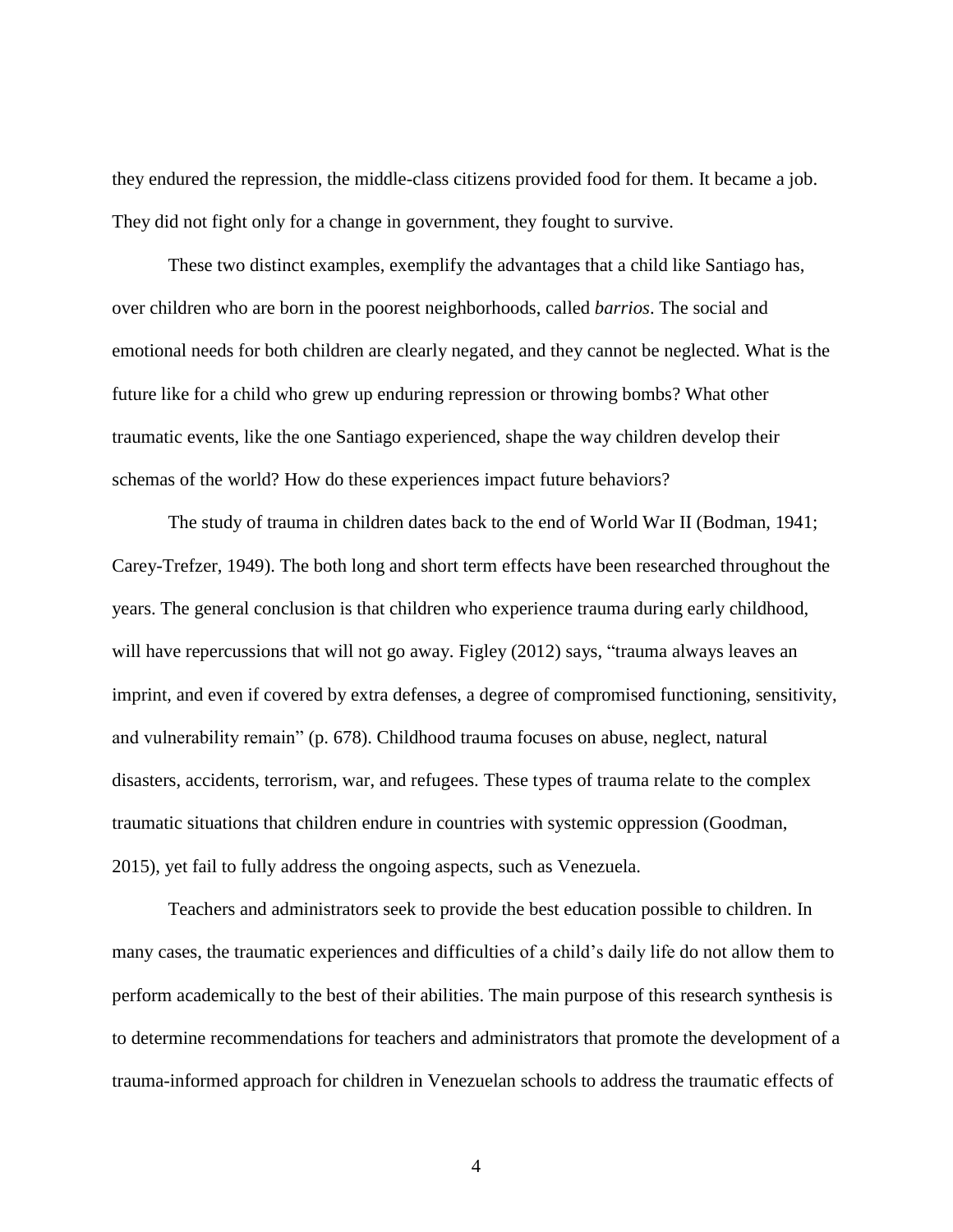political unrest. Education of children should be aligned with their healthy development and well-being. It requires taking into account not only academic subjects, but also the socioemotional development of children. The recommendations derived from this study will have the potential to aid teachers and administrators to provide a safe environment for children to cope with the effects of trauma.

This research will serve as the basis for considering educational policies to address the needs of children in current Venezuela. It will also function as a resource guide for school administrators and teachers to become informed regarding the effects of trauma and the need to develop a trauma-informed approach in the schools. This analysis seeks to start a conversation that deals with the needs of children in trauma torn and developing countries that go beyond the basic physiological needs and identify an impact in socioemotional development. Finally, these researched recommendations would be beneficial for teachers and other professionals in the United States who are working with immigrant children who come from Venezuela, to generate an awareness of how the children's current behavior is related to previous traumatic experiences.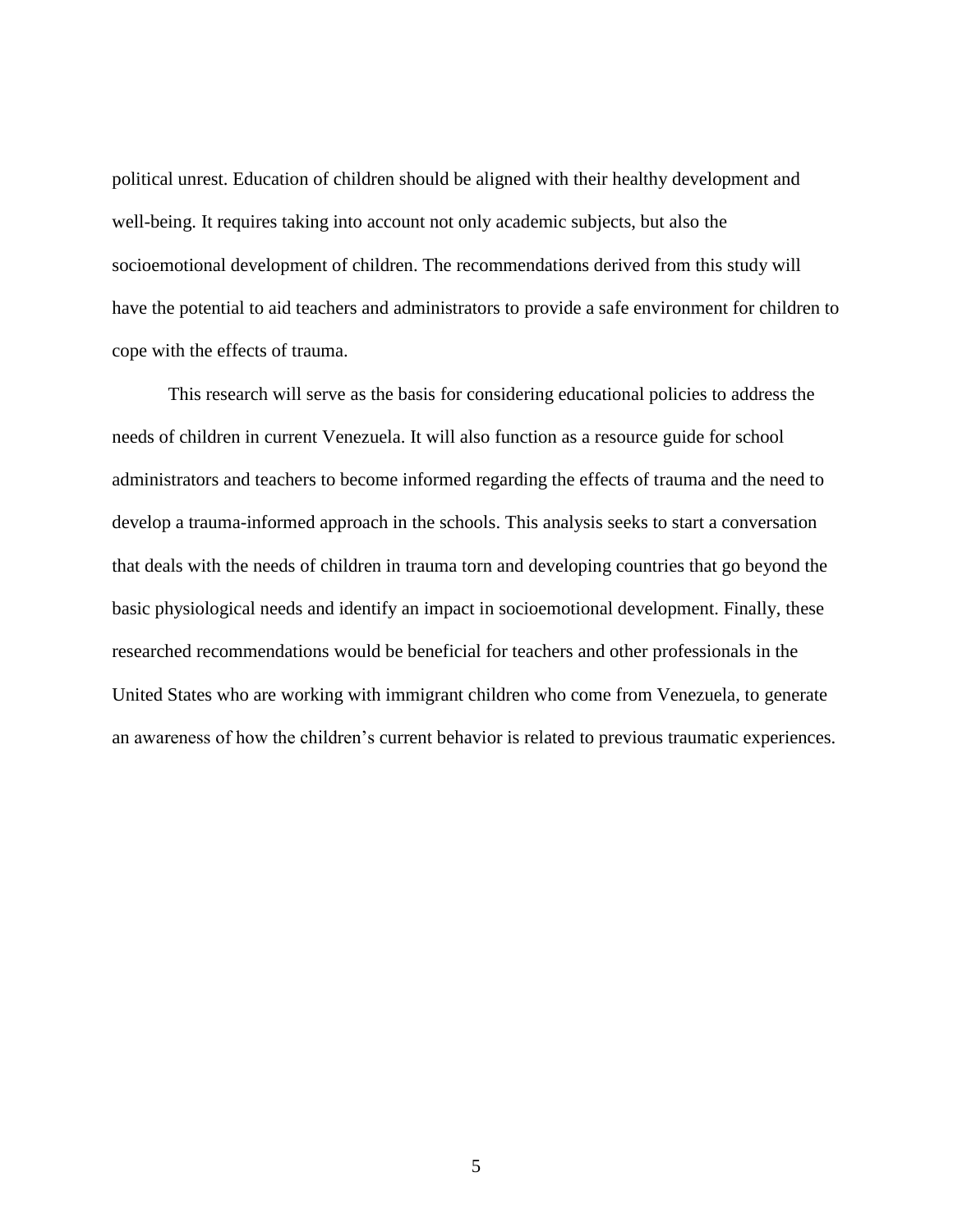#### **REVIEW OF LITERATURE**

<span id="page-13-0"></span>This review of literature examines research that revolves around childhood trauma with the intention to support the need for a trauma-informed curriculum in Venezuela. First, this section will define trauma taking into account different perspectives within the field. Second, the following will provide a view of historic research of childhood trauma that began after World War II. Third, this section will discuss studies determining the repercussions of childhood trauma across the lifespan of an individual. Fourth, the review of literature will establish the different types of trauma that children might experience in their lives based on how they are exposed to the traumatic events. Finally, this section will outline the current context in Venezuela that contributes to traumatic experiences in young children.

#### <span id="page-13-1"></span>**Defining Trauma**

According to the *Diagnostic and Statistical Manual of Mental Disorders* (DSM-V), trauma can be defined in the following way:

Exposure to actual or threatened death, serious injury, or sexual violence in one (or more) of the following ways: (1) Directly experiencing the traumatic event(s). (2) Witnessing, in person, the event(s) as it occurred to others, especially primary caregivers.  $(3)$ Learning that the traumatic event(s) occurred to a parent or caregiving figure. (4) Experiencing repeated or extreme exposure to aversive details of the traumatic event(s) (e.g., first responders collecting human remains; police officers repeatedly exposed to details of child abuse) (American Psychiatric Association, 2013, p. 271).

Researchers have debated that this definition is too narrow to cover the different types of trauma that people experience in their lives, and the role that the environment plays (Briere & Scott, 2006; Goodman, 2015; Karcher, 2017). Briere and Scott (2006) define trauma as an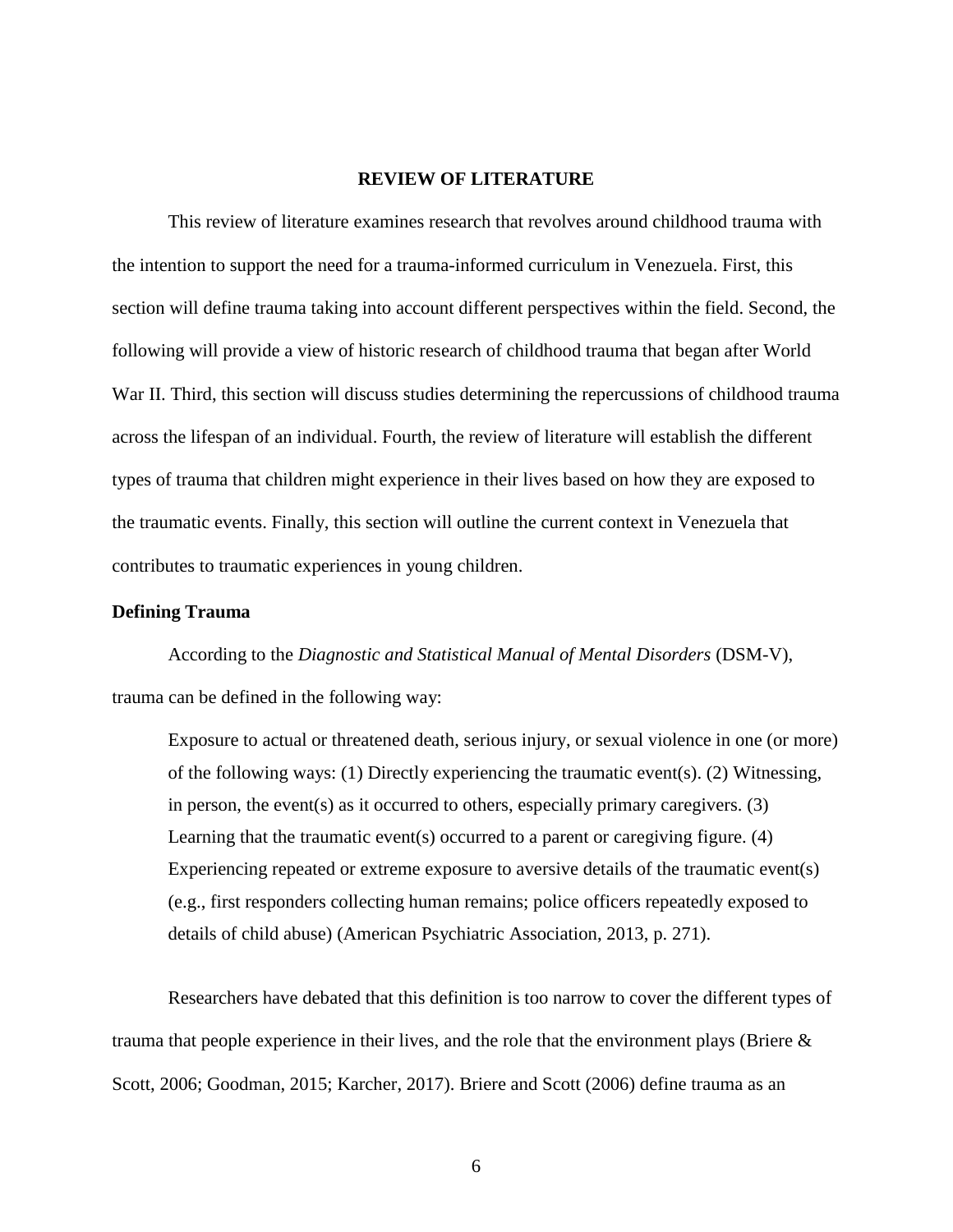"extremely upsetting" event that has psychological repercussions and overwhelms a person's internal resources for a period of time. This definition includes a better understanding of the societal and environmental aspects of trauma, but it fails to acknowledge the range that trauma has in humans. Figley (2012) states that "disruptions may radiate to any or all levels of human functions, ranging from anatomical and physiological to existential and spiritual" (p. 678). Thus, for the purpose of this study, trauma is an extremely upsetting event that disrupts the life of the human being at any level of functioning.

#### <span id="page-14-0"></span>**History of Childhood Trauma Research**

Like adults, young children are also subject to the negative effects of trauma experiences (Figley, 2012). Research on the impact of trauma in children started during World War II. Bodman's (1941) research, focused on the impact of a particular air raid that happened while children were in the Children's Hospital in Bristol. The subject of the study was a group of 54 children between the ages of 2 months to 12 years. Data demonstrated that the children who exhibited the most persistent signs of trauma were those between the ages of 1 and 5.5. Of these, 80% still had disruptions in behavior even though they had moved to quieter areas. This demonstrates that development plays a significant role in the assimilation of traumatic experiences. Another researcher, Carey-Trefzer (1949), conducted a clinical study on children who lived in England during World War II. There were 212 participants between the years of 1942 and 1946. When examining the types of occurrences that children faced, results showed that children who were evacuated before the age of five presented more serious repercussions. Children who had to undergo life changes, such as bombings and family modifications, showed that, once the changes were removed, children's disruptions in behavior subsided. Finally, the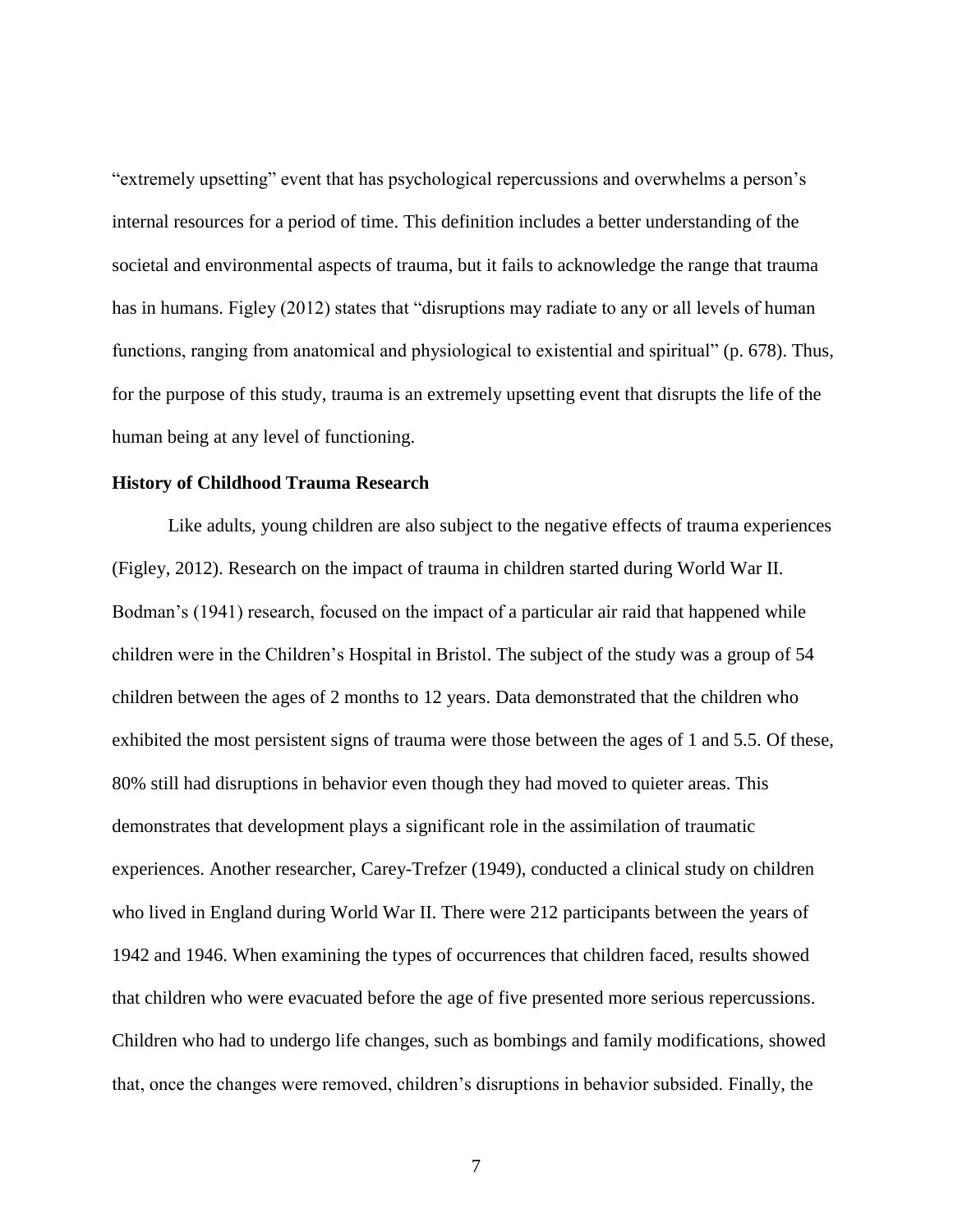research indicated that disturbances caused by evacuation were more persistence than the ones caused by bombings. This supports the claim that the type of traumatic experiences has a correlation with the symptoms that children will experience.

Bloch et al. (1956) studied a group of children who were impacted by a tornado in Mississippi. Taken from parent interviews, children experienced involuntary urination, nightmares, avoidant behavior, phobic anxiety, dependency on others, and they replayed the occurrences during play over a period of time. These effects were correlated to the impact zone of the tornado in relation to where the child was at the moment, and the presence of an injury on themselves, or on a family member. This finding affirms Bodman's (1941) conclusion that external variables are not related to the type of trauma, and that they play an important role in the assimilation of events and the development of symptoms of trauma.

Terr (1981) studied a group of 23 children who had been kidnapped in a school bus and buried alive in Chowchilla, California. The ages of the children varied from five to 14 years old. Despite the age difference, their perceptions of the traumatic event and the post-traumatic symptoms were consistent. Terr classified the symptoms in three broad categories. The first category, initial signs of traumatic disruption, includes identifying omens that predicted the traumatic event, fear of future trauma in everyday or during the kidnapping, and disturbances in cognition such as hallucinations and distorted perceptions of when their behaviors started. The second category is repetitive phenomena that includes traumatic dreams, post-traumatic play in which anxiety was not relieved, reenactment of behaviors linked to the kidnapping, and an absence of flashbacks that are common in adults. The last category was fears, which every child exhibited. Fears took multiple forms, such as fear that the kidnapping would happen again, that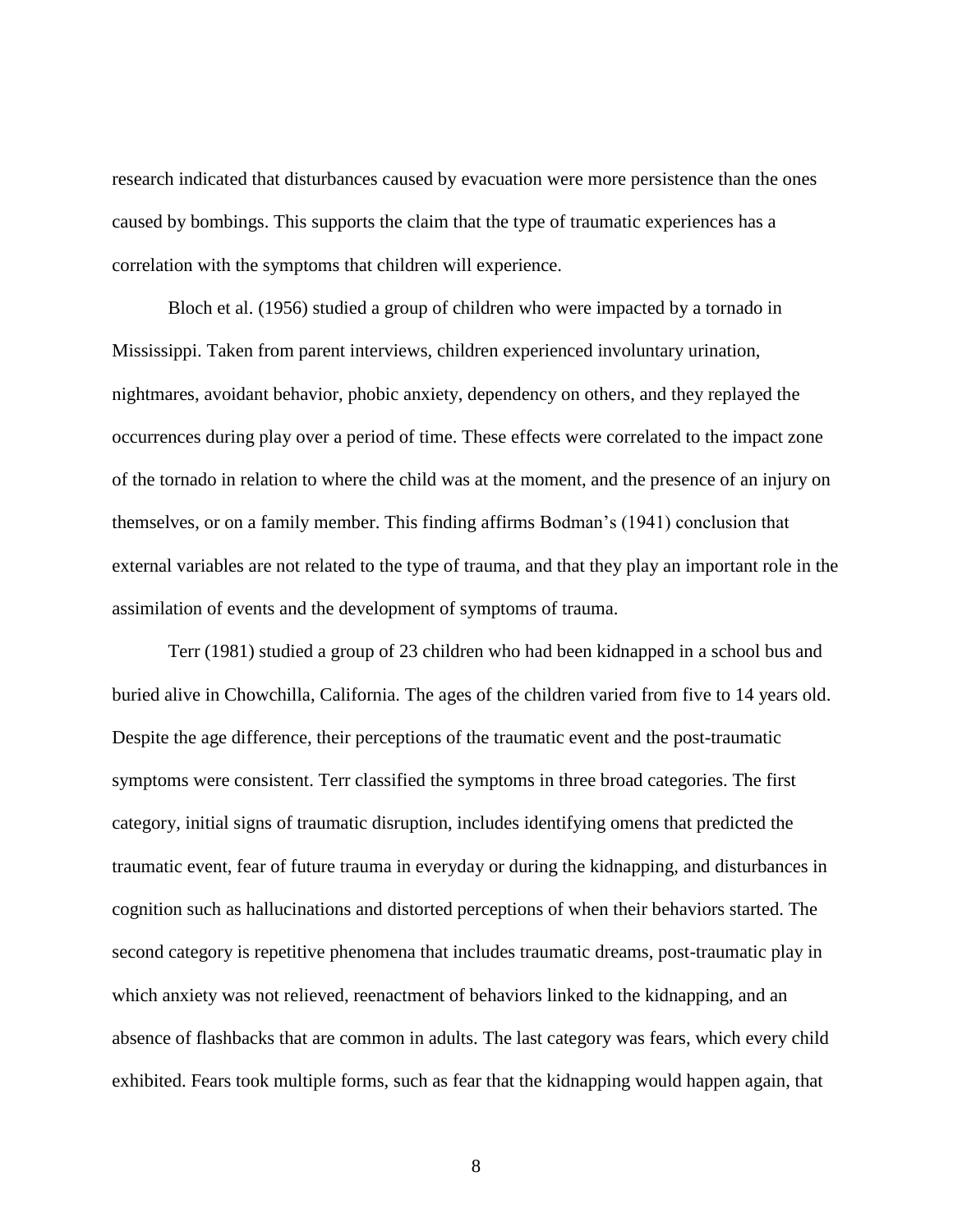the incarcerated kidnappers would come back, as well as fear of mundane events, such as being left alone, darkness, vehicles, strangers, confined spaces, and open spaces. Fears associated with the kidnapping also resulted in attitudes towards everyday environments, and children remained in a state of alert on a regular basis. A major finding from Terr's research (1981) is the comparison between the responses of children to trauma and the responses of adults. Children did not experience amnesia, denial, or flashbacks, like adults do. However, they used play and reenactment in the way that adults use dreams, and they experienced major dysfunctions in cognitive processes.

Terr's study (1981) furthered the conversation because it compared adults' responses to trauma with children's. Like Terr, in one of the studies during World War II, Carey-Trefzer (1949) also explains that development plays a role on the manifestation of symptoms. These research provided the basis for the development of a criteria for Post-Traumatic Stress Disorder (PTSD) that considered age differences. In the DSM-IV, criteria for PTSD was defined without specific distinctions on how the disorder presents itself based on age. Due to increasing research, in the DSM-V, a criteria for children under the age of six was determined for PTSD that includes Terr's findings of dissimilar symptoms.

#### <span id="page-16-0"></span>**Traumatic Repercussions**

Research has shown that exposure to toxic stress, such as the one resulting from traumatic experiences, can damage the brain's architecture. According to the National Scientific Council (2014), during the sensitive periods of children's brain development, chronic stress promotes the overproduction of neural connections in the regions that control fear, anxiety, and impulse, while the areas of planning, reasoning, and behavioral control has fewer connections.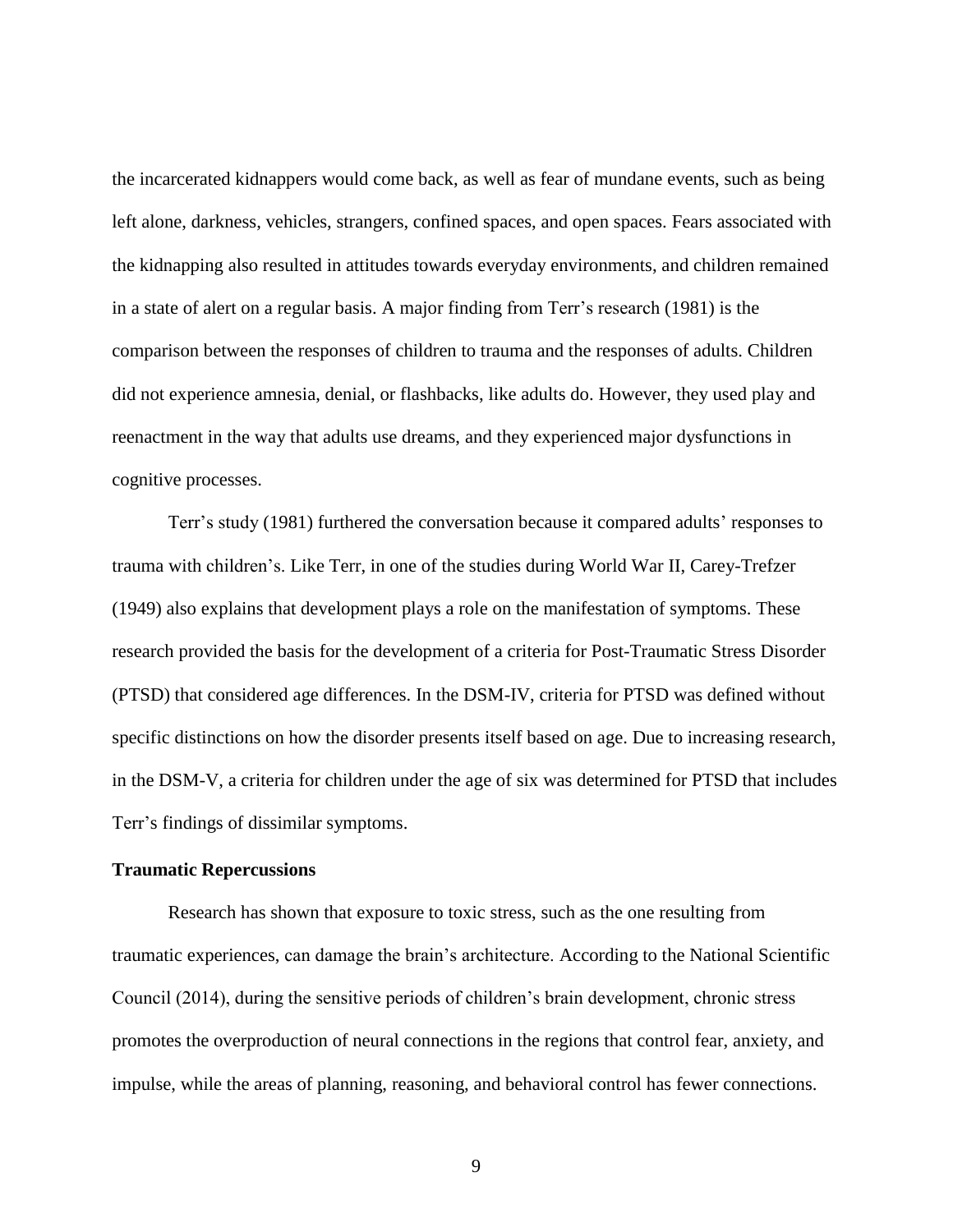As the stress response system is activated, the production of stress hormones and brain chemicals starts to prepare the body to address the situation. When high levels of cortisol remain, the functioning of the neural system is affected, the immune response is inhibited, and brain development in parts that relate to learning and memory change. The frequent response to stress is related to future susceptibility to physiological and behavioral disorders, and it can affect the expression of genes that control the stress response. Children who come from low-income families, especially those in chronic situations of poverty, and with mothers who experience depression, present higher levels of the stress hormone which negatively affects learning. However, positive experiences can compensate for some consequences by changing the brain's architecture and chemistry.

Undergoing toxic stress for a prolonged time lowers the threshold for the response system, leading to its activation with situations that others would not consider stressful, and to a more frequent and longer response (National Scientific Council, 2014). Perry (2008) states that the nature of dysfunction will be dependent on the neural networks and areas of the brain that are distorted. With ongoing trauma, the dysfunctional neural connections resulting from long lasting activation of the neural system, lead to a persisting state of fear that can later be considered anxiety. Studies have shown that the right amygdala is activated with a higher frequency for people who have experienced trauma (van der Kolk, 2003). When reminded of previous traumatic experiences by similar stimuli, the amygdala is activated resulting in inappropriate negative responses. The hippocampus has also been proven to be affected by trauma (van der Kolk, 2003). In some cases, it can even cause hippocampal atrophy, which presents as depressive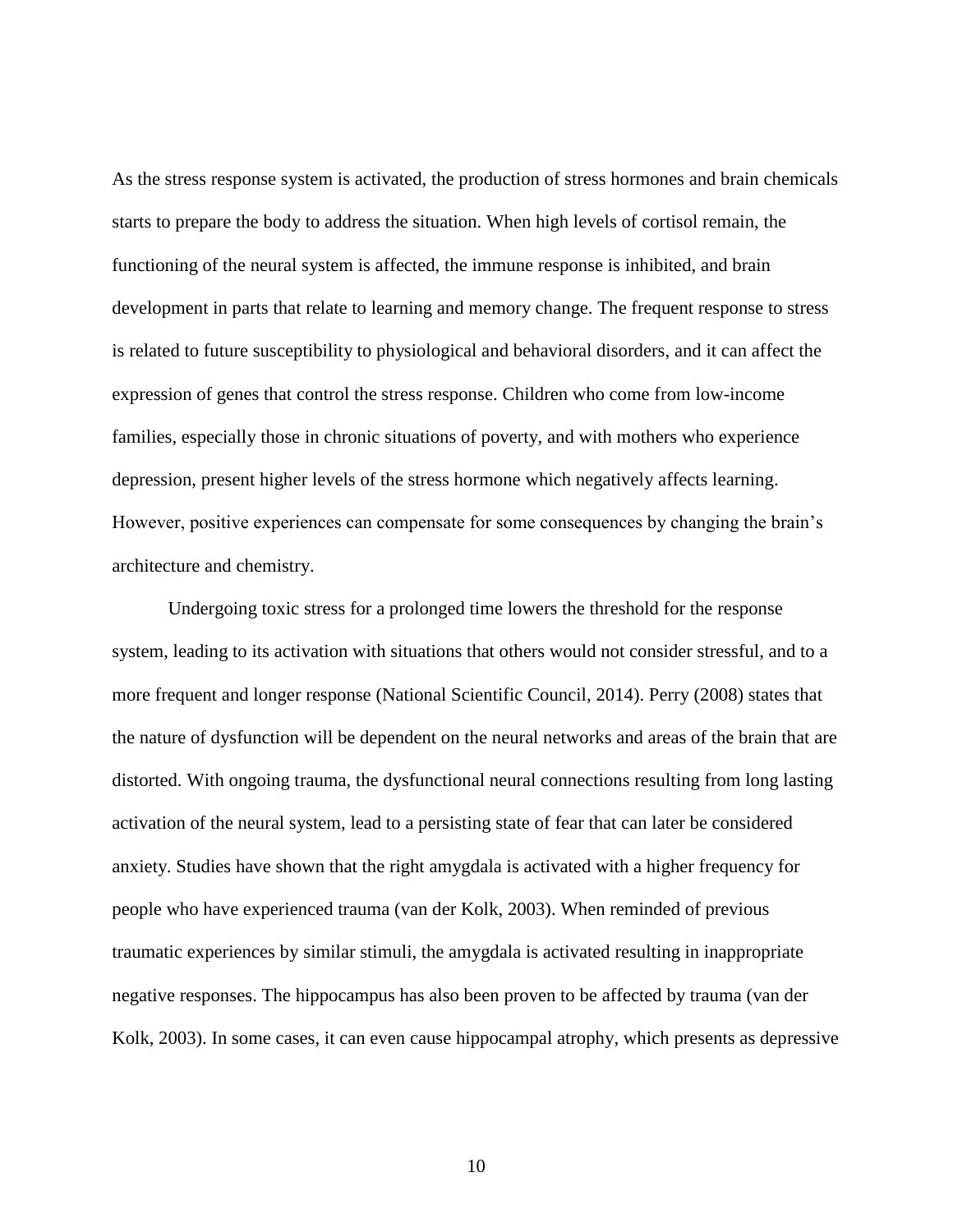symptoms. Those with compromised functioning of the hippocampus have problems processing emotional information, such as sadness or disappointment.

In the socioemotional domain, children who undergo chronic stress lack self-regulation (van der Kolk, 2003). This presents itself by a distorted sense of self, poor impulse control, and uncertainty about reliability and predictability of others. They also have socialization impediments such as difficulty reading social cues and adapting arousal levels to meet social demands. They might be withdrawn, inattentive, and in a constant state of hypervigilance. This state of hypervigilance relates to further issues in social situations due to their extreme reactions to new environments. All these components complicate the normal functioning of children in schools and outside of it. Holmes et al. (2014) discussed how thoughts are distorted in children who experience trauma. Children believe that they are not safe, not good enough, or that things will not get better at all. When children are experiencing trauma, parents and caregivers can reduce the impact of trauma by providing soothing actions, such as holding and rocking (van der Kolk, 2003). Through soothing, adults are helping children develop biologic structures that help deal with future experiences by modeling coping strategies. Children learn that there is someone else to help them deal with a particular situation when they do not feel safe, and that sense of security is built on when soothing is consistently provided.

Felitti et al. (1998) provided significant information regarding the long-lasting effects of childhood trauma in the Adverse Childhood Experiences (ACEs) Study. Researchers classify ACEs in three categories: (1) abuse, (2) household challenges, and (3) neglect. In a sample of over 17,000 people, two-thirds of the participants reported at least one ACE, and findings demonstrated a dose-response relationship between ACEs and adult negative health and well-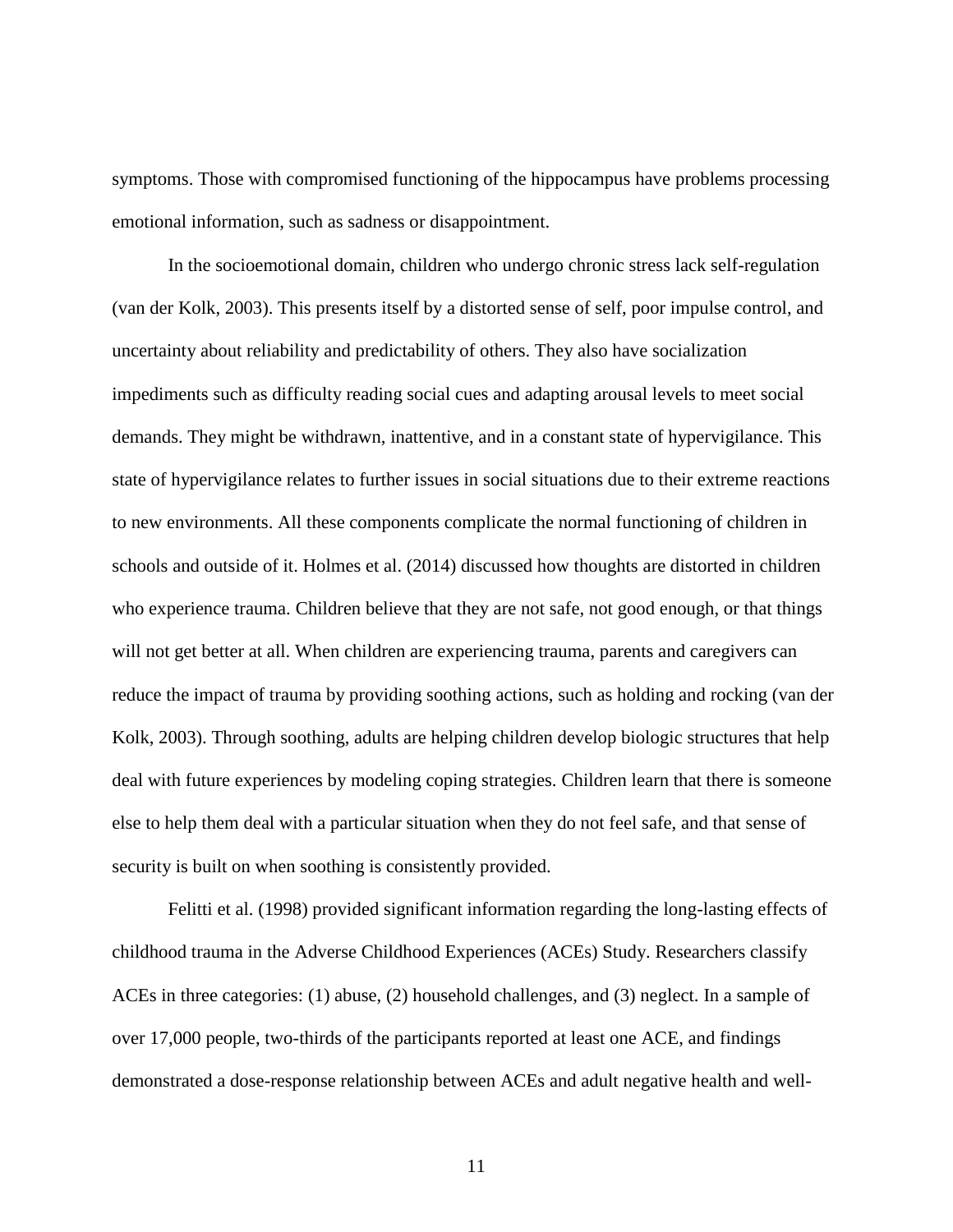being. Another major finding is the correlation between the amount of ACE and the increasing risk for alcoholism, chronic obstructive pulmonary disease, depression, fetal death, health-related quality of life, illicit drug use, ischemic heart disease, liver disease, poor work performance, financial stress, risk for intimate partner violence, multiple sexual partners, sexually transmitted diseases, smoking, suicide attempts, unintended pregnancies, early initiation to sexual activity, adolescent pregnancy, risk for sexual violence, and poor academic achievement.

The ACE study served as the basis for future researchers to build on the understanding of lasting consequences of childhood experiences and the importance of early interventions. Some of the ACEs are considered traumatic experiences; thus, the research provides a sample of not only repercussions on the short term, but also throughout an individual's life. This study demonstrated that adverse experiences in the early years brings future problems that go beyond the socioemotional domain and impacts humans' overall health over the course of their entire lives. Further research on ACEs has examined the consequences in the children of parents who have had these negative occurrences. Mason and Cox (2014) found that of parents who had experienced four or more ACEs, children had a higher presence of behavioral health problems such as hyperactivity, emotional disturbances, and scored higher in the Behavior Problems Index (BPI). Trauma, then, not only has short and long term consequences in those who undergo it, but also in the next generations by increasing the risk of behavioral problems.

#### <span id="page-19-0"></span>**Types of Trauma**

Figley (2012) explains that childhood trauma could be due to the following causes: "an unstable or unsafe environment; separation from a parent; debilitating illness; intrusive medical and dental procedures; sexual, physical, emotional, and verbal abuse; emotional and physical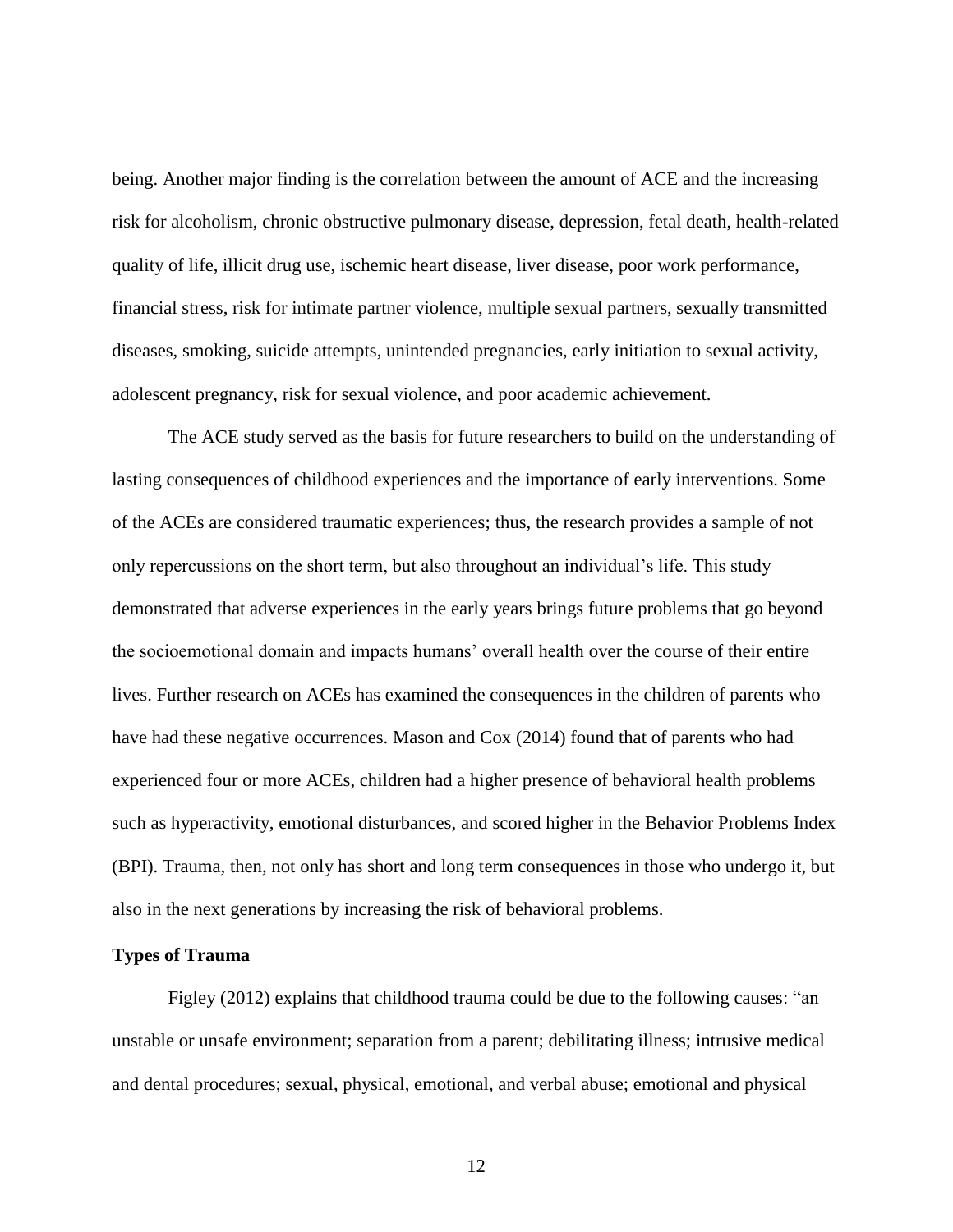neglect; domestic violence; bullying; and the pressure to excel" (p. 675). Thus, due to the variety of probable causes, the National Child Traumatic Stress Network (NCTSN; Oseldman, 2018), classified childhood trauma in 11 categories that relate its nature. These categories are: community violence, complex trauma, disasters, domestic violence, early childhood trauma, medical trauma, physical abuse, refugee trauma, sexual abuse, terrorism and violence, and traumatic grief. However, according to Goodman (2015), it is necessary that mental health professionals take into account the sociopolitical context in which events occur.

Based on the studies of childhood trauma, children can also be affected by the environment in which they live. Bronfenbrenner (1977) proposes the Ecological Systems Theory, in which children's development is tied to the changing environment in which they grow up. Within the different levels that affect human development, Bronfenbrenner (1977) identifies the Exosystem. The Exosystem encompasses the impact that the contexts in which the immediate environment of the child is embedded has in development. Some of the contributing factors in this system are the community, government agencies, police practices, patterns of recreation and social life, health services, and socioeconomic status. If the environment plays a role in the development of children, then traumatic experiences can also come from situations or events in it. Thus, issues such as war or political unrest play a role in children's lives.

Complex trauma relates to events or experiences that happen over a period of time, mostly premeditated, and are usually against those of lower status (Figley, 2012). Within this type of trauma, ongoing community violence and human rights violation, are found to be experienced by different groups. According to Figley (2012), children can be born into this social context, and if that is the case, further traumatic situations will have greater repercussions.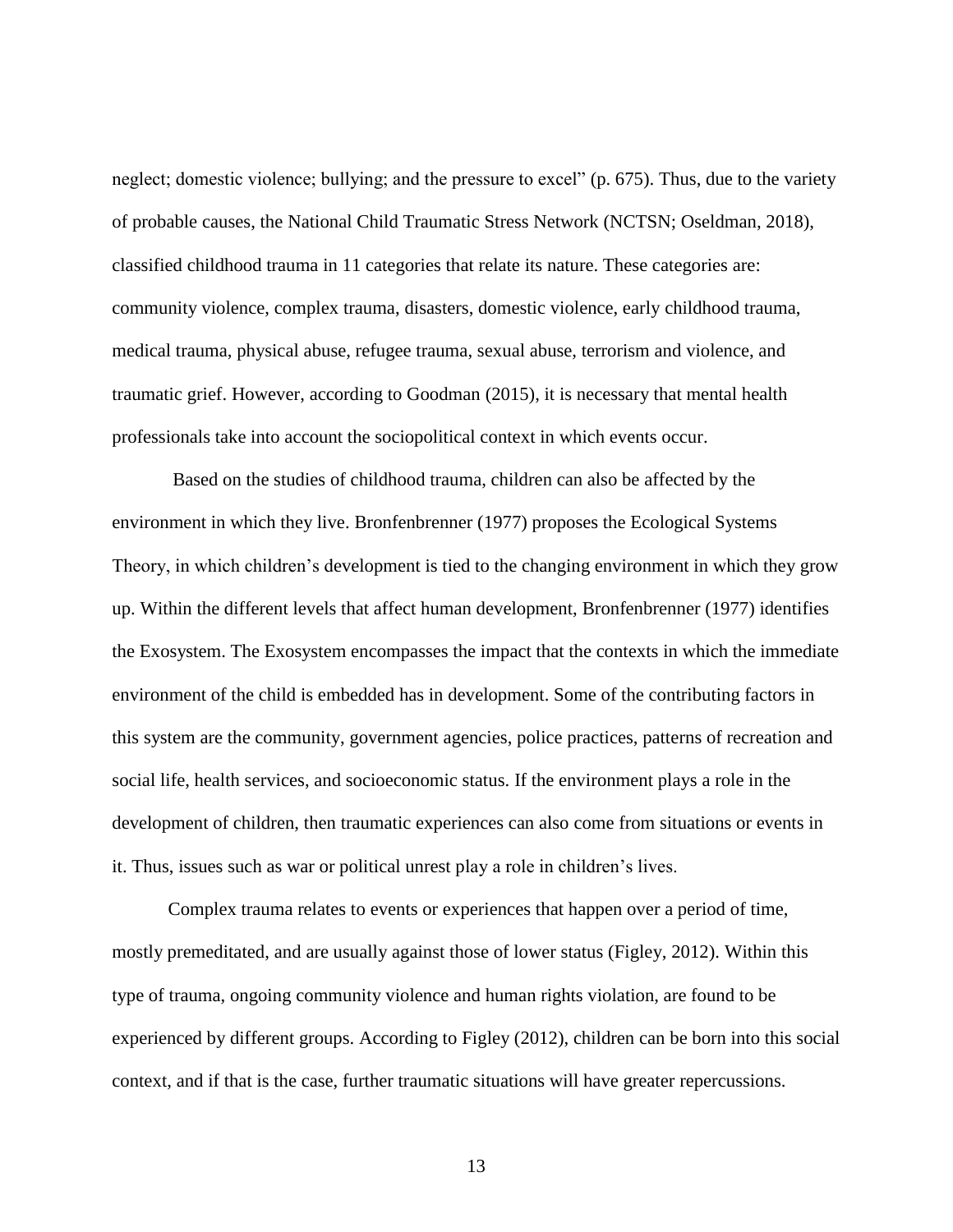Following the Ecological Systems Theory and the definition of complex trauma, the proposal of Systemic Oppression Trauma has gained grounds. Systemic Oppression Trauma acknowledges that the context in which individuals live and their culture can have an impact just as strong as experiencing a particular event. This trauma relates to the experiences that a group of people undergo as a result of a hegemony that perpetuates oppression, such as racism and discrimination (Goodman, 2015). However, most research in this area has only focused on the impact of this type of trauma in minority groups in the United States, such as African Americans and Latina/os, while failing to acknowledge the oppression that takes place in other countries.

Few studies have looked at the impact of political unrest and war in children living in countries with uprisings or dictatorships. Giacaman et al. (2007) studied the negative effects of exposure to violence in 3,415 adolescents in Palestine. They found that collective and individual exposure to trauma and violence have distinct effects in the mental health of adolescents. Children presented "depressive-like states," somatic and emotional outcomes. War and conflict not only have individual repercussions, but there are also effects on the sense of safety in the community. However, this research did not find a correlation between reduced effects from collective trauma due to social support. Another important finding from this study is the difference between the effects of trauma based on gender. In Giacaman et al. (2007), girls reported having experienced less trauma or violence, yet they present higher depressive-like symptoms. Violence due to war and conflict is common in other countries around the globe. However, studies do not address the impact that these events have in young children, in particular young girls.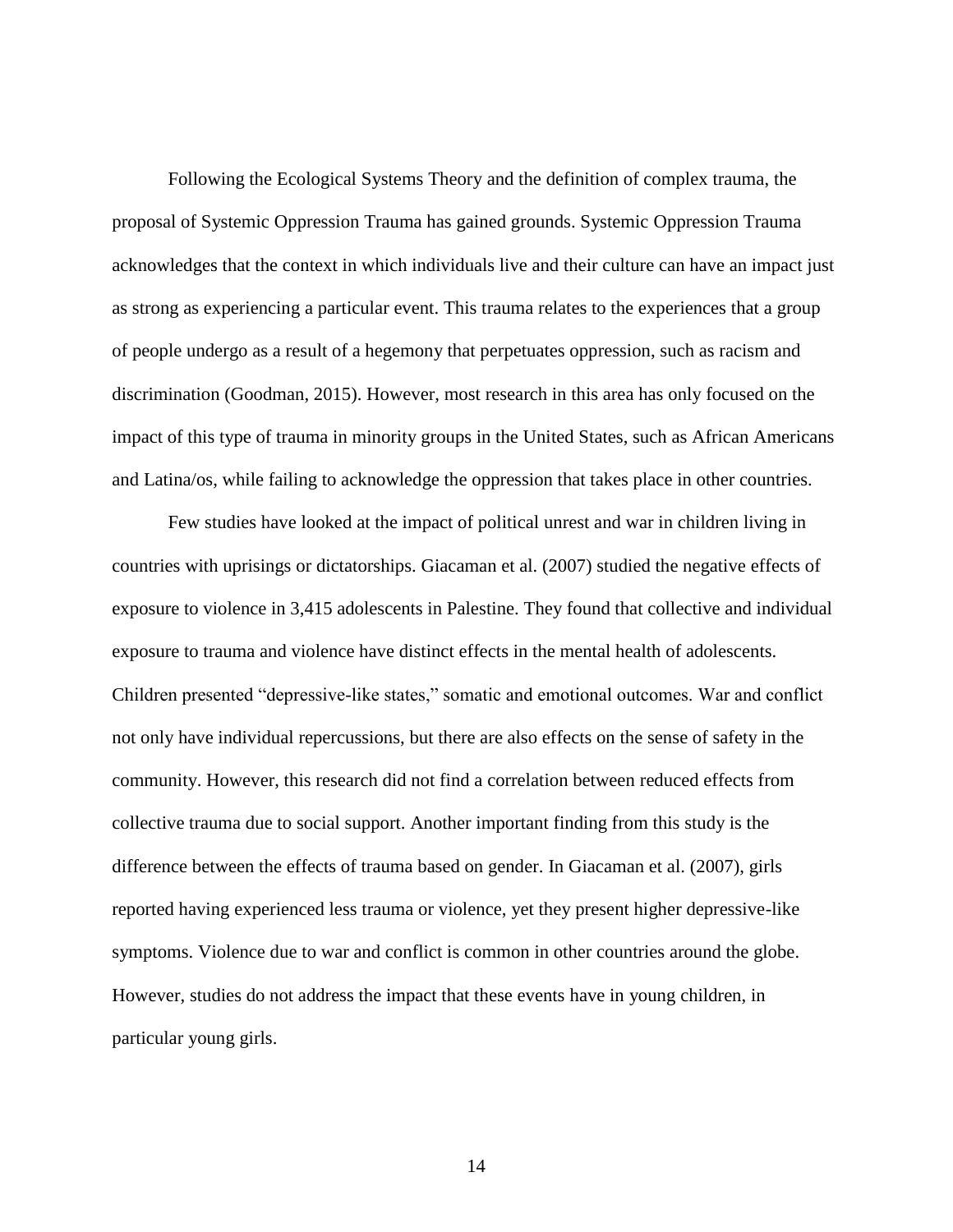Southivong et al. (2013) looked at the prevalence of PTSD among children who survived landmines or unexploded ordnance in Lao People's Democratic Republic. Results showed that those who were injured had a higher incidence of PTSD, yet the perception of social support reduced the presence of symptoms. This study demonstrates the impact that high levels of violence have in children. Southivong et al. (2013) also determined an impactful variant, community help, that was used to develop interventions to provide care to those children affected.

Even though some studies have shown the presence of trauma due to political reasons (Bodman, 1941; Carey-Trefzer, 1949; Giacaman et al., 2007; Southivong et al., 2013), there is still a gap in understanding pertaining to the effects that war and political unrest has in children who were born in this environment (Punamäki et al., 2018). According to aforementioned research (National Scientific Council, 2014; Perry, 2008; van der Kolk, 2003), children who come from chaotic, stressful sociopolitical contexts, would present different neural connections and areas of the brain would be less developed than those children who have lived in violencefree zones.

#### <span id="page-22-0"></span>**Venezuela's context contributing to traumatic experiences**

In 1996, the United Nations General Assembly discussed the impact of armed conflict on children. Issues that were discussed at the time are still relevant to children living in Venezuela. Families who are living in poverty have had to deal with basic problems such as malnutrition. Malnutrition negatively impacts cognitive development in children and reduces the physiological abilities of children to attack childhood diseases (Machel, 1996). In Venezuela, these sociopolitical and economic uprisings are not a new phenomenon. Throughout the 20 years since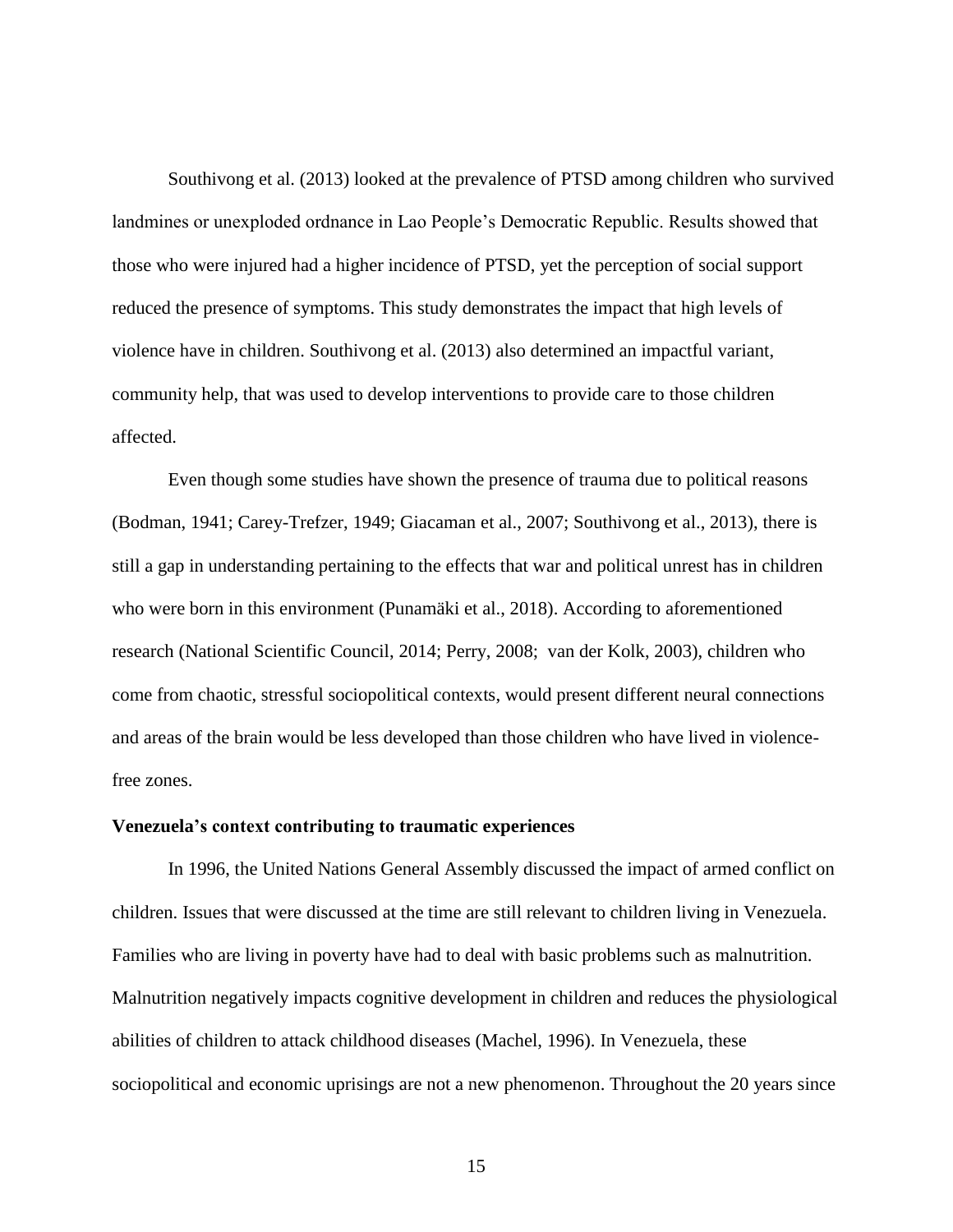the Socialist Party United of Venezuela has been in power, political unrest is a constant. In certain years, such as 2002, 2014, and 2017, the violence escalated and made it into international headings. Unfortunately, due to the dictatorial government, valid and reliable information related to news sources stopped being issued by respected international NGOs for dissemination to international publications.

Across Venezuela, unofficial statistics say that 6 out of 10 children miss school due to malnutrition. In *Scarcity,* Mullainathan and Shafir (2014) discuss a study conducted with starving adults who did not provide military service during World War II. After closely observing 36 starving adults over the period of a year, results showed that the participants had become obsessed with the idea of food, not only to fulfill their needs, but also with discussing it as a career path, such as opening a restaurant. During the starvation period, adults lost an average of 25% of their body weight, and their minds oriented "toward unfulfilled needs." Similarly, in Venezuela, citizens have come together and created groups of support to provide meals for children whose families cannot afford it. In a *New York Times* article, the president of the Venezuelan Society of Childcare and Pediatrics stated that children are experiencing a level of malnutrition similar to those in refugee camps (Kohut & Herrera, 2017). In the same article, a doctor reported that children in emergency rooms die in their arms from dehydration. The same doctor mentioned that since 2017, toddlers started coming to the hospitals with the same weight and height as newborns. Further in the article, the authors bring examples of mothers who were unable to breastfeed their children and how finding and affording baby formula was impossible, leading to their newborns dying of malnutrition. Kohut and Herrera (2017) provide common examples of families rummaging through the garbage after they have spent days without eating,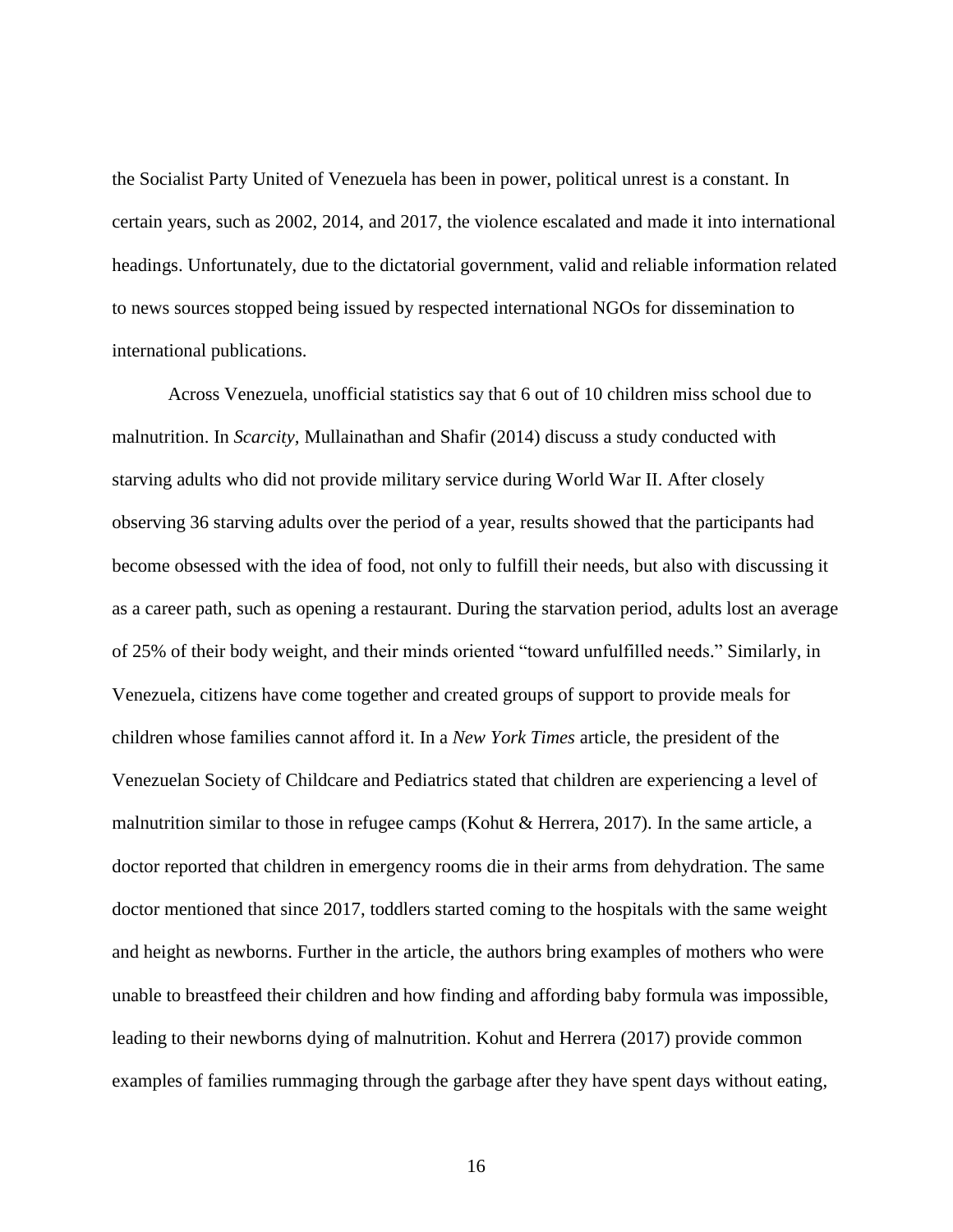children fainting in schools out of hunger, and mothers skipping meals often so their children can eat.

The aforementioned issue is part of the basic needs covered by Maslow (1943) in his Hierarchy of Needs. Maslow mentions that a person "who is lacking food, safety, love, and esteem" (p. 373) would be first concerned by food rather than safety. If all needs are unmet, then the body responds physiologically and all actions are directed towards fulfilling the hunger. Maslow (1943) states that all other desires, such as the desire to learn or the sense of future, are then forgotten until the body is satisfied. In Venezuela food is not ensured for everyone. Thus, children cannot be expected to concentrate in classroom or act in a way that deviates from what their physiological needs are. A child cannot think about solving a math equation, when all the thoughts go back to the amount of days gone without eating, how he or she will have to get the food to eat, and how much longer it will take to find something to eat. In a society where the amount of people who experience food insecurity is so high, its functioning level is also affected. It can become a vicious cycle in which parents are unable to provide food for themselves and their children, which leads to increased hunger, leading to a disruption in cognition, resulting in the inability to work, which in turn reduces the income necessary for food, and the cycle repeats itself.

Besides the shocking issue of malnutrition, children experience violence not only in the form of political protests turning into blood baths, but also in community violence. According to the *World Atlas* (Dillinger, 2016), Venezuela has five cities in the top 35 most dangerous cities of the world as established by homicide rate. The Venezuelan homicide rate was of 90 homicides for every 100 thousand habitants in 2015 (Venezuelan Observatory of Violence, 2016). The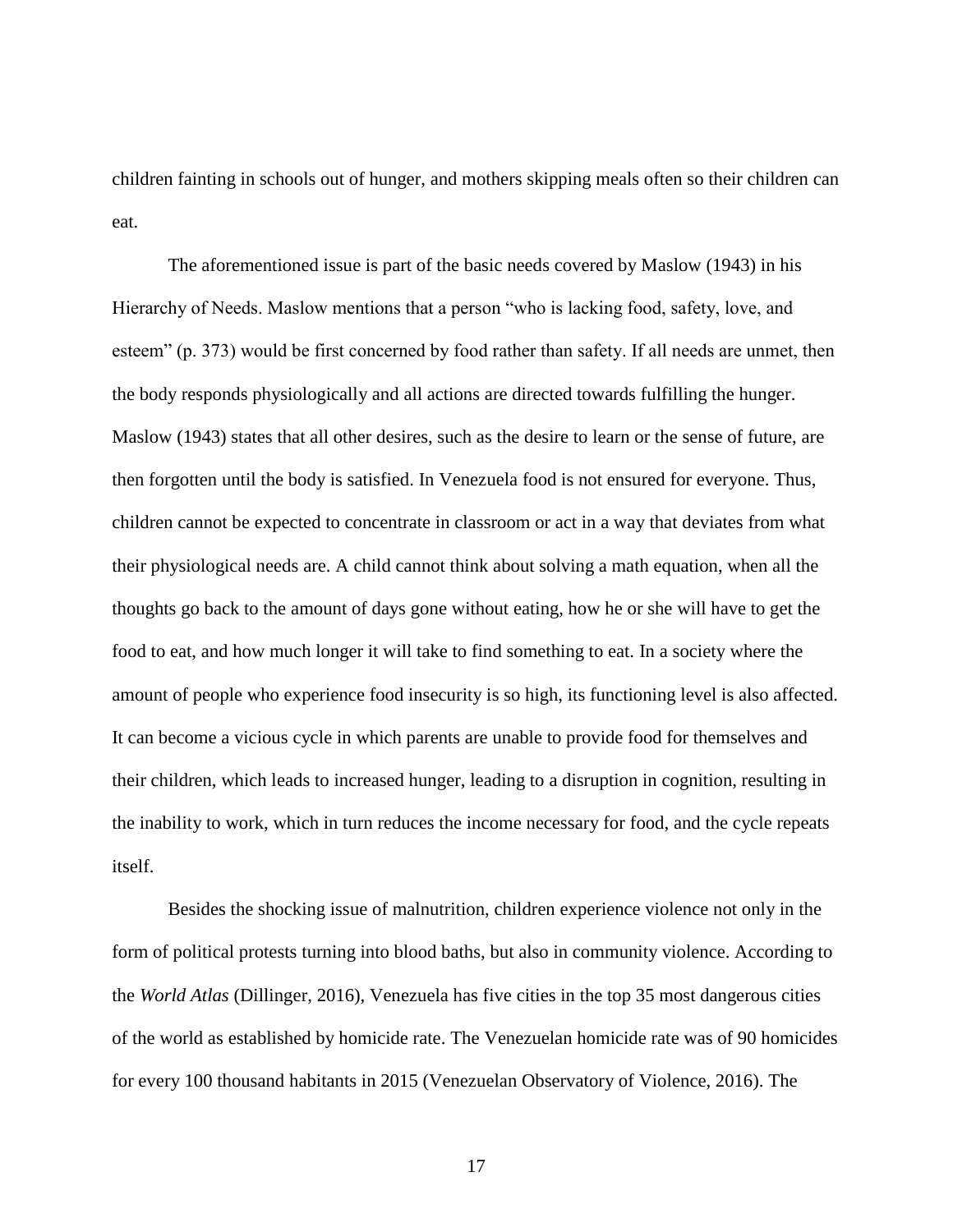Venezuelan Observatory of Violence identified six factors that contributed to the increase of violence. The first one is a higher presence of organized crime due to territorial fights, drugs, kidnappings, and extortions. Second, is the detrimental state of police with police officers becoming more corrupt, or being victims of violence. Third, privatization of security and justice by which the lack of state repercussion has lead to citizens taking justice in their own hands. Fourth, unnecessary use of force by the military against the people. Fifth, the increased levels of poverty leading to extreme measures to fulfill basic needs. Finally, institutional destruction of trust and lack of applied laws leading to extreme uses of force from the state and the citizens. All these factors are part of what children experience every day. With high crime rates, children lose family members and are witnesses of violent crimes. In order to survive, children have to be in constant state of alert by assuring that there is no imminent threat to their lives. There is an increased chance that children will also become part of gangs in order to fulfill their basic needs.

This problematic is part of Maslow's (1943) second basic need: safety. If the need for food is relatively fulfilled, then the body focuses on fulfilling the need for safety. Children need an organized world in which the outcomes are predictable and they feel in control. Also, the possibility of death in a particular situation causes the child to act in a way that ensures safety. Bailey (2015) discusses a brain state model in which children respond to stimuli by ensuring safety first, then by ensuring love, and finally with critical thinking. First, the body assesses the situation quickly to see if there is an imminent threat to safety. If there is, then it responds from the brain stem immediately with the intention to ensure the person survives. As mentioned in studies above (National Scientific Council, 2014; van der Kolk, 2003), the continuous activation of this part of the brain, leads to a distorted threshold of stress and response in which the body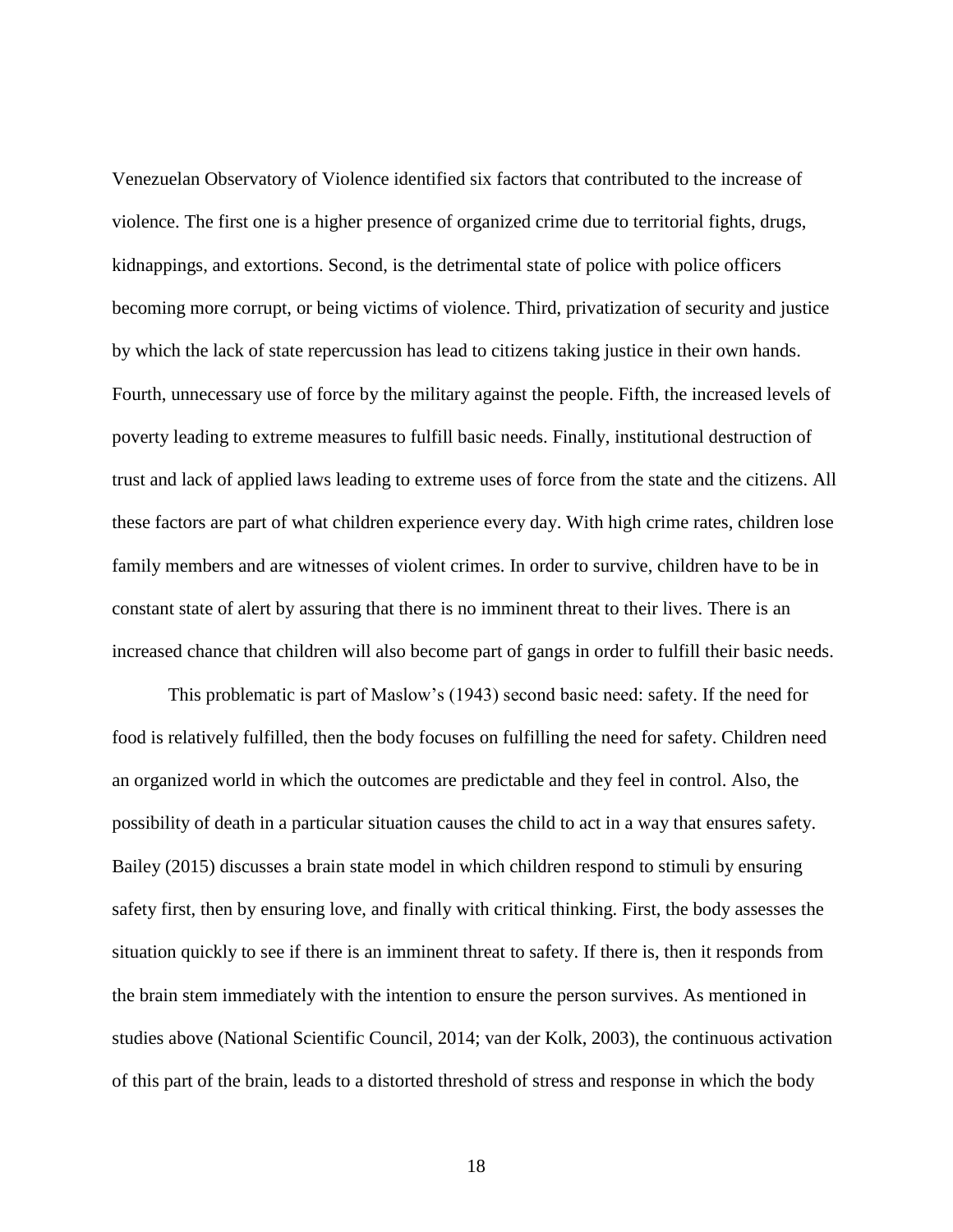reacts to smaller stimuli. If safety is assured, and children feel loved as established by the limbic system, then they can use the prefrontal lobe, which is in charge of critical thinking (Bailey, 2015). With the level of violence in Venezuela, children will often respond from the brain stem rather than the prefrontal lobe. They are unable to assess the situation by using critical thinking and their actions would be impulses lead by the desire to survive.

Taking into account the difficult situation, people are escaping this situation. The Migration Policy Institute in an article published that the Venezuelan exodus has become the "fastest-escalating displacement of people across borders in Latin American history" (Feline Freier & Parent, 2018). Numbers of immigrants range from 1.6 to 4 million by the beginning of 2018, which could surpass the Syrian migration movement. People are fleeing because the situation has become unsustainable. This in itself leads to a new problem in which people flee without having a plan or the legal status to do so. In that case, a variety of risk factors go beyond this study and have to be taken into consideration for the healthy development of children and families. Children are being subject to kidnapping and human trafficking as they cross the borders.

Aleman et al. (2017) conducted the only published study so far that deals with children in Venezuela. This study determined the behavioral differences between 2,914 children who received an extra semester of music instruction in the Venezuela's National System of Youth and Children's Orchestras. Those who received additional instruction presented reduced behavioral difficulties and improved self-control. Results were more significant for boys exposed to violence, having reduced aggressive behaviors, and children with mothers from less educated backgrounds. Even though this study did not focus directly on children who experienced trauma,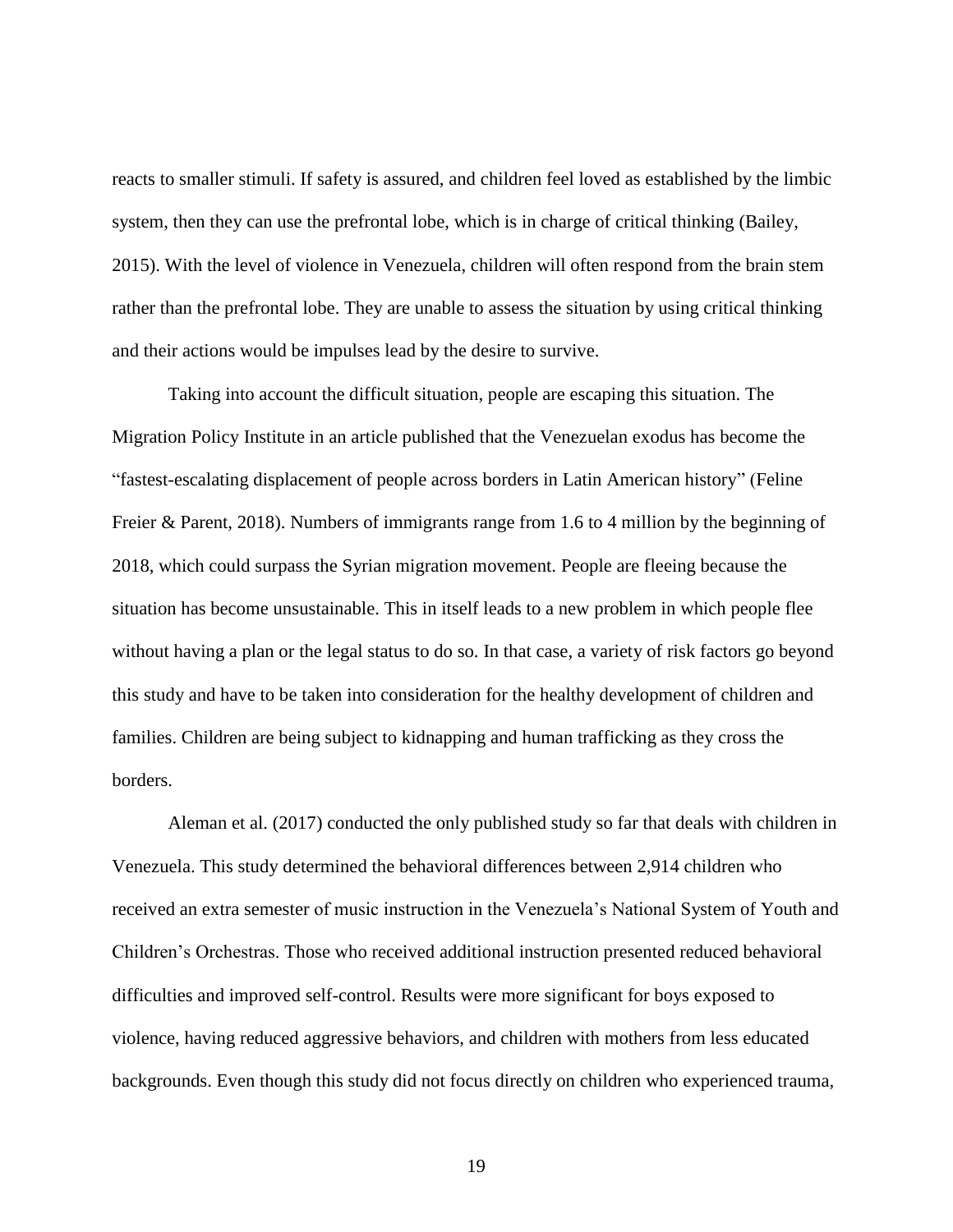it establishes a connection between intervention and the violent everyday existent in the majority of Venezuela.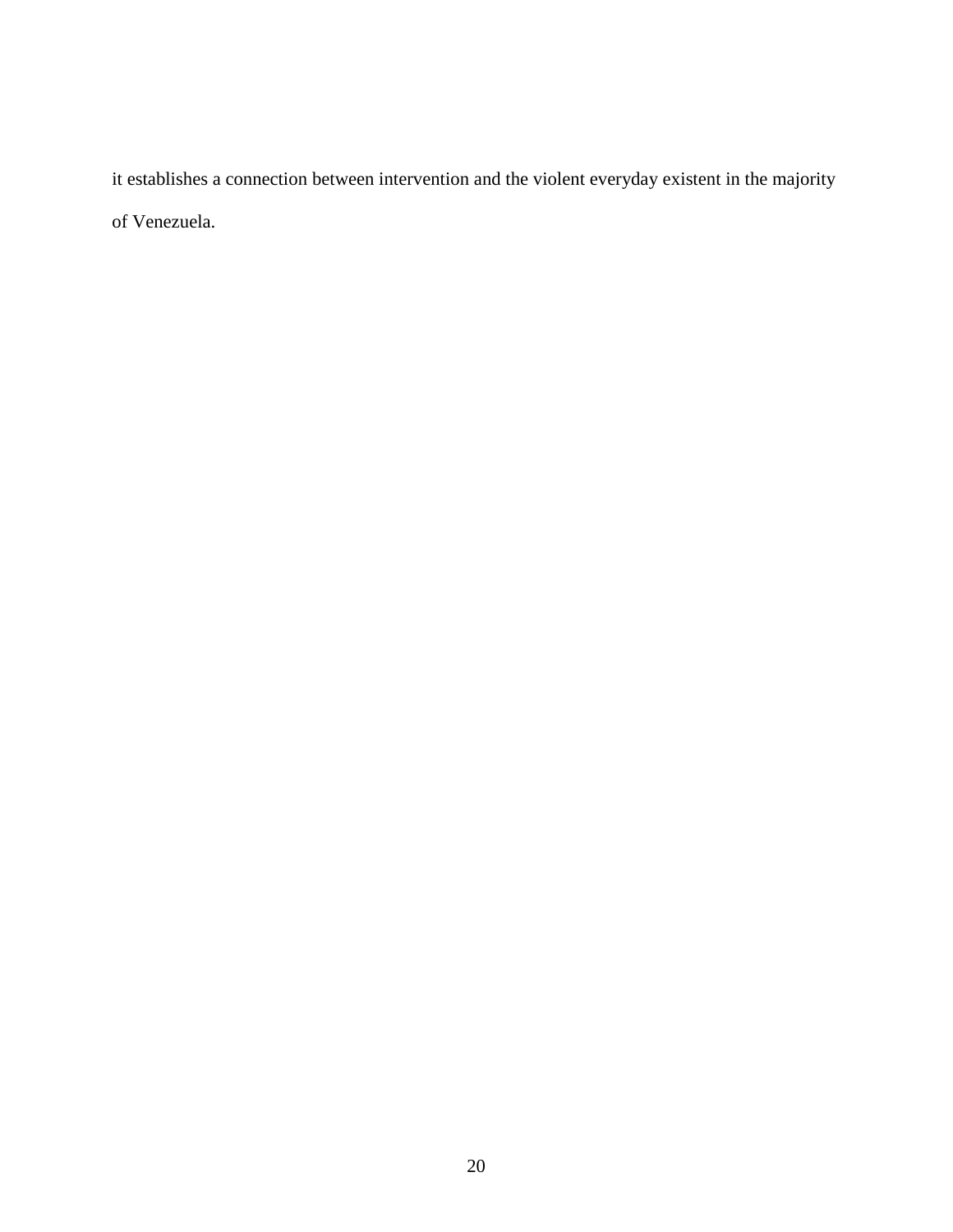#### **METHODOLOGY**

<span id="page-28-0"></span>Through a systematic review of existent intervention programs, the main purpose was to determine recommendations that promote the development of a trauma-informed approach in Venezuelan schools to address the traumatic effects of political unrest in young children. According to the Substance Abuse and Mental Health Services Administration (SAMHSA, 2014), a trauma-informed approach require:s (a) the realization of the impact of trauma and the possible ways to overcome it, (b) recognizing the symptoms of trauma, (c) responding by incorporating information about trauma into practices, and (d) avoiding re-traumatization. Recommendations can be derived from research-based trauma interventions that could be adapted to fit into the current Venezuelan context and curriculum.

This literature review of current studies regarding childhood trauma included articles that met the following criteria: (a) was published in a peer-reviewed and scholarly publication; and (b) studied the effectiveness of an intervention program in schools targeting trauma in children younger than 14 years old. Studies included all methodologies, except literature reviews. Studies excluded include those that targeted populations of adolescents, or adults, interventions not provided in the school setting, and programs that did not address trauma as the underlying factor. Commentaries, book chapters, published abstracts, literature reviews, and letters to editors were excluded. Key words used for the literature search include trauma, political unrest, third world country, developing country, developing nation, early childhood development, young children, trauma-informed approach, Adverse Childhood Experience (ACE), toxic stress, and trauma intervention. Data bases used were PsycINFO, PsycARTICLES, PubMed, MEDLINE, PAIS Index, Education Source, and Education Resource Information Center.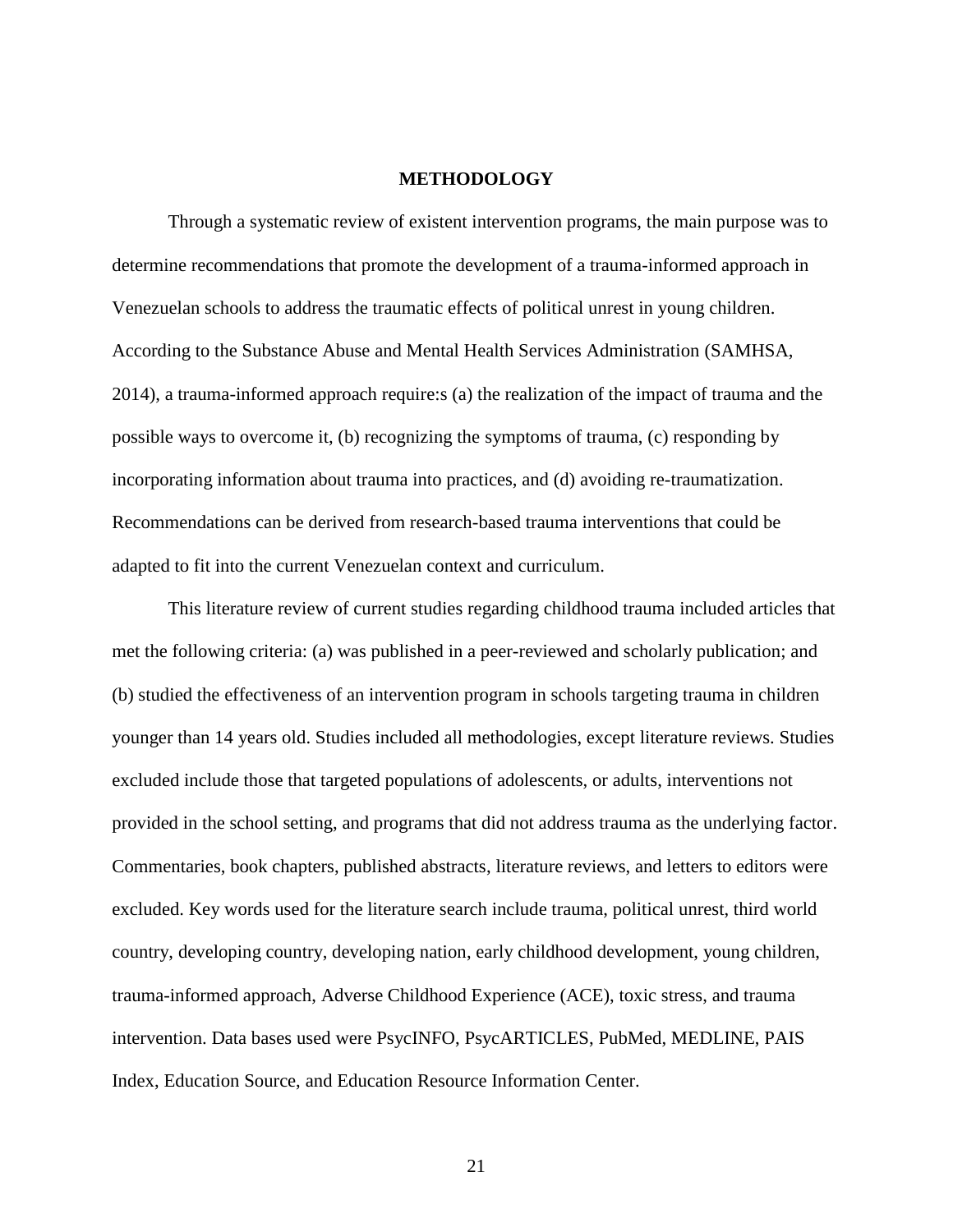After the initial search was completed, 2397 articles were retrieved. Articles were reviewed based on their titles and narrowed down to 371 for further assessment. Studies' abstracts were downloaded into Rayyan (Ouzzani et al., 2016) for further analysis. Rayyan is a free software that allows researchers to download article citations and abstracts into one platform for further review. The platform allows users to create categories to classify articles based on inclusion and exclusion criteria. After a review of abstracts and full articles, four articles were identified that met all the criteria. Data from included studies was extracted and classified in a data extraction sheet to include author's name, population targeted, assessments used, intervention design, and results.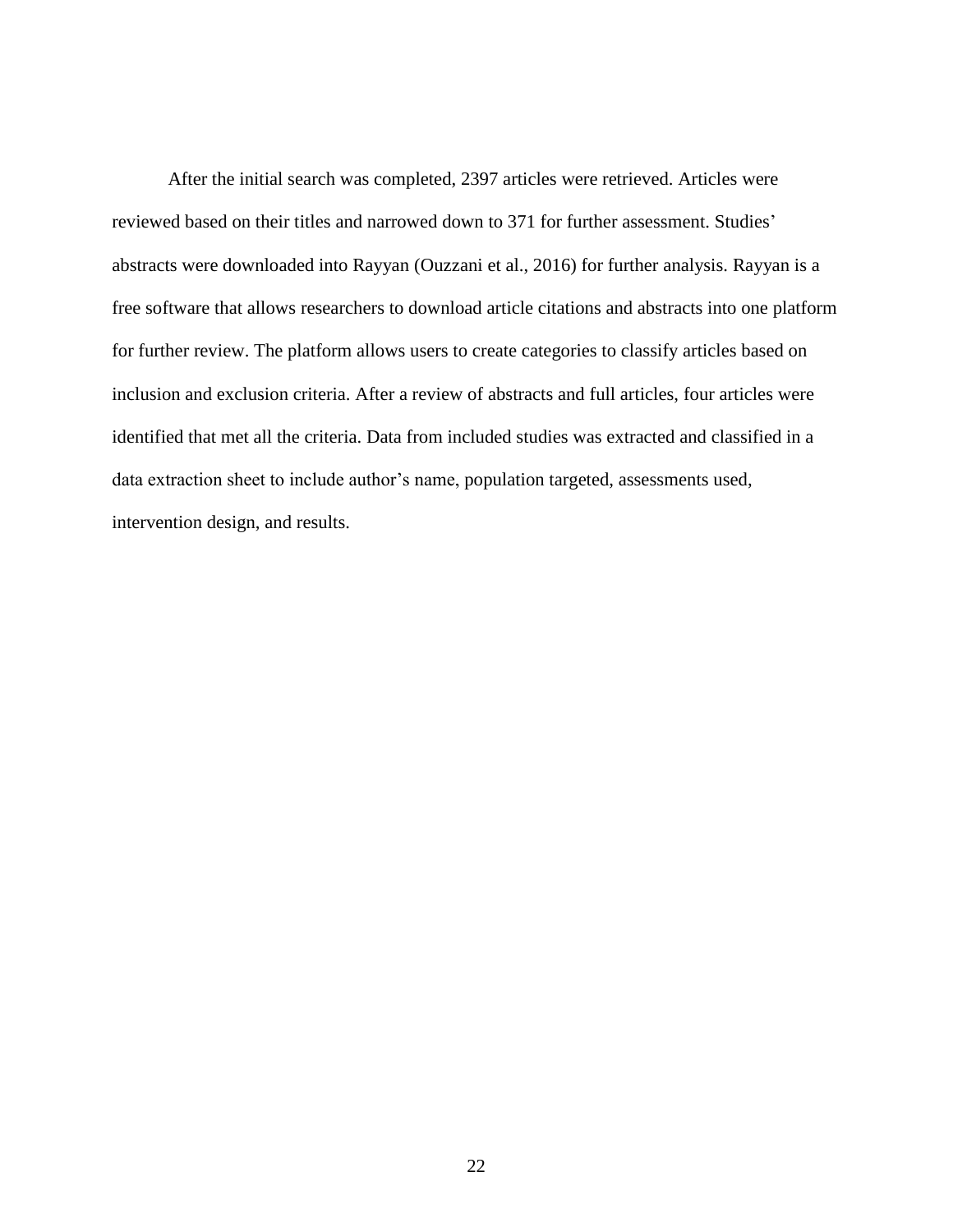#### **RESULTS**

<span id="page-30-0"></span>The following section is divided in five parts. First, a brief summary of all the articles selected. Second, a description of the populations studied throughout the four selected articles is provided. Third, the assessments used for each particular intervention program. Fourth, the intervention design as established by the frameworks and theories used. Finally, the outcomes as measured by the different assessments implemented in each case.

#### **Summary**

Holmes et al. (2014) conducted a pretest/posttest study in a Head Start setting with a multicultural population ranging in ages from two to six. The study design was rooted in Cognitive-Behavioral Therapy (CBT) and the intervention was provided by licensed clinicians. Teachers were also trained and received support throughout the implementation of the program to improve the classroom environment to promote a trauma-informed approach.

Another study that was rooted in CBT was conducted by Kataoka et al. (2003). This program was targeted for Latino immigrants ranging in ages eight to 14. This intervention was a randomized controlled trial provided by school psychiatric social workers.

Berger et al. (2016) also designed their study on CBT. This study was conducted in Israel with Jewish Israeli children ages eight to 12. Besides targeting trauma, researchers looked into how stereotypes lead to discriminatory tendencies. The intervention was given by teachers during the homeroom class period. The program had a specific curriculum that teachers had to follow to ensure consistency throughout the study.

Finally, the only study that was not based on CBT, was conducted by Patterson et al. (2018). Researches developed the intervention design by incorporating child-centered play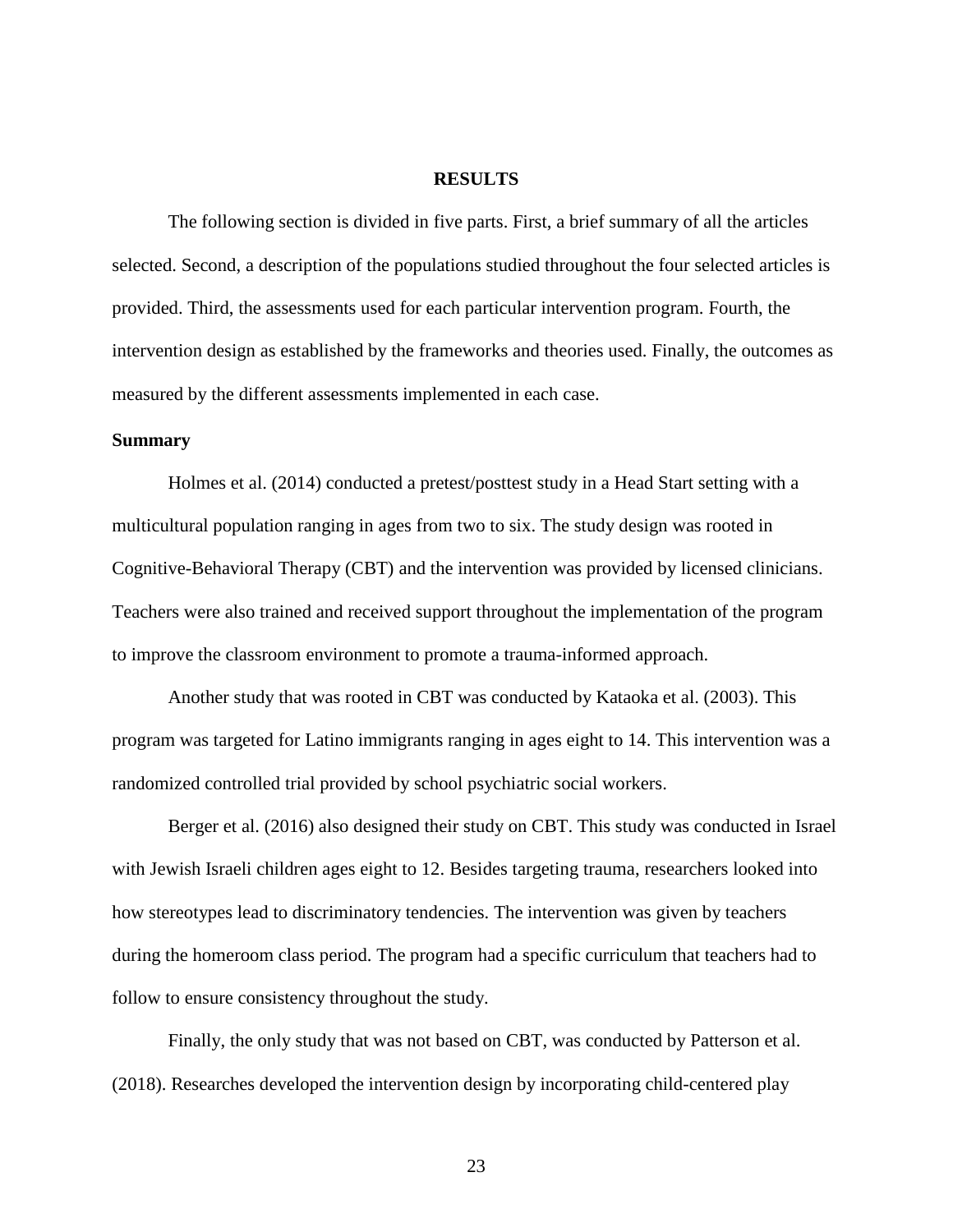therapy (CCPT) provided by registered play therapists. Teachers had the opportunity to consult with therapists to incorporate trauma-informed practices in the classroom and, unlike other studies, this intervention was a team effort with the after-care program and the school.

#### <span id="page-31-0"></span>**Population**

The four studies included in this review varied on age ranges (Table 1). Only one of the interventions was targeted for early childhood, while two dealt with elementary grades, and one with elementary and middle school. The population also varied on race and type of trauma experienced. One study worked with a culturally diverse population, while the other three studies targeted Latino Immigrants, African American children living in poverty, and Jewish Israeli living in Israel respectively. The sample size also changed based on the study, ranging from 12 to 200. In two studies, there were control groups, while in the other two studies populations were assessed at the beginning and the end of the intervention.

#### <span id="page-31-1"></span>**Assessments Used**

All four studies used a variety of assessments to measure PTSD, depression, anxiety, and other elements. Holmes et al. (2014) implemented the Childhood Trust Events Survey (CTES) - Caregiver Edition to collect historical information regarding the traumatic events that children have experienced; the Achenbach System of Empirically Based Assessment to assess clinical changes overtime in behavior aligned with the DSM; and the CLASS tool to assess the human interactions in the classroom taking into account the emotional support, classroom organization, and instructional support. Kataoka et al. (2003) used Life Events Scale to measure the level of violence that the children had been exposed to throughout their lives; the Child PTSD Symptom Scale (CPSS) to determine the PTSD symptoms within the month before it being administered; a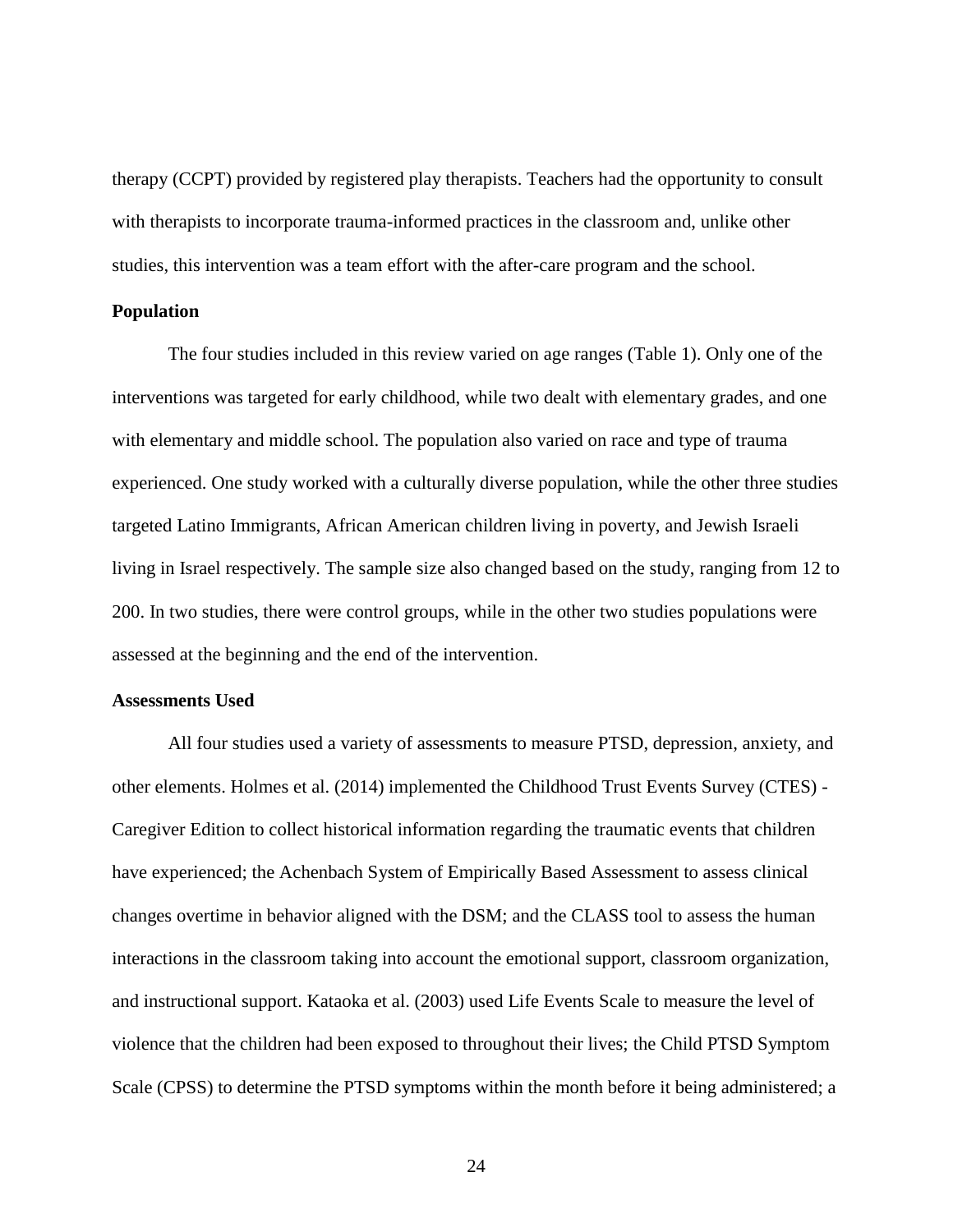parent-report questionnaire about sociodemographic information; and cognitive interviews to ensure comprehension from the children due to possible language barriers. Patterson et al. (2018) administered the Impaired Rating Scale (IRS) for teachers to complete by reflecting on the child's external behaviors, level of functioning within the classroom, relationships within the classroom, academic progress, and overall functioning; and the Spence Anxiety Scale (SAS) to children about their internal behaviors and their perceptions of self. Berger et al. (2016) employed the Child Posttraumatic Symptoms Scale (CPSS) to assess the children's level of PTSD; the DISC Predictive Scales was used to determine functional problems and somatic complaints; the Screen for Child Anxiety Related Emotional Disorders (SCARED) to determine the level of anxiety; a measure developed by Berger et al. (2015) to establish discriminatory tendencies; and a scale developed by Teichman et al. (2007) to assess stereotypes in children.

#### <span id="page-32-0"></span>**Intervention Design**

From the four included studies, three used practices from CBT, while two used CCPT, as reported in Table 2. One of the studies used the Attachment, Self-Regulation, and Competency (ARC) framework as part of the training for intervention providers. Another study included parts from the Pro-Social and Virtue programs. Three of the interventions provided individual and group sessions that were conducted outside the regular classroom, while one study focused only on in-class intervention. A range of dedicated time was seen with two studies lasting 12 weeks, one study lasting 16 weeks, and one study lasting 36 weeks.

All studies provided teacher involvement or education. The HSTS program gave teachers extensive training on the ARC framework which includes skills and competencies that are affected due to trauma. Teachers also had the opportunity to do classroom consultations with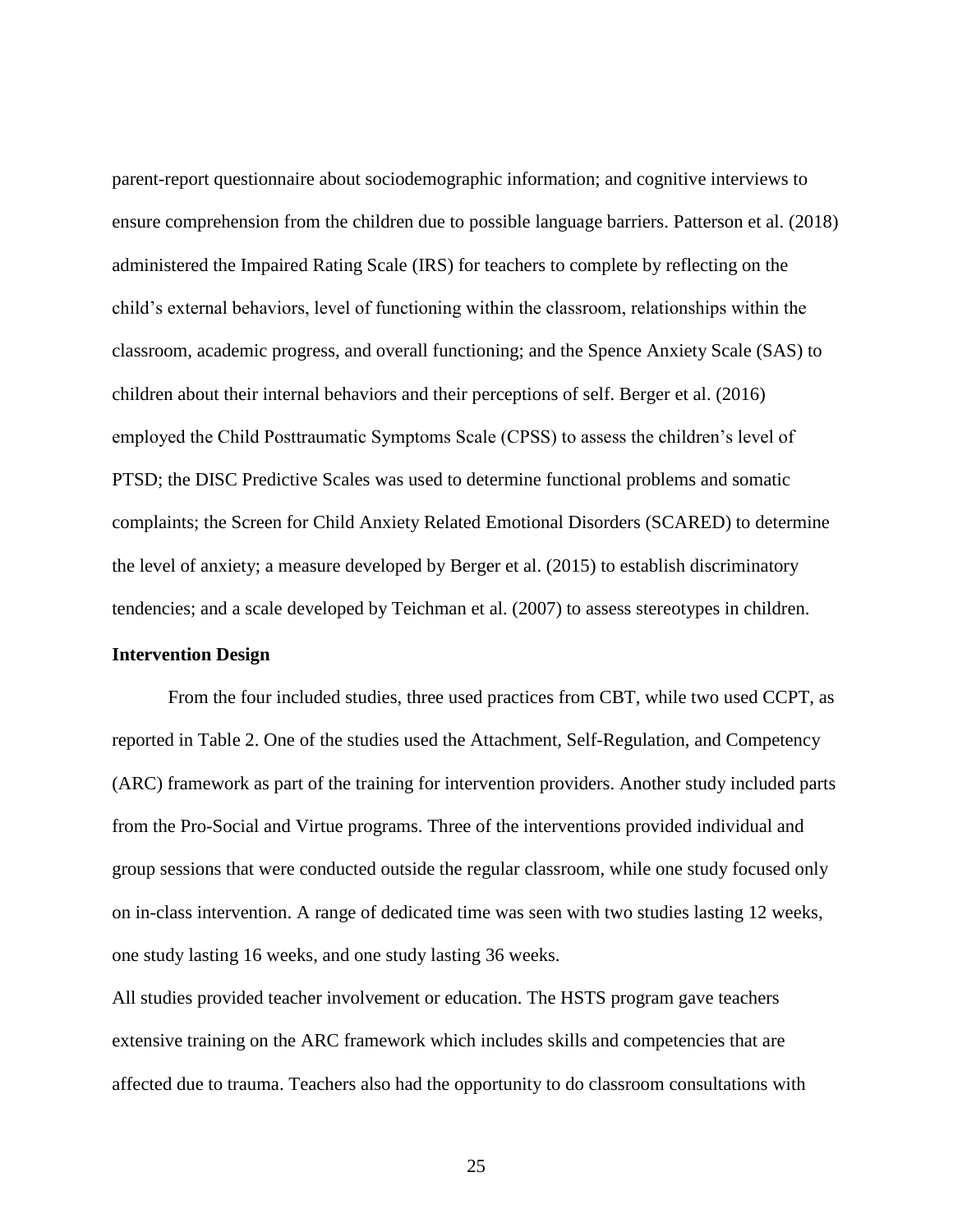## Table 1

<span id="page-33-0"></span>

| Intervention studies of child trauma in the school setting |              |                |                                                                         |                                |                                                                                                |                                                                                                                                                                                                                                 |
|------------------------------------------------------------|--------------|----------------|-------------------------------------------------------------------------|--------------------------------|------------------------------------------------------------------------------------------------|---------------------------------------------------------------------------------------------------------------------------------------------------------------------------------------------------------------------------------|
| <b>Study</b>                                               | Age<br>Range | Sample<br>Size | Target<br>Population                                                    | <b>Study Design</b>            | Intervention                                                                                   | Outcomes                                                                                                                                                                                                                        |
| Holmes et<br>al. (2014)                                    | $2.6 - 6.3$  | 81             | African<br>American,<br>non-Latino<br>white,<br>Latino/Latina,<br>other | Pretest/posttest               | <b>Head Start Trauma</b><br>Start (HSTS)                                                       | Improvements in the ability to pay<br>attention, externalizing behavior,<br>and oppositional defiance.<br>Significant improvements in<br>externalizing problems and<br>attention/hyperactivity, and<br>internalizing behaviors. |
| Kataoka et 8-14<br>al. (2003)                              |              | 192            | Latino<br>Immigrant                                                     | Randomized<br>controlled trial | Cognitive<br>Behavioral<br>Intervention for<br><b>Trauma in Schools</b><br>(CBITS)             | Lowered levels of PTSD and<br>depression.                                                                                                                                                                                       |
| Patterson<br>et al.<br>(2018)                              | $5-9$        | 12             | African<br>American<br>living in<br>poverty                             | Pretest-posttest               | Child-Centered<br>Play Therapy<br>(CCPT)                                                       | Significant decreases in symptoms<br>related to the subscales: separation<br>anxiety, social phobia, physical<br>injury fears, obsessive-compulsive,<br>and panic.                                                              |
| Berger et<br>al. $(2016)$                                  | $8 - 12$     | 200            | Jewish Israeli                                                          | Randomized<br>controlled trial | Enhancing<br>Resiliency of<br><b>Students</b><br>Experiencing<br>Stress – Pro-Social<br>(ESPS) | <b>Reduction of PTSD</b><br>symptomatology, anxiety, somatic<br>constraints, level of stereotyping,<br>and discriminatory tendencies.<br>Improvements in the level of<br>functioning.                                           |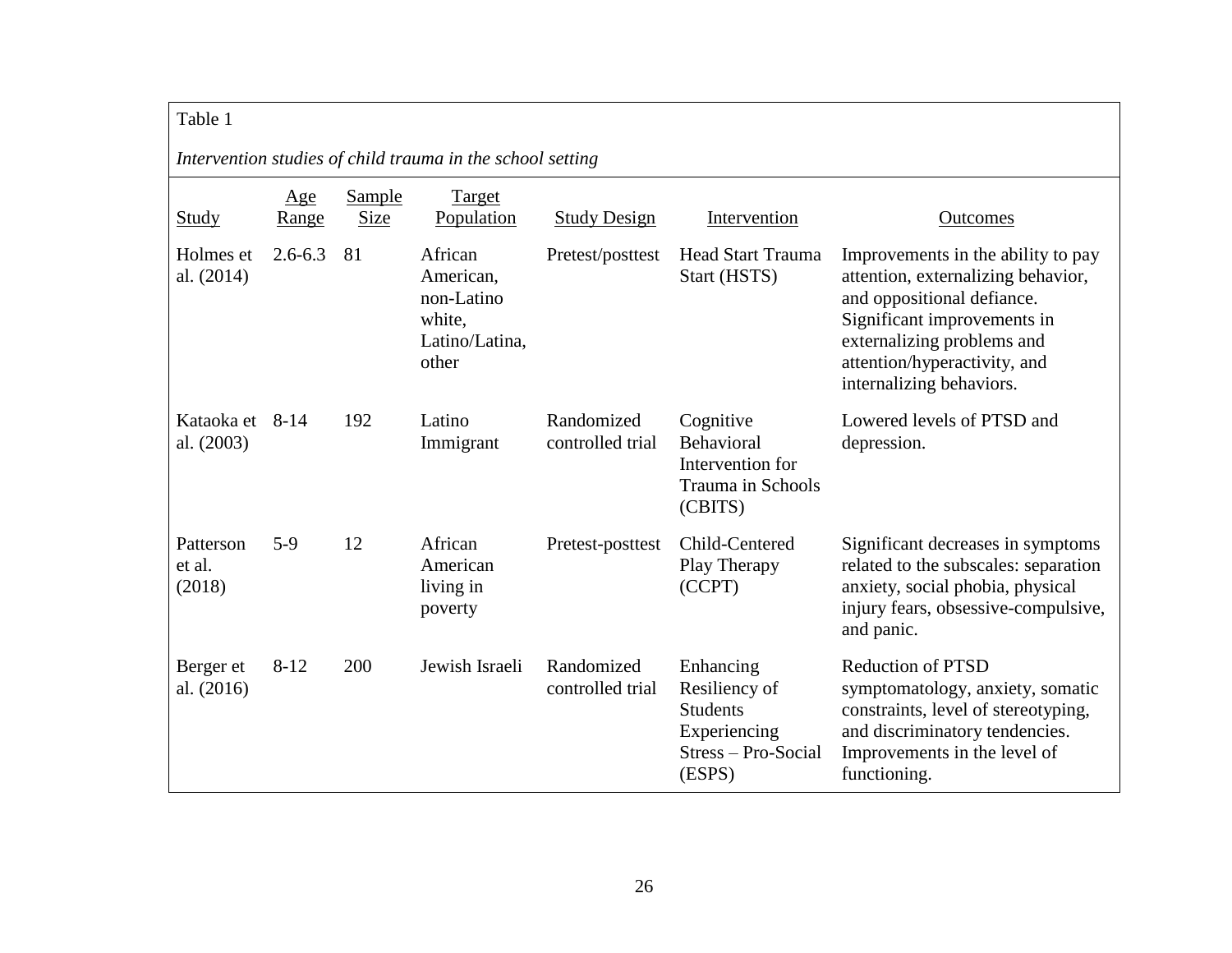therapists or peer mentoring to promote a classroom environment that addresses the need of children who have experienced trauma. CBITS teachers were trained to understand the effects of trauma in children and the symptoms that they would be observing in class. The CCPT teachers met with clinicians to discuss concerns about children or to report any changes in behavior. ESPS teachers had an intensive training before the study took place as well as throughout the intervention process. Teachers were also observed in every session to ensure consistency with the methodology.

In the four studies, parents were invited to participate as part of the intervention. For HSTS, parents were trained, in conjunction with teachers, other personnel, and interested community members, in the ARC framework. CBITS parents were invited in a voluntary basis to learn the effects of trauma in children and the techniques that children were learning during the individual and group sessions. In the CCPT intervention, even though parents were interested in being part of the program, due to external circumstances, such as lack of availability, meetings were unable to be conducted. ESPS parents attended psycho-educational sessions before the intervention started. They received training on ways to help the children complete the assigned homework, and were invited to participate in a total of two in-class intervention sessions.

#### <span id="page-34-0"></span>**Outcomes**

For the Head Start Trauma Smart (HSTS) intervention, the study found improvements in the ability of children to pay attention to different tasks, reduced problems in externalized behaviors, and oppositional defiance. Significant improvements were observed in externalizing problems and reduction of attention/hyperactivity, and internalizing behaviors. In the Cognitive Behavioral Intervention for Trauma in Schools (CBITS), lowered levels of PTSD symptoms and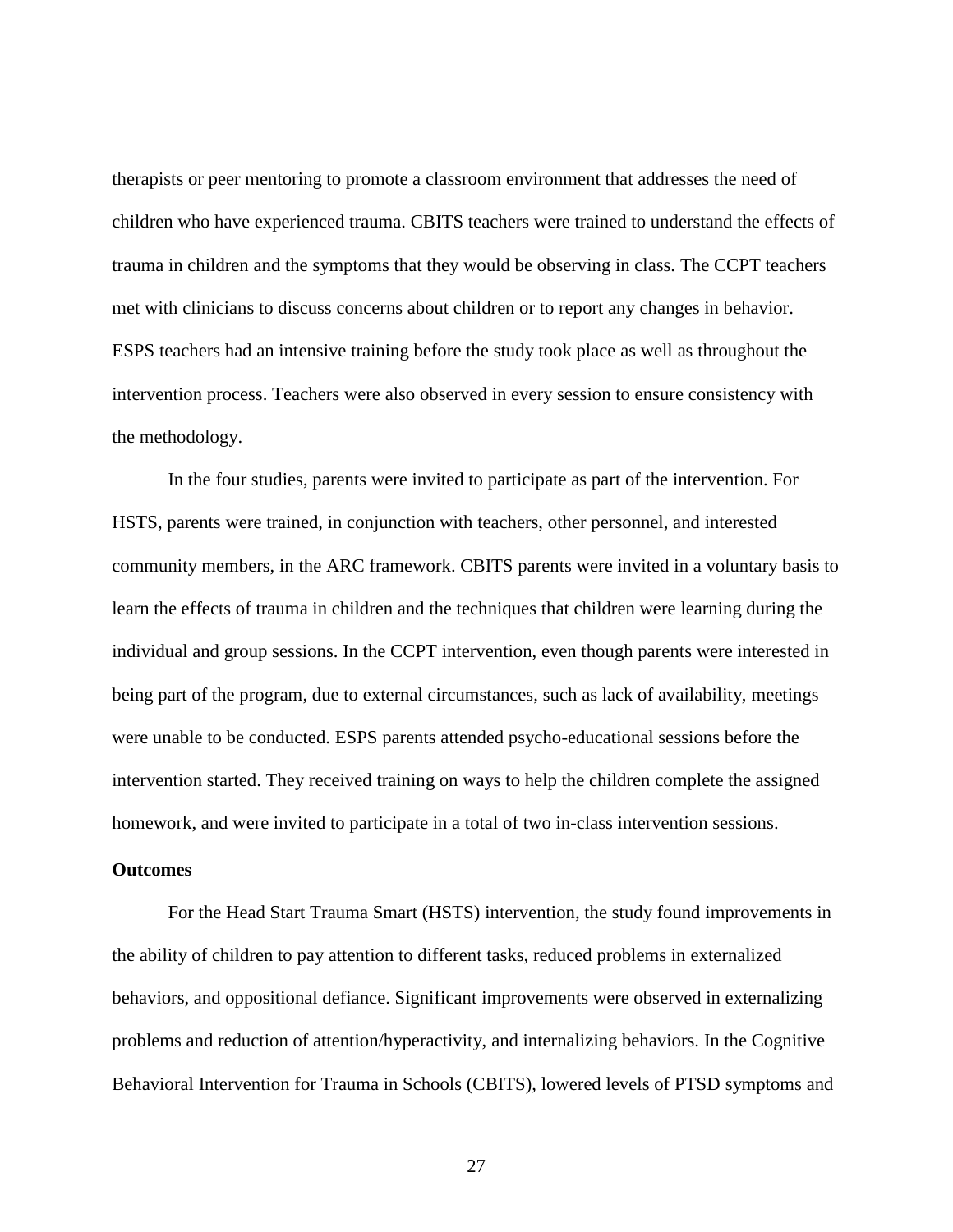## Table 2

*Intervention design in intervention studies of child trauma in the school setting*

<span id="page-35-0"></span>

| Study                         | Intervention theory                                                                                                                                                                                                                                                                                | <b>Teacher Education</b>                                                                                                                                                                   | Intervention<br>Provider                   | <b>Parent Education</b>                                                                                                                      | Intervention<br>Duration |
|-------------------------------|----------------------------------------------------------------------------------------------------------------------------------------------------------------------------------------------------------------------------------------------------------------------------------------------------|--------------------------------------------------------------------------------------------------------------------------------------------------------------------------------------------|--------------------------------------------|----------------------------------------------------------------------------------------------------------------------------------------------|--------------------------|
| Holmes et<br>al. $(2014)$     | Trauma Focused-Cognitive<br>Behavioral Therapy based on the<br>Attachment, Self Regulation, and<br>Competency (ARC) model. Using<br>strategies such as play therapy,<br>bibliotherapy, and a sand tray<br>focusing on cognitive distortions.<br>Therapists could perform home<br>visits if needed. | Training based on the<br>10 building blocks of<br>ARC adapted for<br>early childhood.<br>Classroom<br>consultations by<br>therapists and peer<br>based mentoring for<br>classroom support. | Licensed<br>clinicians<br>and<br>teachers  | Training for parents<br>or individuals close<br>to the child based on<br>the 10 building<br>blocks of ARC<br>adapted for early<br>childhood. | 12 weeks                 |
| Kataoka<br>et al.<br>(2003)   | Group based Cognitive-Behavioral<br><b>Intervention for Trauma in Schools</b><br>(CBITS).                                                                                                                                                                                                          | Teacher training<br>provided by<br>clinicians on the<br>effects of trauma and<br>symptoms.                                                                                                 | School<br>psychiatric<br>social<br>workers | Optional group<br>sessions to discuss<br>the effect of trauma<br>and techniques that<br>children would be<br>learning.                       | 36 weeks                 |
| Patterson<br>et al.<br>(2018) | Two phase individual and group<br>child-centered play therapy<br>(CCPT).                                                                                                                                                                                                                           | <b>Teacher consultations</b><br>for concerns about<br>children or changes<br>in behavior.                                                                                                  | Registered<br>Play<br>Therapists<br>(RPT)  | Parents were unable<br>to meet due to<br>external<br>circumstances.                                                                          | 12 weeks                 |
| Berger et<br>al. (2016)       | <b>Enhancing Resiliency of Students</b><br><b>Experiencing Stress - Pro-Social</b><br>(ESPS): cognitive-behavioral<br>techniques. Added parts of Pro-<br>Social and Civil Virtue programs.                                                                                                         | Teacher training<br>before the<br>intervention and<br>throughout. Teacher<br>observations in each<br>session.                                                                              | Homeroom<br>teachers                       | Psycho-educational<br>sessions, training on<br>homework support,<br>and involvement in<br>two intervention<br>sessions.                      | 16 weeks                 |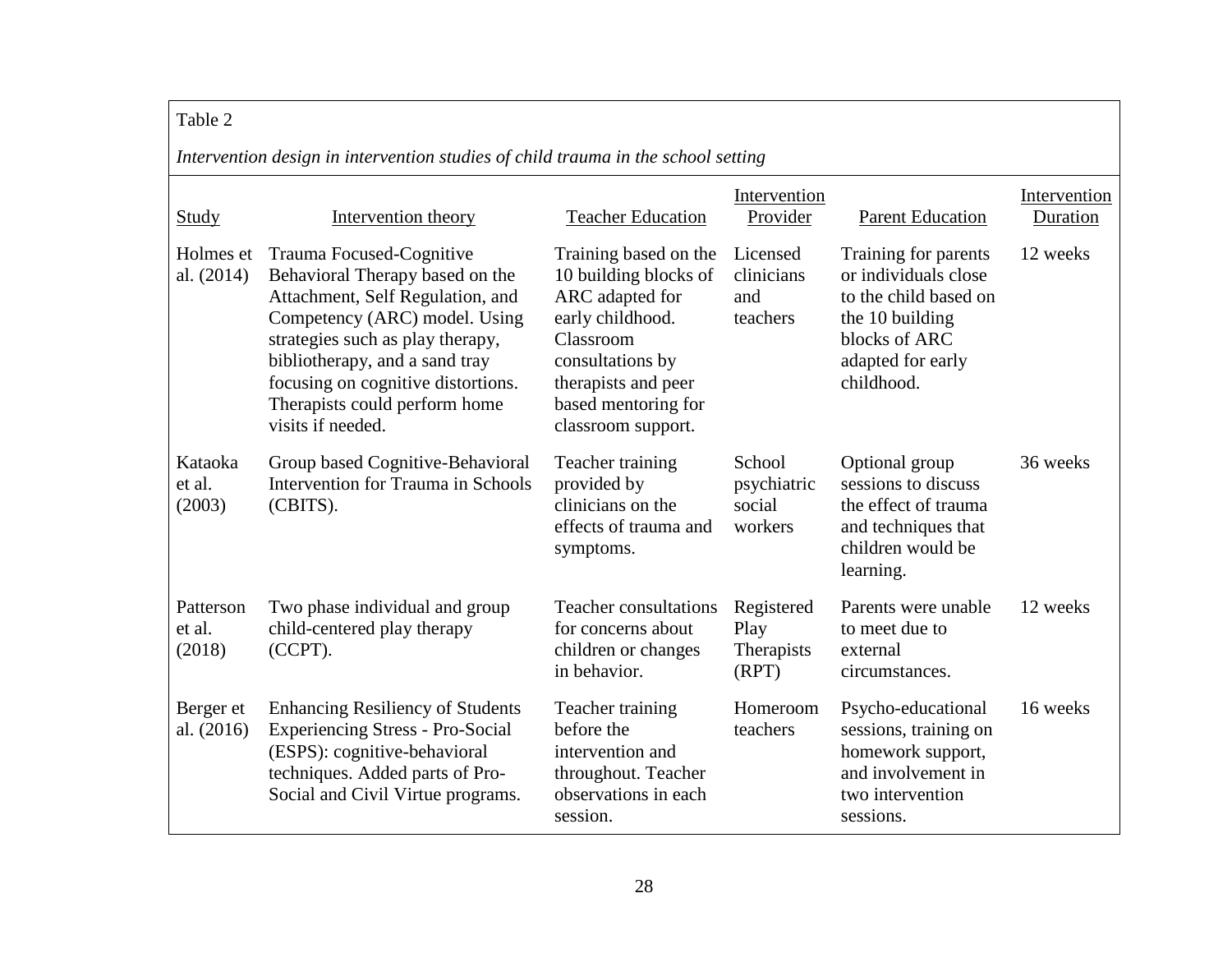depression were determined for the children after the intervention took place. In the Child-Centered Play Therapy (CCPT), there was a significant decrease in separation anxiety, social phobia, physical injury fears, obsessive-compulsive behaviors, and panic after the intervention took place. In the Enhancing Resiliency of Students Experiencing Stress - Pro-Social (ESPS) intervention, results showed a reduction of PTSD symptoms, anxiety, somatic constraints, level of stereotyping, and discriminatory tendencies, as well as improvement in the level of functioning within the classroom setting for the children. Overall, all the studies showed an improvement in symptomatology related to trauma with increased ability to cope with daily activities.

As stated above, the four studies targeted different populations, were conducted over different periods of time, had different study designs, and used varied assessments. All studies incorporated research-based trauma interventions, such as CBT and CCPT. Teachers and parents received different levels of support, but all were included as an essential component of the design. In some cases, the teachers provided the intervention while in others specialized professionals did. Even with all these differences, all the interventions demonstrated positive outcomes, as measured by the individualized measures used in each study.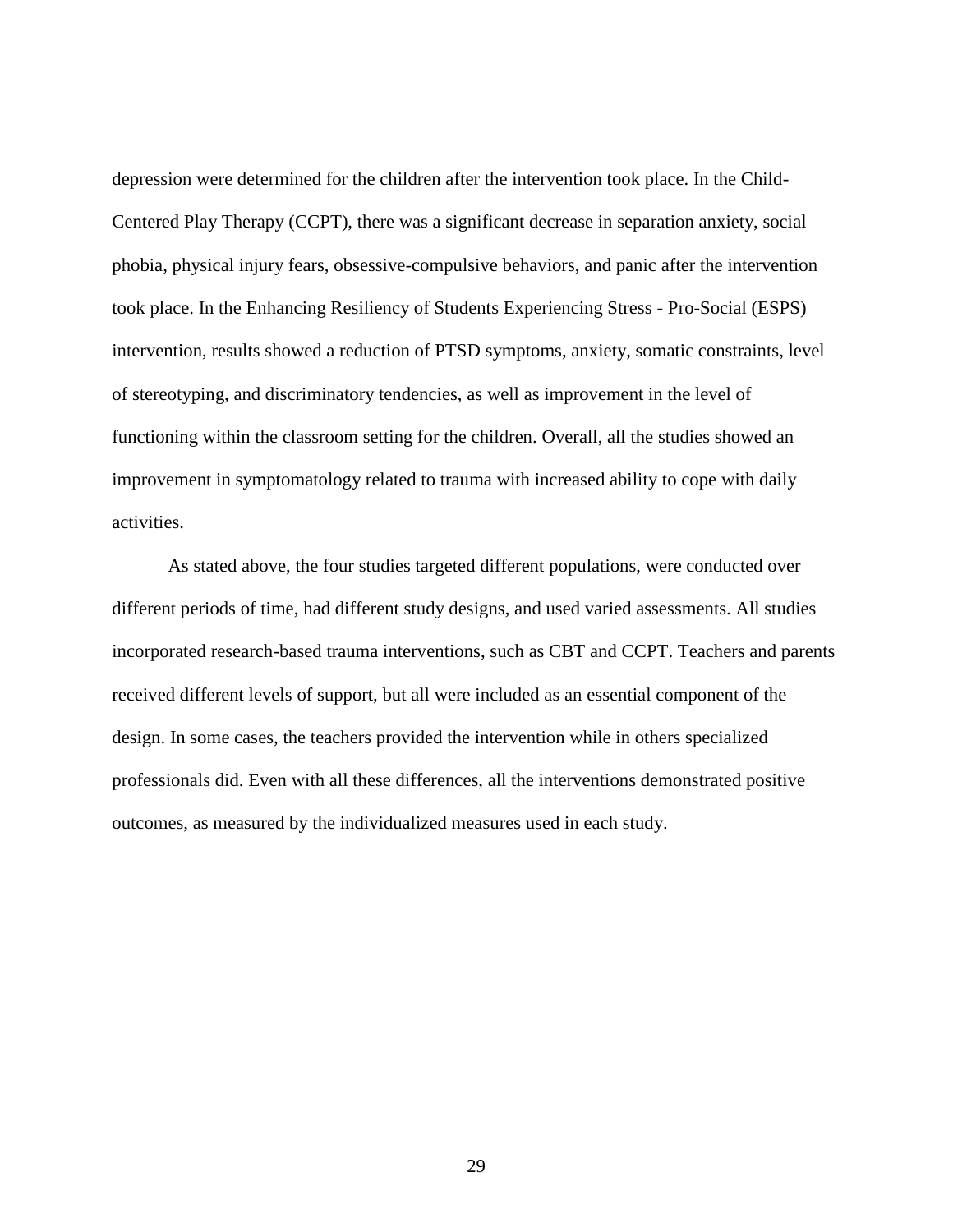#### **DISCUSSION AND CONCLUSIONS**

<span id="page-37-0"></span>The main purpose of this thesis was to determine recommendations to promote the development of a trauma-informed approach in Venezuelan schools in order to address the traumatic effects of political unrest in young children through a systematic review of existent intervention programs. This chapter includes a discussion of results in which recommendations are established, limitations for this study, educational implications, and future lines of research. **Discussion**

<span id="page-37-1"></span>Research regarding the impact of trauma has guided further studies into the development of interventions that address children's multidimensional needs. Many intervention programs have been developed to be implemented as therapies provided by clinicians in controlled settings. Few studies have included these services into the school setting (Berger et al., 2016; Holmes et al., 2014; Kataoka et al., 2003; Patterson et al., 2018). For environments, such as Venezuela, in which the amount of children who experience trauma is ongoing and substantial, it is important to develop programs that are available to everyone despite socio-economic status.

Developing an intervention program for children who have experienced trauma requires an understanding of the multiple ways in which children are impacted, how this is perpetuated in the everyday setting, and how creating a multidimensional team can benefit them. Across four identified studies, all interventions take into account four distinct variables: assessments, intervention design, teacher education, and parent education.

The assessments used serve to determine the need for services outside of the classroom that would be provided by clinicians and the effectiveness of the intervention program. The assessments not only identified the traumatic experiences that children went through, but they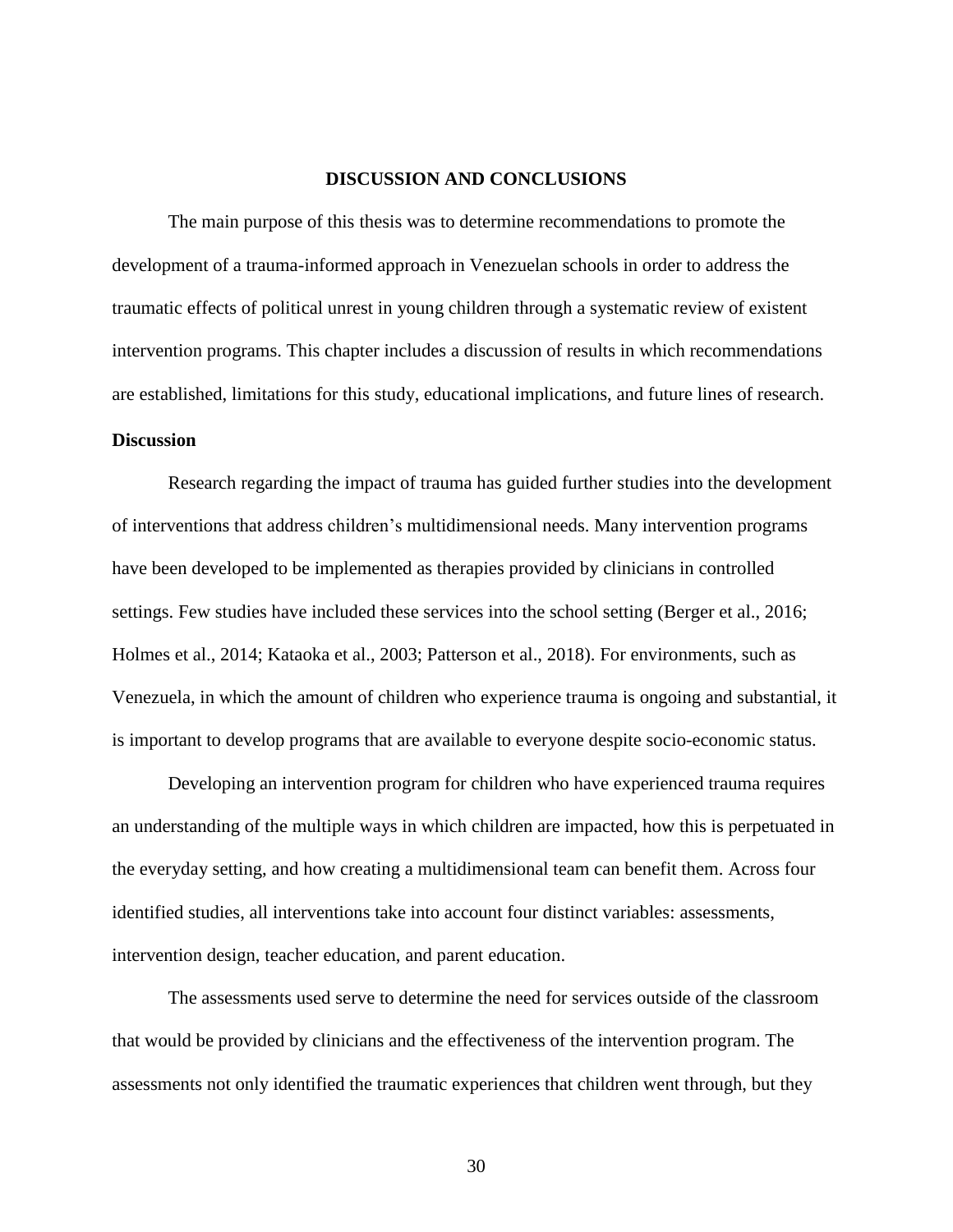also assessed the level of functioning that was impaired. Some of the scales were used to determine the levels of anxiety, depression, PTSD, and externalizing and internalizing behaviors. To choose assessments to implement in programs in Venezuela, administrators should select those for which the reliability and validity has been tested in their Spanish-translated versions (see Appendix A for a list of translated assessments), and are developmentally appropriate. Even though the intervention programs demonstrated an understanding on the impact of trauma in functioning, none of the studies used a measure to determine if the child's development was impacted, or if there were significant gains or losses in this aspect. The use of a development screening tool could provide further information regarding the effects in Venezuelan children.

The intervention design consisted primarily of CBT and CCPT programming. CBT works by identifying the negative automatic schemas and thoughts, and challenging them to promote cognitive reconstructing (Hagen and Hjemdal, 2012). Behavior is also addressed by promoting helpful actions, facing fears, building coping skills, and reducing physiological responses. Through CCPT, children explore, at their own pace, any issues that are affecting their current lives using play as the primary channel through which they externalize thinking (Brown, 2009). With CPT, children are in charge of their own growth and change. Even though in the studies, the interventions were only interrelated in one study, researchers have advanced Cognitive-Behavioral Play Therapy (CBPT) for children between the ages of 2.5 and 6 as a developmentally appropriate strategy (Knell, 1998). This could be a healthy alternative for early intervention programs in which children have yet to develop the language skills required for CBT. As far as the grouping, some designs provided group intervention, others individual, or a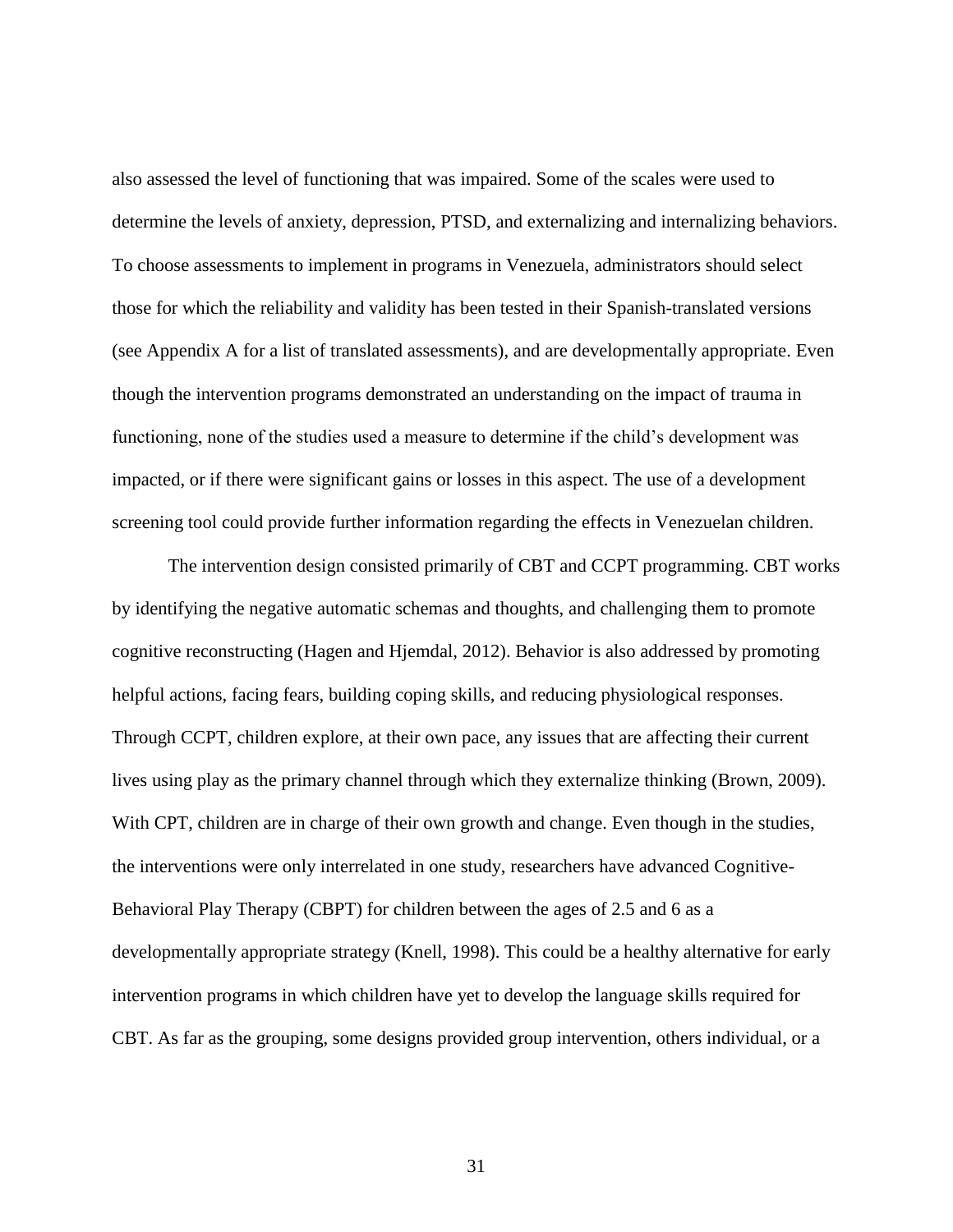combination. This could be determined by the resources available for the program or by assessment results.

In all cases, teacher education was also provided. According to SAMHSA (2014), this is one of the requirements for a trauma-informed approach in which an understanding of the impact of trauma and ways to overcome it is essential. Teachers were trained on the symptomatology of trauma to determine which children would benefit from further intervention, and to observe the advances. In one instance, human interactions in the classroom were assessed using the CLASS tool. This leads to the importance of establishing an environment in which children develop more effective ways to interact with each other through teacher modeling. Teachers should be trained to identify the ways in which their own traumatic experiences and stress levels affect their communication with children, and learn ways to manage such emotions or thoughts. Only one program provided a framework from which teachers could modify their approaches in the classroom. The Attachment, Self-Regulation, and Competency (ARC) framework provides ten building blocks that are applicable across different settings to provide services for children who have experienced trauma (Holmes et al., 2014). Even though no other programs were identified in the four studies, teachers and administrators can choose several programs to implement in their classrooms (see Appendix B) despite lack of research-based evidence as to their effectiveness.

Due to the important role that teachers play in the lives of children, and their position to detect and address issues, it is imperative that they are informed of the repercussions of trauma. They should also understand the ways in which they can address the diverse needs of children in their classrooms who present such concerns. Teachers should receive coaching throughout the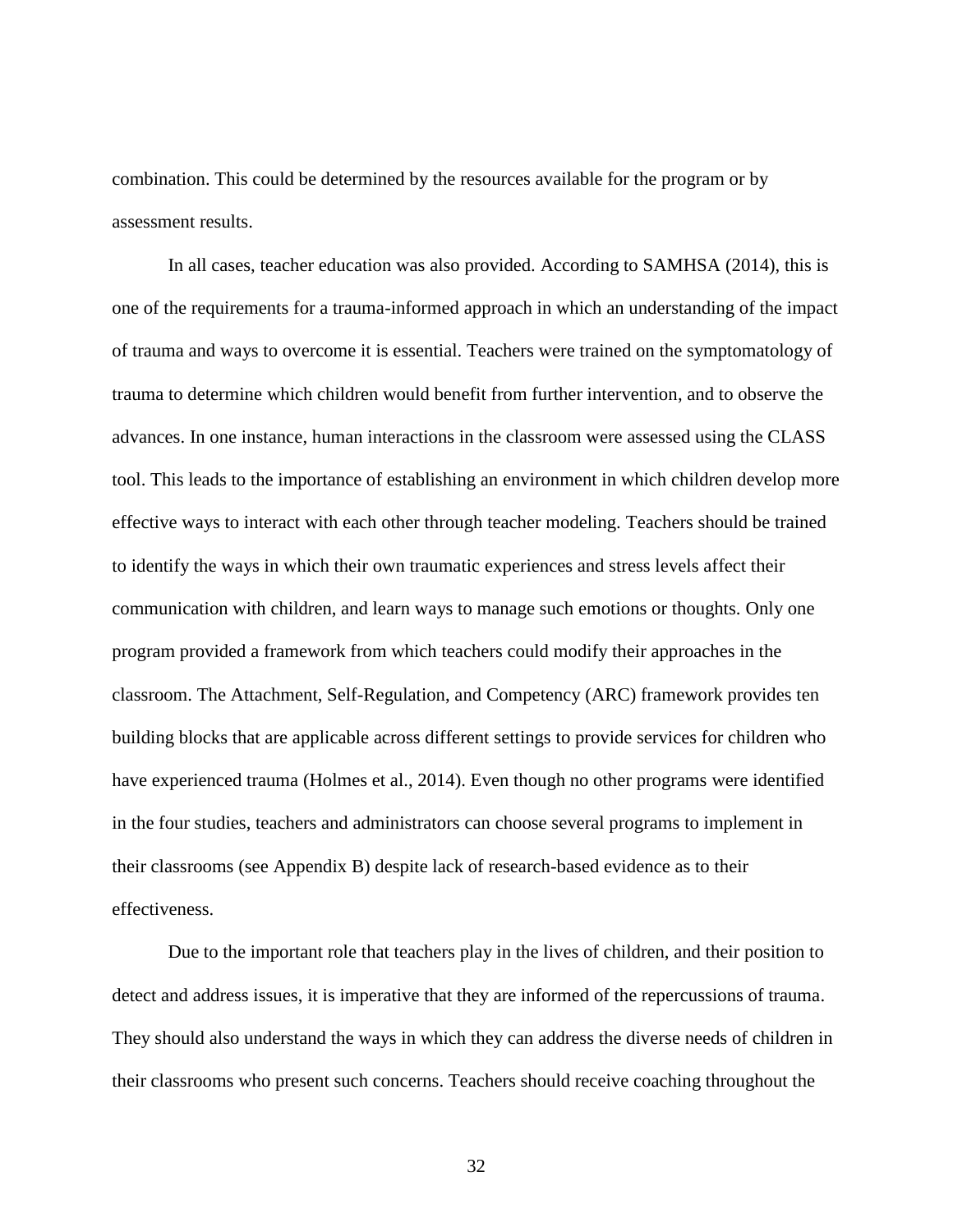school year to ensure that they are improving the classroom environment through the use of informed practices. Some studies did this by implementing a series of classroom observations and consultations by clinicians in which teachers were able to express their concerns and questions.

A predominant interest in all the studies was the need to provide parent education. Even though in one study it was not possible, researchers stated the desire of the parents to participate in training. In some cases, this training was even available for community members and those individuals that are regulars in the lives of children. This training varied across programs. Some took the form of psychoeducation, while others were trained on ways to help children with assignments, or involvement in intervention sessions. Overall, the goal was to inform parents on the ways in which trauma was affecting children, and how they could provide a safe environment to support children. This fulfills the same requirement from SMAHSA's (2014) for a traumainformed approach as teacher education. As with teachers, if parents understand the role of trauma in life, they will be able to address the experiences that they have had that dictate their actions towards children that contribute to a prolonged stress environment. By reducing the stress environment at home, hopefully children will have significant improvements in different aspects.

Overall, to implement a trauma intervention, teachers and administrators should start by educating themselves, and other staff members, on the effects of trauma. They should also determine ways in which their interactions with children can be improved and create a safe environment. As with teachers, parents should be educated on the same topics and learn different strategies and modifications that they can use to serve their children. Assessments should be used to understand the needs of a particular population in order to develop a more extensive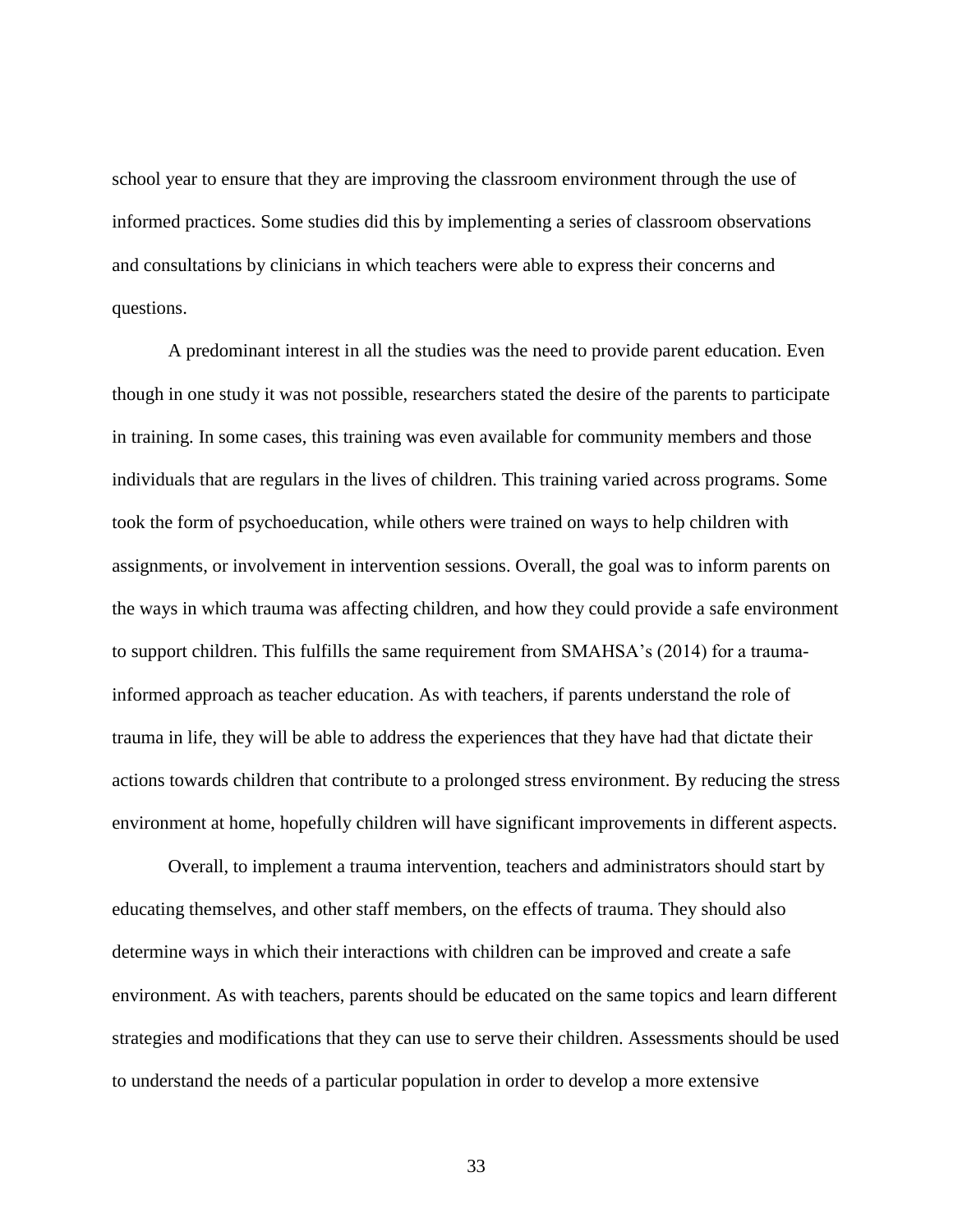intervention in which caregivers, teachers, staff, clinicians, and community members are included. Clinicians should work with those children who require a more individual approach by using established trauma intervention practices such as CBT, CCPT, or CBPT. Clinicians should also provide consultations to teachers to ensure a positive classroom environment that incorporates any trauma-informed curriculum or framework. In order to succeed, the program needs to be a comprehensive approach in which all parts have some level of involvement.

#### <span id="page-41-0"></span>**Limitations**

The limitations of the study were the following. Studies used targeted school environments in which traumatic repercussions were addressed, but only one study dealt with the repercussions due to political unrest and community violence. This makes the populations assessed in these four studies different from Venezuelan children. Second, assessments and programs used in the studies do not take into account the cultural differences for children in Venezuela. Third, the studies did not address the teacher practices that can be implemented to promote a trauma-informed curriculum. Fourth, none of the interventions took into account persistent and life-threatening malnutrition, which is a predominant issue in Venezuela.

#### <span id="page-41-1"></span>**Educational Implications**

In the classroom, teachers are at the forefront to see different manifestations of trauma. Once teachers are aware that trauma has an impact in how children behave and their development, there are different implications on their approach to teaching and interacting with students. They will notice how experiences shape behavior, what triggers are present in the classroom, how to provide a supportive environment, and how they are also affected by trauma. Teachers will start to see reactive behaviors as a response to life experiences rather than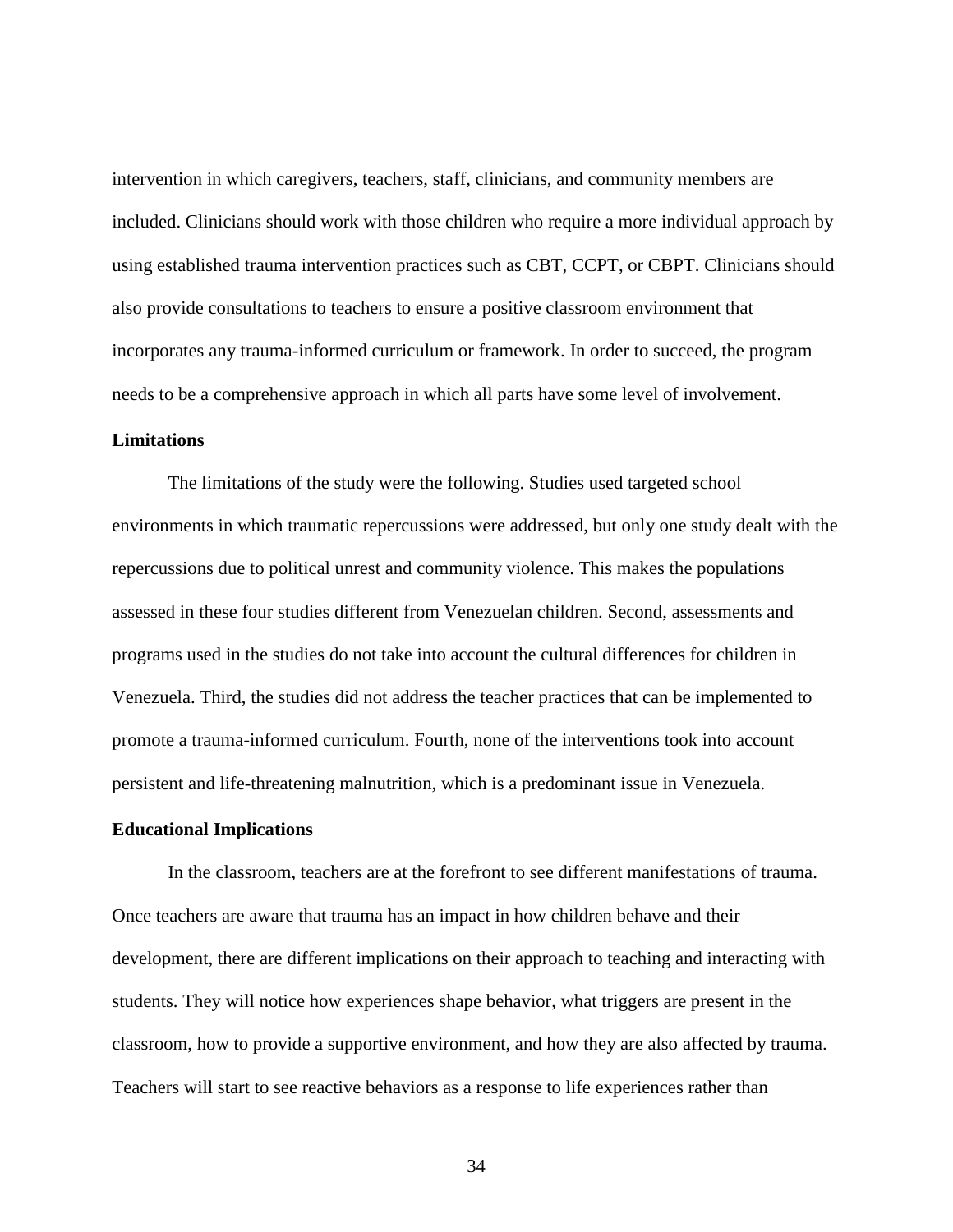character traits. By doing so, teachers will be able to provide a more comprehensive approach to address the various needs of their students. For example, for children who have been kidnapped, emergency drills in which they have to hide might elicit aggressive behavior. In those cases, the teacher has to address the behavior not as a disruptive response, but as a need of safety that the child is trying to fulfill. If the teacher shifts to this thinking, then she will respond to the child in manner that better helps the child cope.

When teachers are aware of the traumatic life experiences of a child, they able to understand why the behavior is happening, and determine different triggers. After identifying triggers, teachers should reduce them and work with the child on developing appropriate responses. The teacher can incorporate new routines in the classroom to reduce the amount of triggers to which a child is exposed. If the child is being triggered by having one toy taken away from him, the teacher can incorporate a borrowing system in which the child knows who is the next person to borrow the toy and a timer to be reminded of how long he will be allowed to play with it. By doing so, the teacher is preparing the child to address the situation that generates the inappropriate behavior. Besides including this system, the teacher should help the child develop appropriate responses to different situations. This process can be done through the use of social stories, modeling, and recreating stressful situations. The teacher would provide the child with a situation that would elicit a reactive response, and then appropriate choices for the child to us. Afterwards, the child has to practice the responses with support and then the teacher would observe to determine further actions. Modeling should also occur when the child is triggered. The teacher can demonstrate soothing skills, such as reading and self-talk, that the child can later utilize when having to confront a difficult experience.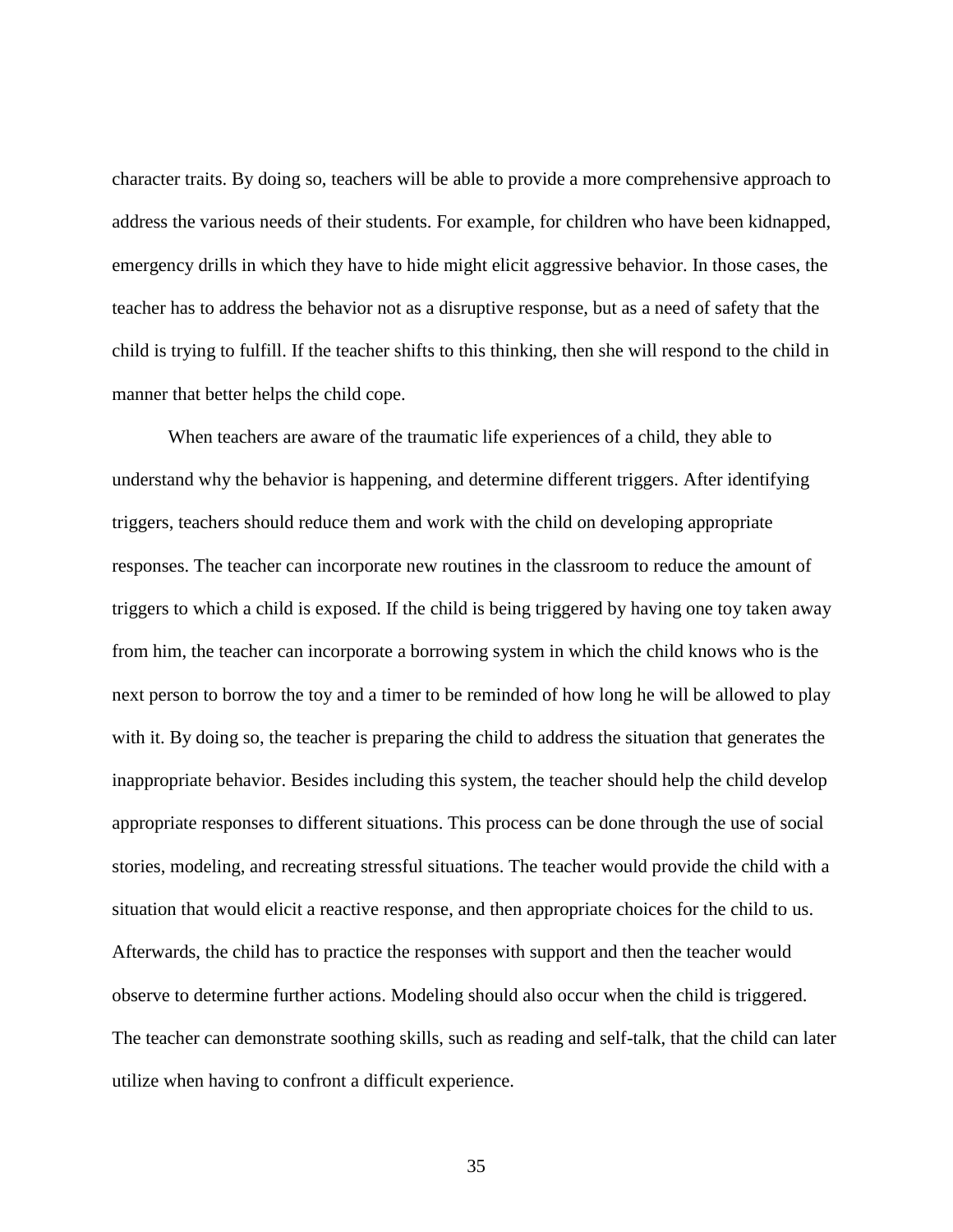Besides reducing the triggers in the classroom, the teacher needs to provide a safe environment for children by allowing them to talk about their experiences. By providing a place for children to voice their concerns and talk about the events that bother them, the classroom becomes a coping environment. The teacher can provide support for children to develop strategies that will help them deal with future challenges. Also, the teacher will develop a bond in which children feel safe and supported enough to focus on their other needs, such as learning. To promote this sharing environment, the teacher can incorporate different routines in the classroom. The teacher can incorporate a classroom meeting daily in which children are encouraged to answer different questions and their peers hear them in a supportive manner. The teacher can also provide a modified play therapy in which children have different centers with multiple materials to elicit different types of dramatic play. This way children are able to express how they view the world and the teacher observes where more support is needed. Another mechanism is to include children's books that promote socioemotional emotional learning through diverse cultural backgrounds. For older children, the teacher can incorporate journaling sessions for children to express their needs. The journals could be private or the teacher can respond to children as needed. Art can be included in the classroom by having children use different mediums, such as paintings, drawings, drama, music, or dancing, to express their views. This way, children can develop a coping skills that works best for their characters and inclinations.

Finally, by having an understanding of how trauma impacts behavior, teachers will also be able to determine ways in which their own experiences shape their decisions in the classroom. Just like children are affected by what they have lived, teachers are impacted by their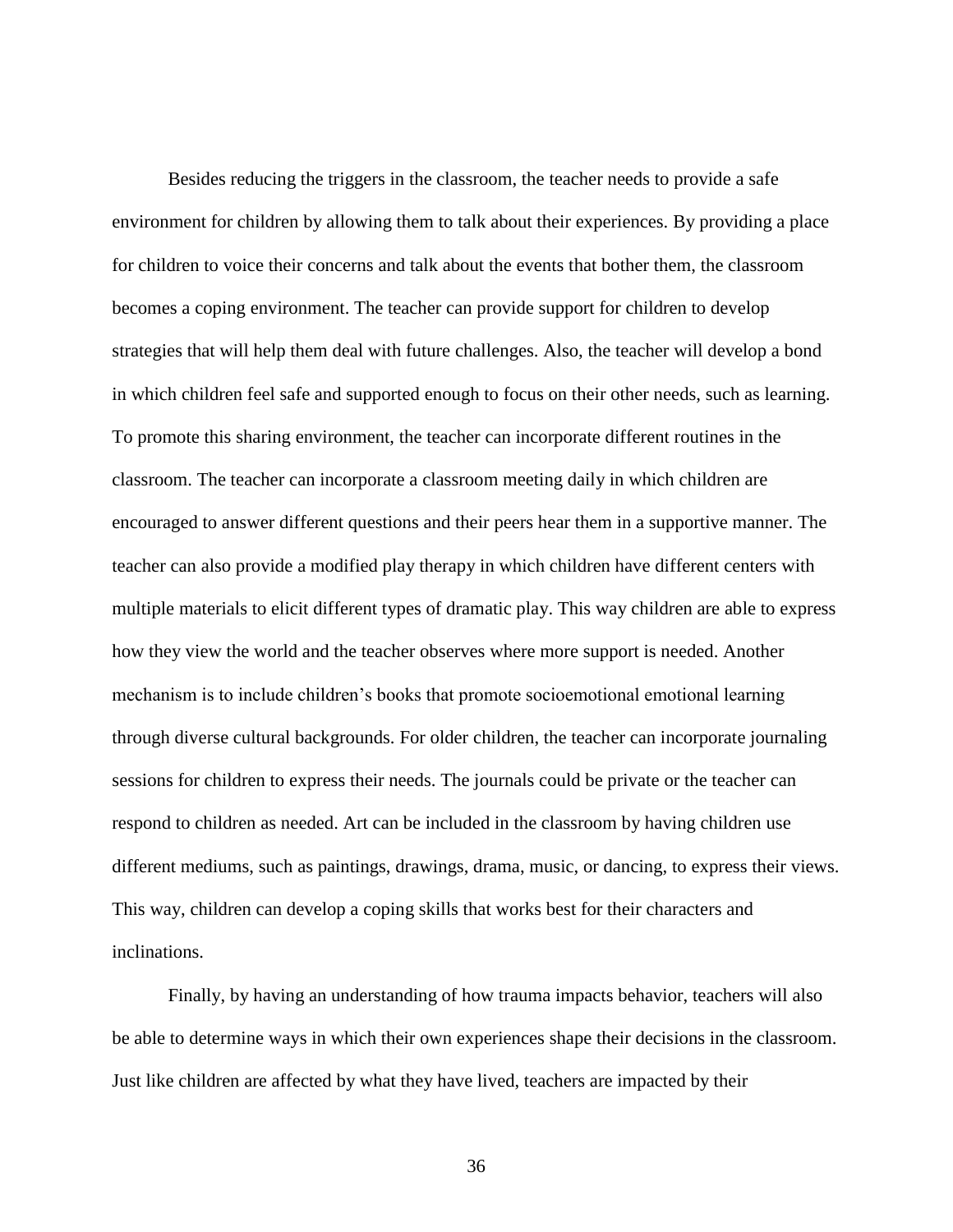environments. Teachers will start to identify different situations in which their responses are conditioned by their experiences and how to better address those needs. Moments in which teachers can be triggered are having conversations with parents that turn violent, a child acting aggressively, or a sudden loud noise. After identifying them, teachers can remove themselves from the situation and avoid them in the future. The teacher can also find help from different clinicians to address the behavior and schemas that lead to these reactions, and to develop other mechanisms to help them cope. If teachers and personnel collaborate in this matter, they will create a supportive school culture that generates a safe space in which teachers feel safe enough to provide the best care for children.

#### **Future Research**

Future action is required to address the needs of children experiencing ongoing trauma and toxic stress in Venezuela. This study serves as a basis to develop an intervention program that can be implemented as part of the curriculum to enhance the school environment and target the individual needs of children. This study showed that few intervention programs are designed to serve children in the schools who have experienced trauma. Considering the extensive research determining the negative repercussions and its prevalence, it is necessary to implement more programs to serve these traumatized children. Further studies are needed to determine the cultural implications and modifications needed in a trauma-informed program to better serve this population. Translated assessments need to be identified and their validity and reliability determined to be used as part of the program. Teacher training and parent education resources need to be developed to acknowledge the traumatic experiences that the adults have experienced.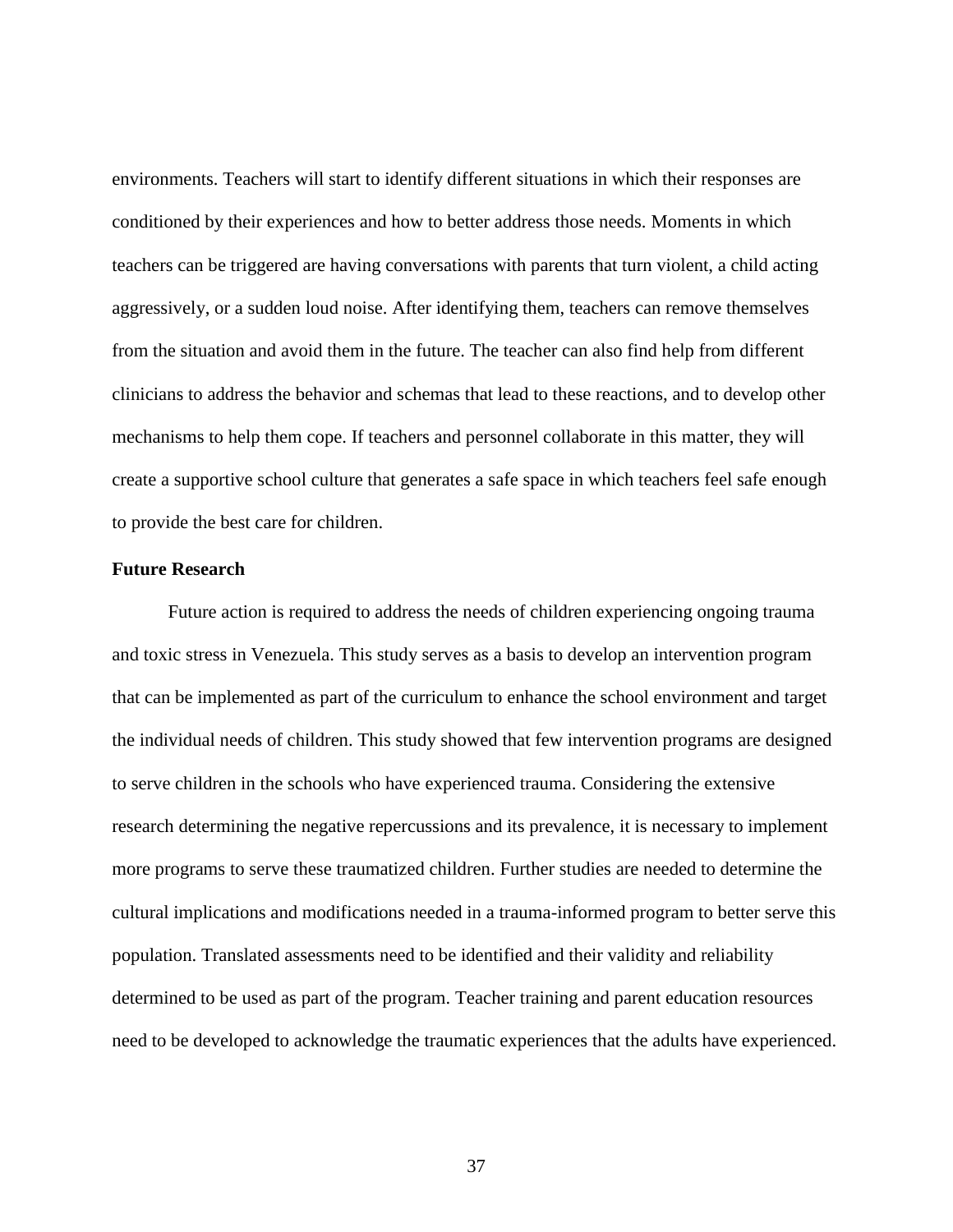Due to the lack of understanding of systemic oppression trauma, a need exists to identify its repercussions in populations around the world, specifically, Venezuela. Interventions that are not provided by public schools are only accessible to certain socioeconomic status populations. Thus, new policies need to be put in place in Venezuela to ensure that the most vulnerable groups are receiving all the services needed to combat the effects of chronic trauma and close the gap due to socioeconomic status to succeed in the future.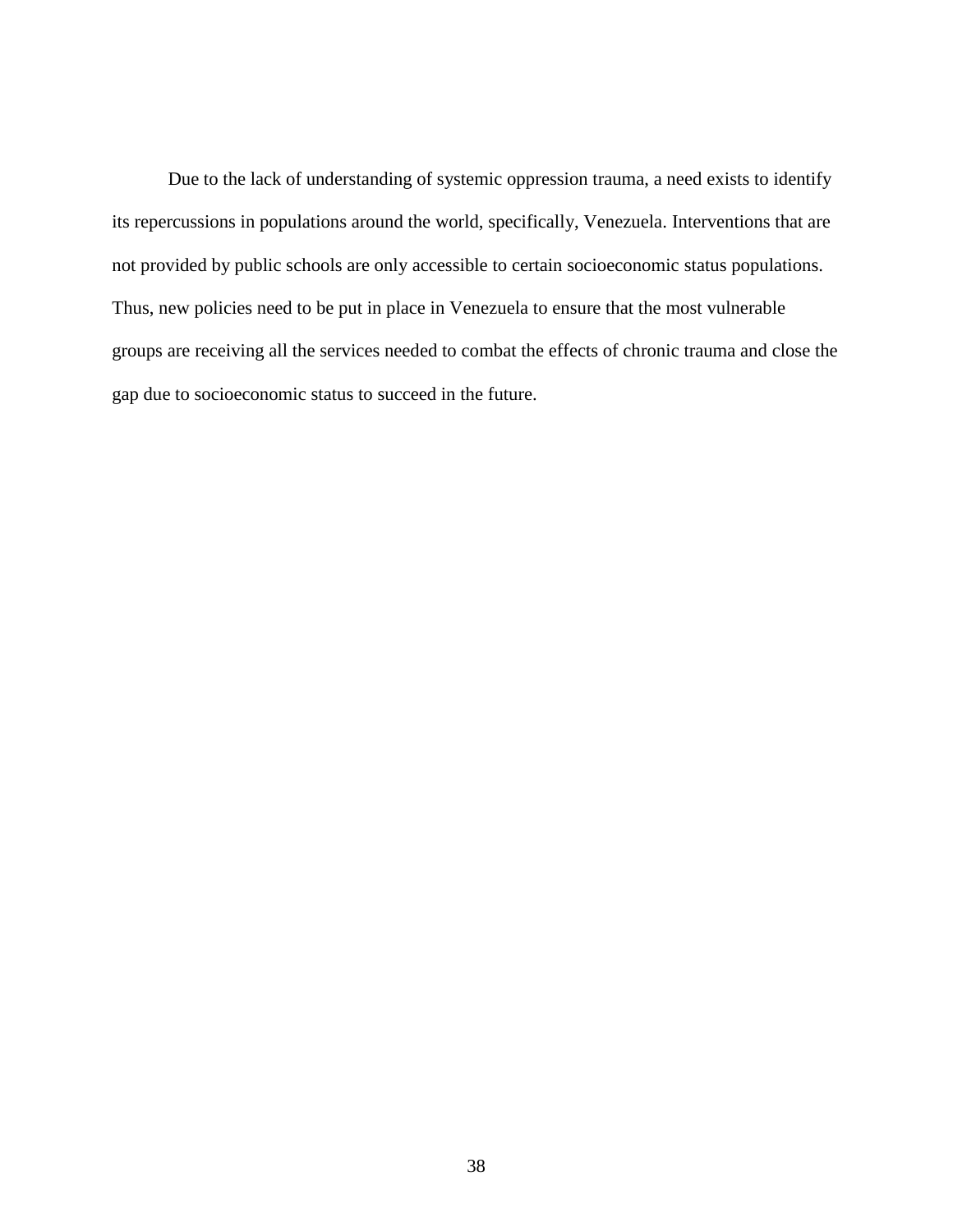<span id="page-46-0"></span>**APPENDIX A: SPANISH-TRANSLATED ASSESSMENTS**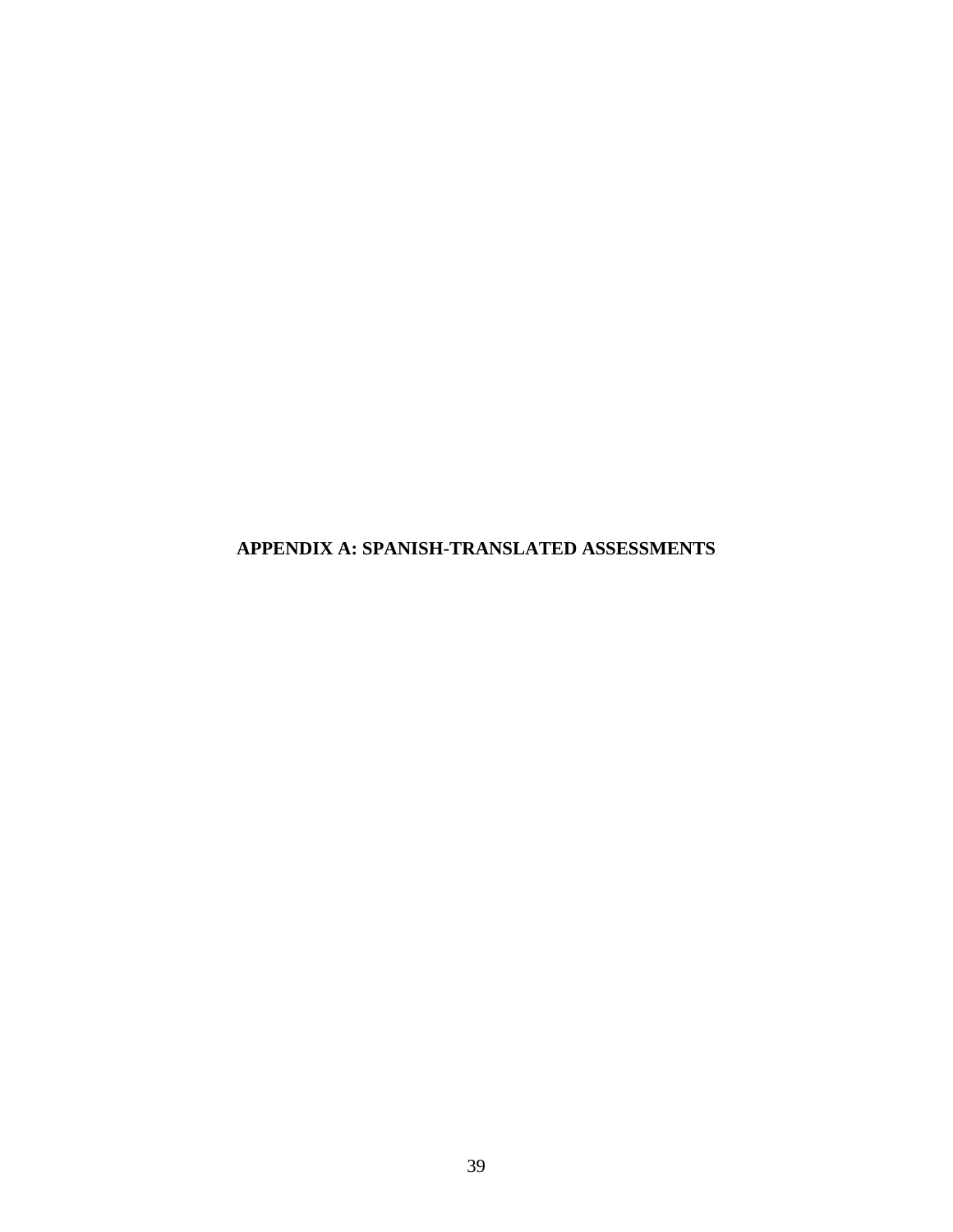#### **Acute Stress Checklist for Children (ASC-Kids; Kassam**‐**Adams, 2006)**

The ASC-Kids is a self-report tool targeted for children ages 8-17 to measure acute stress disorder reactions.

#### **Child PTSD Symptom Scale (CPSS; Foa et al., 2001)**

The CPSS was designed to assess the severity of PTSD symptoms in children ages eight and older. It can be used as an interview guideline or as a self-report measure.

#### **Post-Traumatic Stress Disorder Reaction Index (Steinberg et al., 2004)**

The PTSD Reaction Index is a self-reported interview to determine exposure to traumatic events and existent PTSD symptomatology in school-aged children and adolescents.

#### **Traumatic Events Screening Inventory for Children (TESI-C; Ford et al., 2002)**

The TESI-C can be administered by clinicians as a structured interview or as a child questionnaire. It determines exposure to traumatic events and emotional reactions to particular situations. It is intended for ages 4 to 18.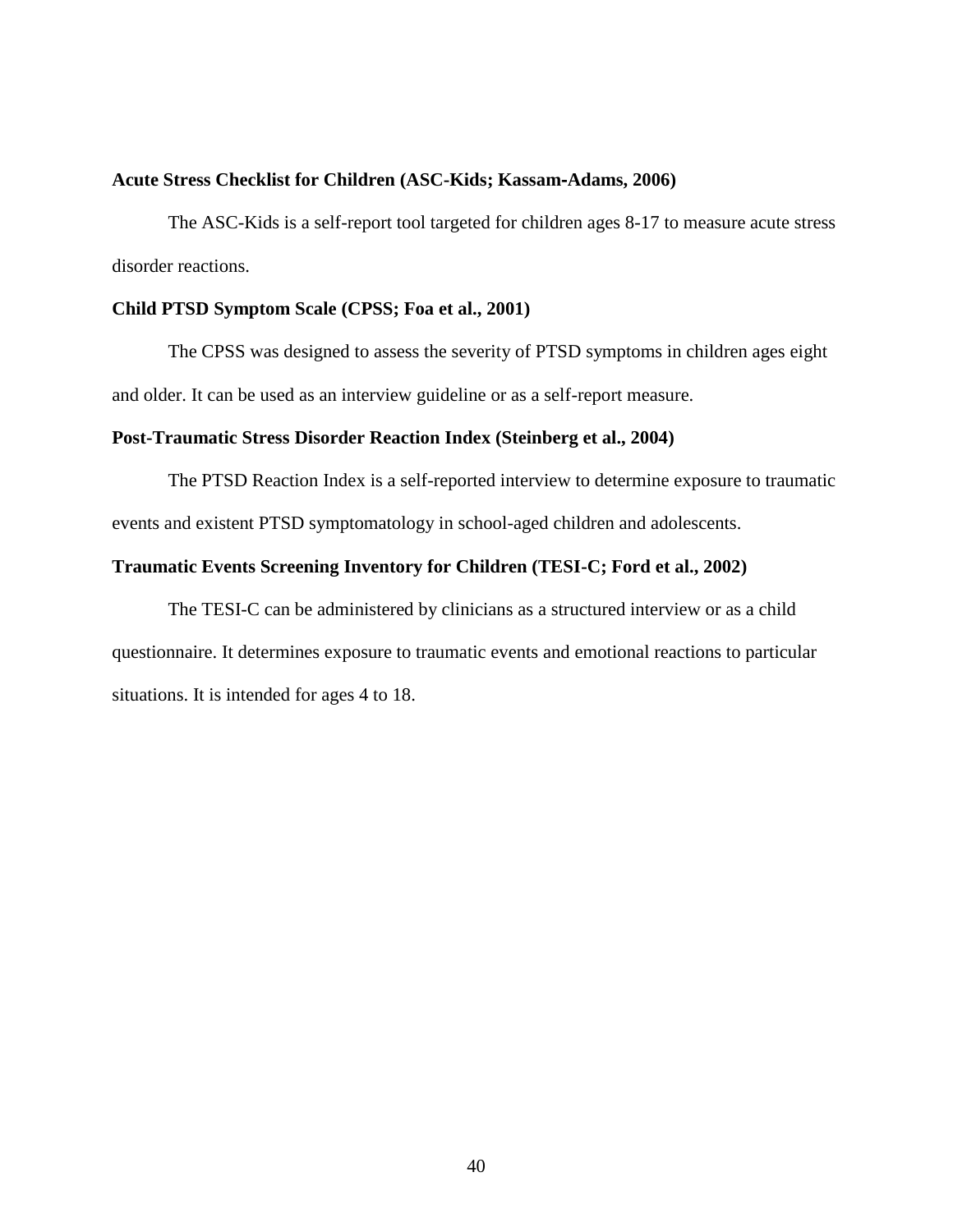## <span id="page-48-0"></span>**APPENDIX B: TRAUMA CURRICULUM AND FRAMEWORK**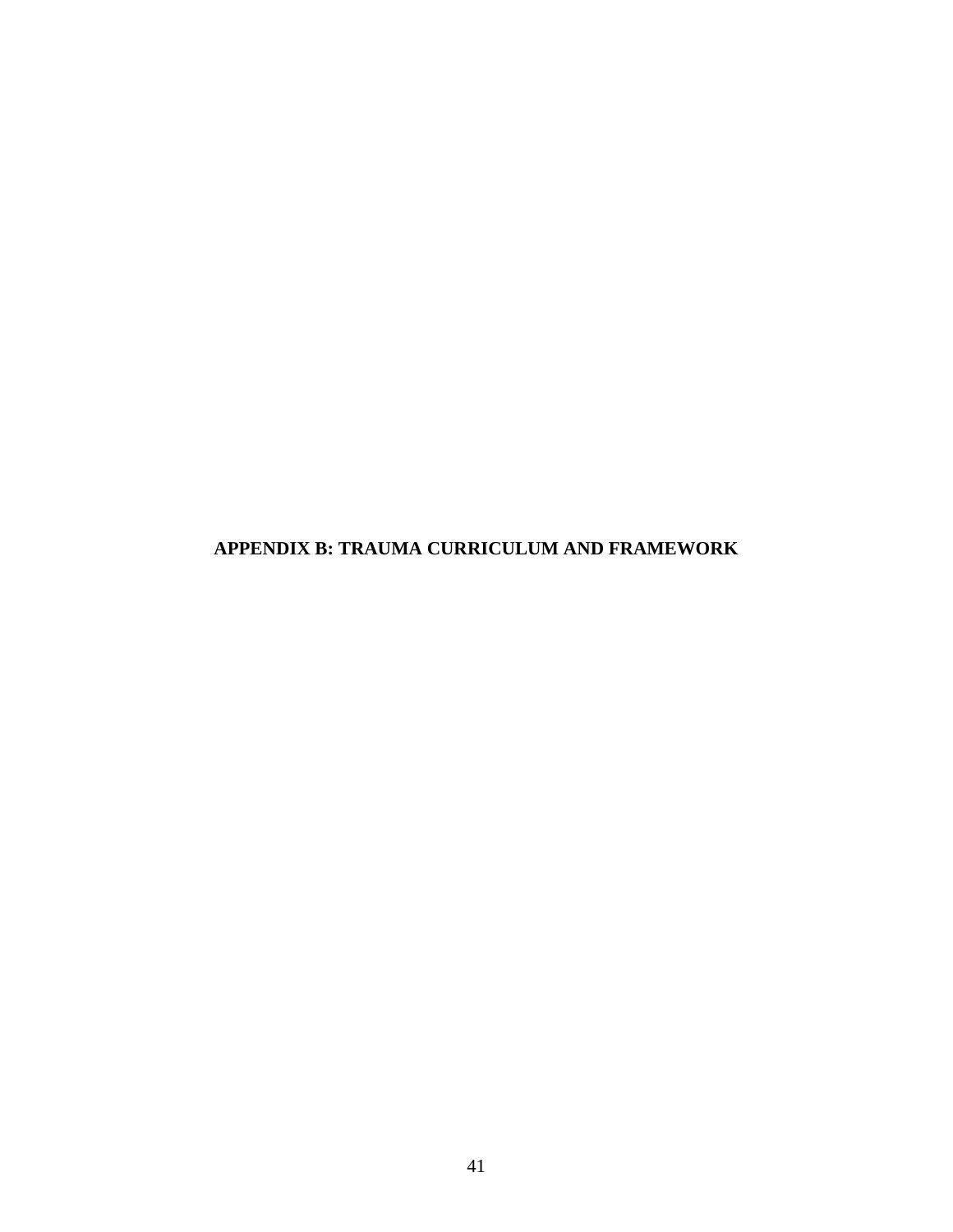#### **Attachment, Regulation, and Competency (ARC, n.d.)**

ARC is an organizational framework to support trauma-informed care for all children. It is component-based built upon four pillars: childhood development, attachment, traumatic stress, and risk and resilience. ARC establishes key skills that are impacted by trauma, and if targeted, promote resilience.

#### **Conscious Discipline (Bailey, 2015)**

Conscious Discipline is a trauma-informed socioemotional learning best practices for educators. It addresses the adult's internal states as the foundation for modeling the skills that children should develop. It builds on the Brain State Model to explain behavior, the Seven Powers for Conscious Adults to provide skills for adult regulation of behavior, creating a School Family to increase connections, and the Seven Skills of Discipline that transform everyday problems that children encounter into teachable moments.

#### **The Neurosequential Model in Education (NME; Child Trauma Academy, n.d.)**

Developed by the Child Trauma Academy and taught by Dr. Bruce Perry, NME is a developmentally appropriate approach to working with at-risk children. It is a way to assess the child's functioning, identification or problems, and the application of interventions to best meet the needs of children. This model is design to teach educators and school staff about brain development and the effects of trauma in development.

## **Creating, Supporting, and Sustaining Trauma-Informed Schools: A System Framework (National Child Traumatic Stress Network, 2017)**

This framework provides a trauma-informed approach to address the needs of all the individuals that are part of a school. It touches on four core principles: understanding the impact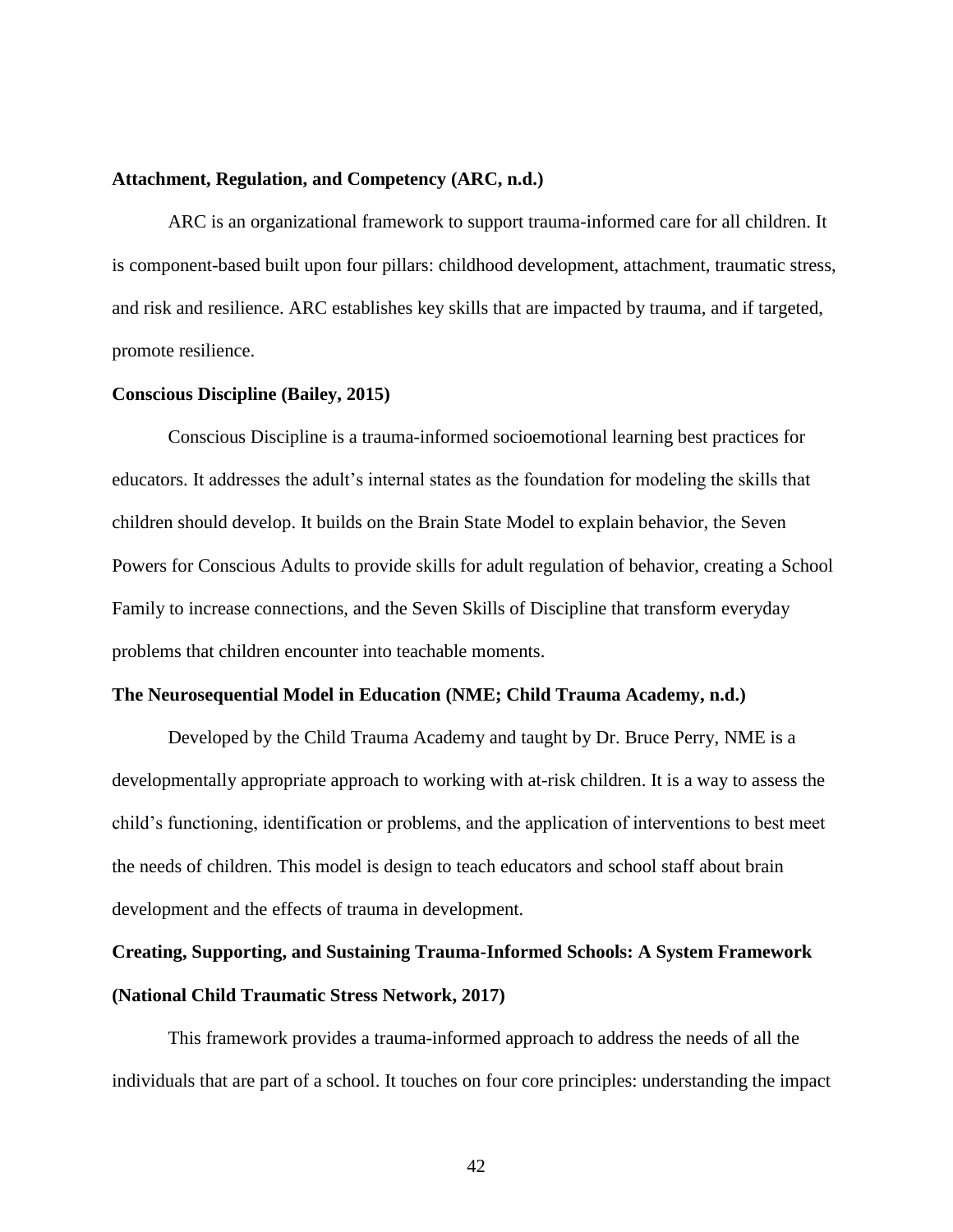of trauma, recognizing the signs, responding to trauma at all levels of the school system, and avoiding re-traumatization.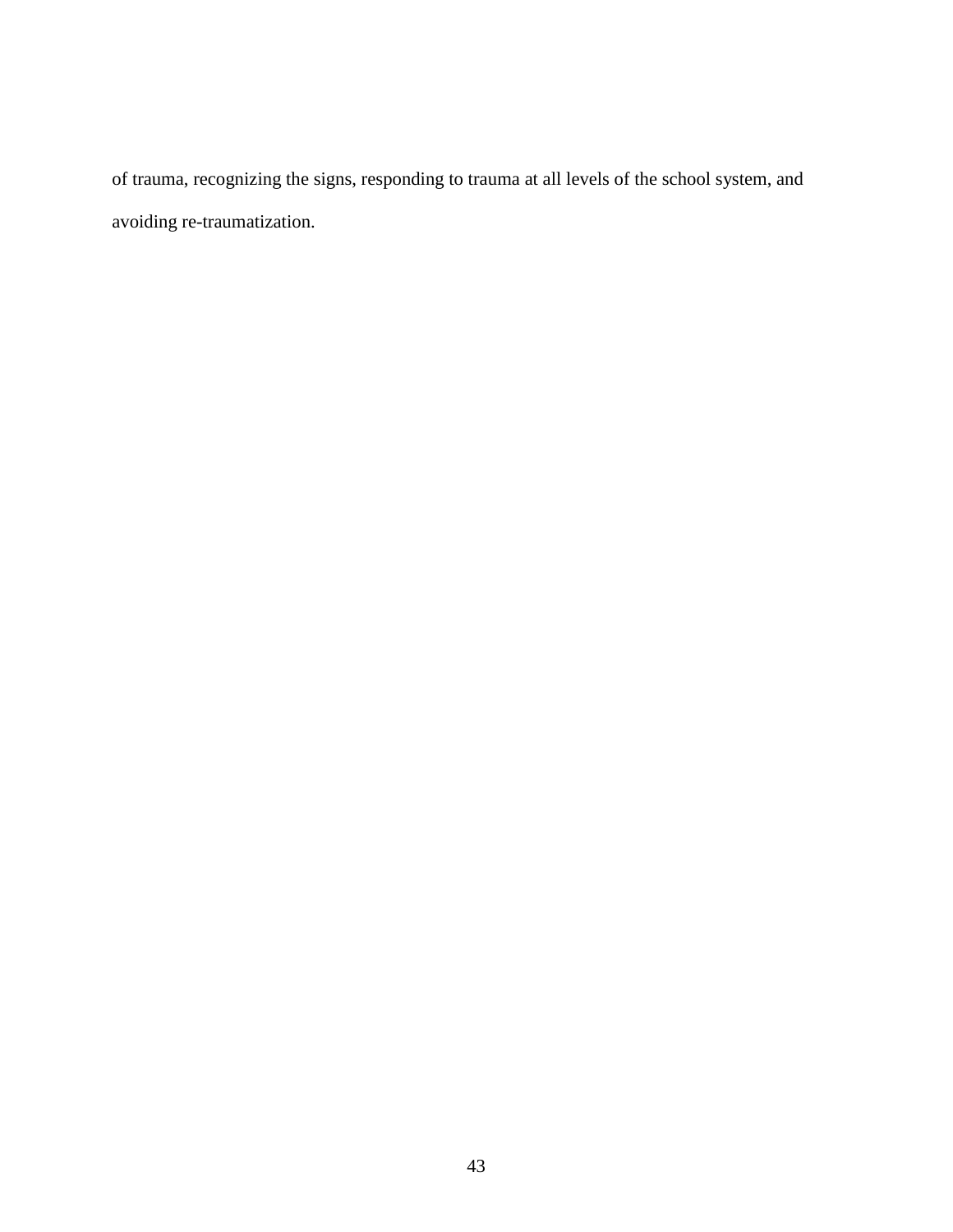#### **REFERENCES**

- <span id="page-51-0"></span>Aleman, X., Duryea, S., Guerra, N. G., McEwan, P. J., Munoz, R., Stampini, M., & Williamson, A. A. (2017). The effects of musical training on child development: A randomized trial of El Sistema in Venezuela. *Prevention Science*, (7), 865. doi:10.1007/s11121-016-0727-3
- American Psychiatric Association. (2013). *Diagnostic and statistical manual of mental disorders (5th ed.).* Arlington, VA: American Psychiatric Publishing.
- ARC. (n.d.). What is ARC? Retrieved from<https://arcframework.org/what-is-arc/> (accessed October 20 2018).
- Bailey, B. (2015). *Conscious discipline: Building resilient classrooms.* Oviedo, FL: Loving Guidance.
- Berger, R., Gelkopf, M., Heineberg, Y., & Zimbardo, P. (2016). A school-based intervention for reducing posttraumatic symptomatology and intolerance during political violence. *Journal of Educational Psychology, 108*(6), 761. Retrieved from https://login.ezproxy.net.ucf.edu/login?url=https://search.proquest.com/docview/1813201 745?accountid=10003
- Bloch, D. A., Silber, E., & Perry, S. E. (1956). Some factors in the emotional reaction of children to disaster. *The American Journal of Psychiatry*, *11 3,*416-422. doi:10.1176/ajp.113.5.416
- Bodman, F. (1941). War conditions and the mental health of the child. *British Medical Journal*, *2*(4213), 486.
- Briere, J., & Scott, C. (2013). *Principles of trauma therapy: A guide to symptoms, evaluation, and treatment (2nd ed.)*. Thousand Oaks, CA: Sage Publications.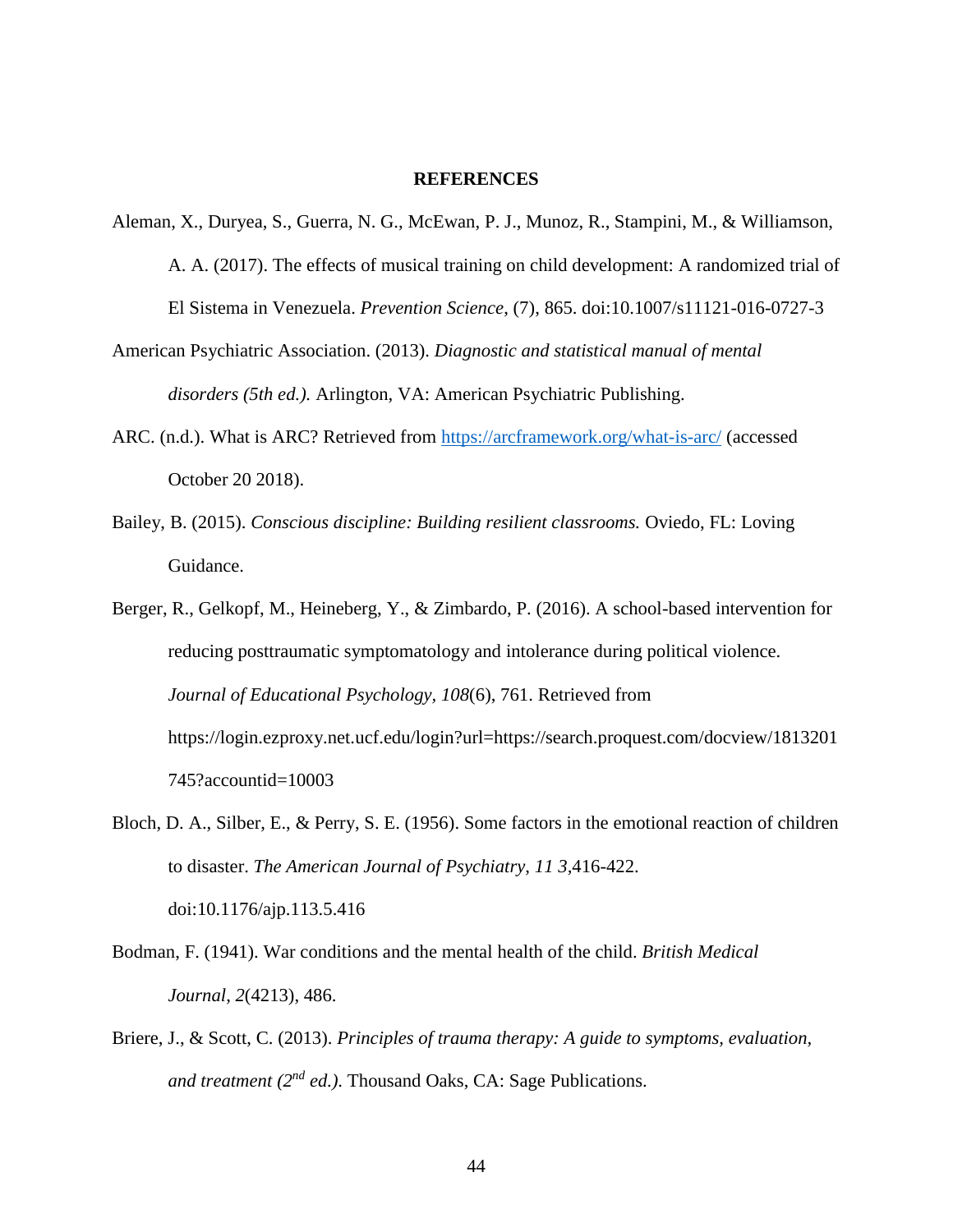- Bronfenbrenner, U. (1977). Toward an experimental ecology of human development. *American Psychologist*, *32*(7), 513-531. doi:10.1037/0003-066X.32.7.513
- Brown, F. (2009). Play therapy. In R. P. Carlisle (Ed.), *Encyclopedia of play in today's society* (pp. 562-562). Thousand Oaks, CA: SAGE. doi: 10.4135/9781412971935.n316
- Carey-Trefzer, C. J. (1949). The results of a clinical study of war-damaged children who attended the Child Guidance Clinic, The Hospital for Sick Children, Great Ormond Street, London. *Journal of Mental Science*, *95,* 535-559. doi:10.1192/bjp.95.400.535
- Child Trauma Academy. (n.d.). NMT. Retrieved October 20, 2018 from <http://childtrauma.org/nme/>
- Dillinger, J. (2016). *The Most Dangerous Cities in the World*. Retrieved from https://www.worldatlas.com/articles/most-dangerous-cities-in-the-world.html
- Feline Freier, L., & Parent, N. (2018, July 18). A South American migration crisis: Venezuelan outflows test neighbors' hospitality. *Migration Policy Institute*. Retrieved from https://www.migrationpolicy.org/article/south-american-migration-crisis-venezuelanoutflows-test-neighbors-hospitality
- Felitti, V. J., Anda, R. F., Nordenberg, D., Williamson, D. F., Spitz, A. M., Edwards, V., & ... Marks, J. S. (1998). Relationship of childhood abuse and household dysfunction to many of the leading causes of death in adults: The Adverse Childhood Experiences (ACE) Study. *American Journal of Preventive Medicine*, *14*(4), 245-258. doi:10.1016/S0749- 3797(98)00017-8
- Figley, C. R. (2012). *Encyclopedia of trauma: An interdisciplinary guide*. Thousand Oaks, CA: Sage Publications.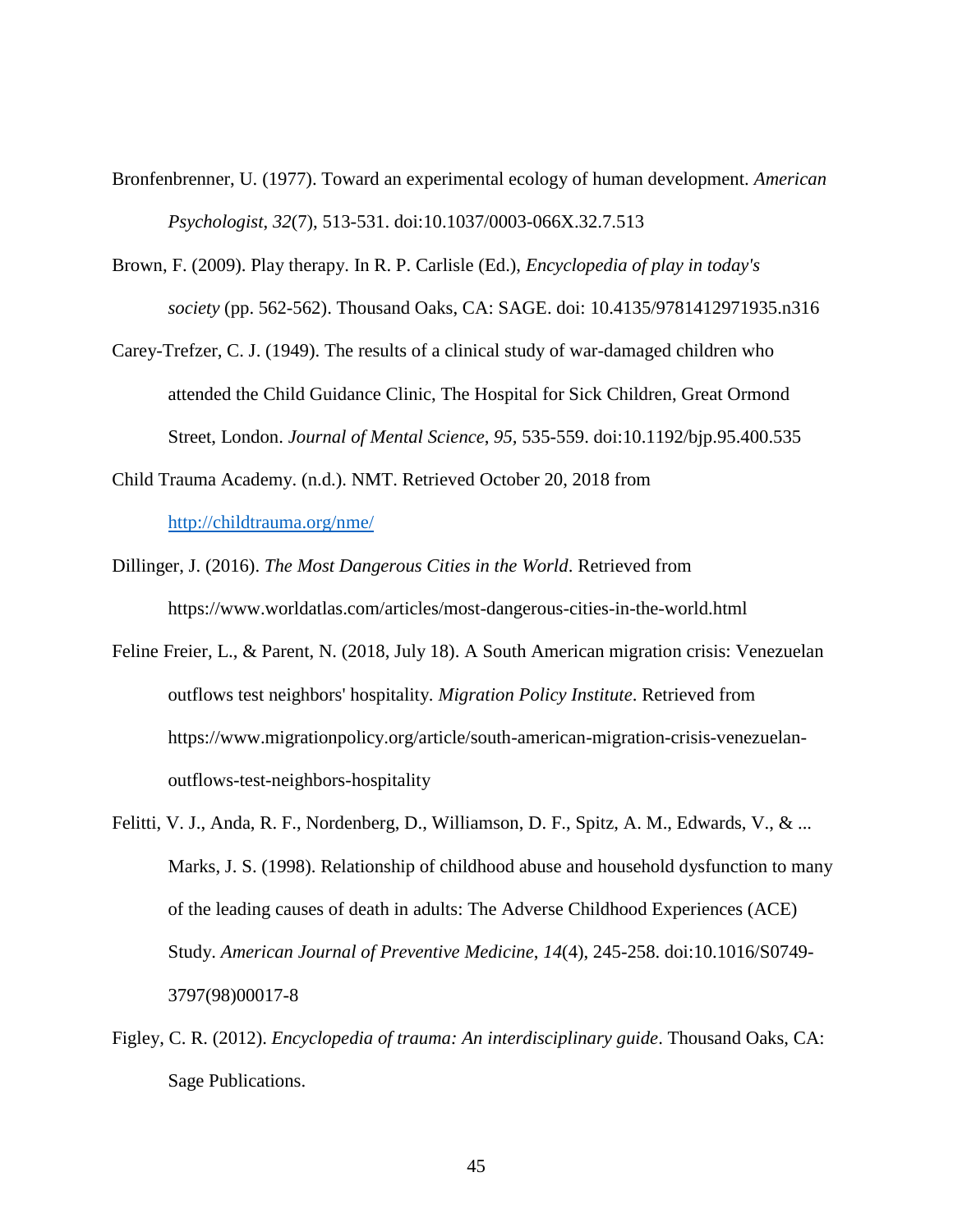- Foa, E. B., Johnson, K. M., Feeny, N. C., & Treadwell, K. R. H. (2001). The Child PTSD Symptom Scale: A preliminary examination of its psychometric properties. *Journal of Clinical Child Psychology*, *30*(3), 376–384. doi:10.1207/S15374424JCCP3003
- Ford, J., Racusin, R., Rogers, K., Ellis, C., Schiffman, J., Ribbe, D., & Edwards, J. (2002). Traumatic Events Screening Inventory for Children (TESI-C) Version 8.4. *National Center for PTSD and Dartmouth Child Psychiatry Research Group.* Dartmouth, VT.
- Giacaman, R., Shannon, H. S., Saab, H., Arya, N., & Boyce, W. (2007). Individual and collective exposure to political violence: Palestinian adolescents coping with conflict. *European Journal of Public Health, 17*(4), 361-8. doi:http://dx.doi.org/10.1093/eurpub/ckl260
- Goodman, R. (2015). A liberatory approach to trauma counseling: Decolonizing our traumainformed practices. In R. Goodman & P. Gorski (Eds.), *Decolonizing "multicultural" counseling through social justice* (pp. 55–72). New York, NY: Springer.
- Hagen, R., & Hjemdal, O. (2012). Cognitive Behavior Therapy. In *Encyclopedia of Human Behavior* (2nd ed., pp. 525-530). Norway: Academic Press. doi:https://doi.org/10.1016/B978-0-12-375000-6.00093-8.
- Holmes, C., Levy, M., Smith, A., Pinne, S., & Neese, P. (2015). A model for creating a supportive trauma-informed culture for children in preschool settings. *Journal of Child and Family Studies, 24*(6), 1650-1659. doi:http://dx.doi.org/10.1007/s10826-014-9968-6
- Karcher, O. P. (2017). Sociopolitical oppression, trauma, and healing: Moving toward a social justice art therapy framework. *Art Therapy: Journal of The American Art Therapy Association*, *34*(3), 123-128.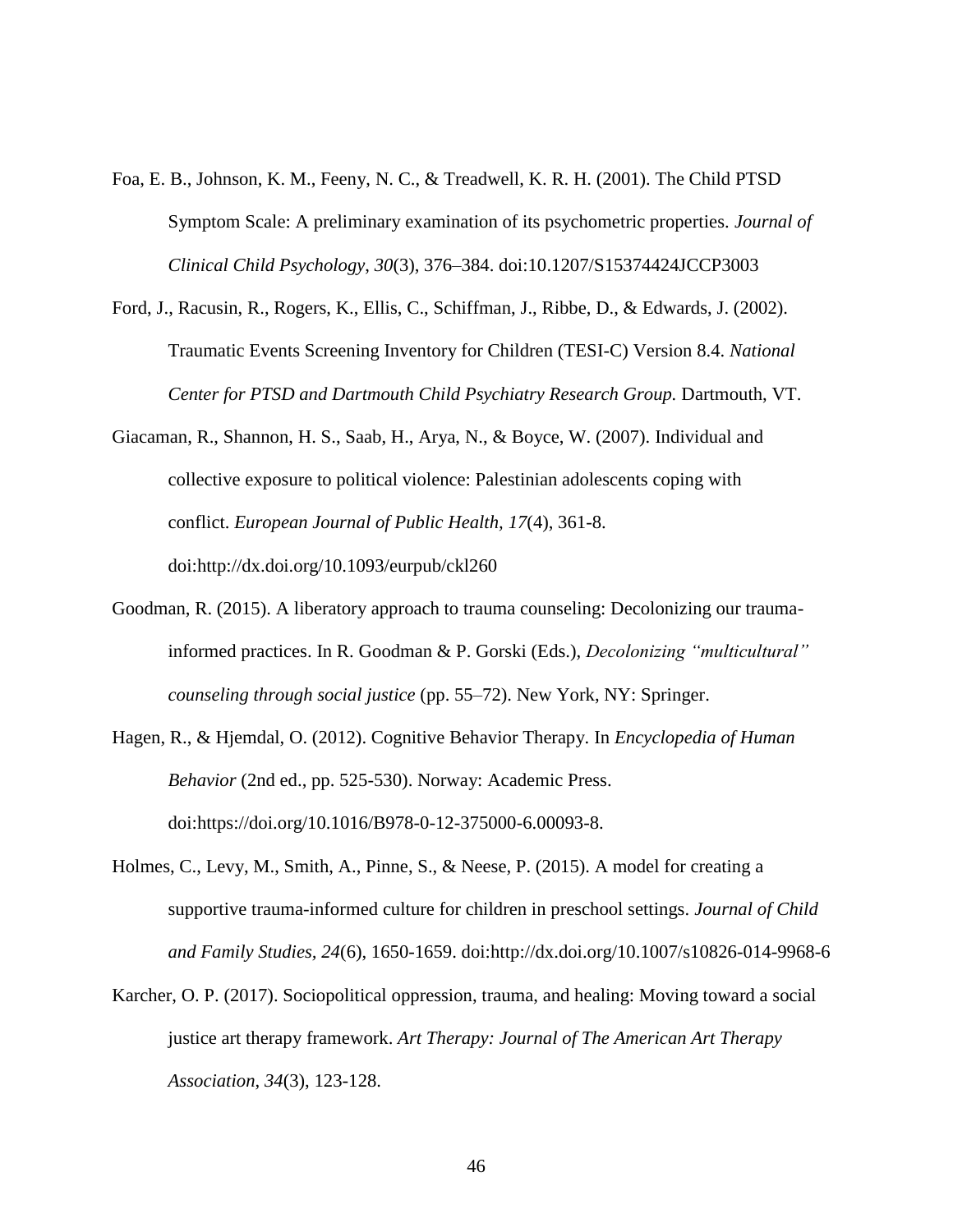- Kassam‐Adams, N. (2006), The Acute Stress Checklist for Children (ASC‐Kids): Development of a child self‐report measure. *Journal of Traumatic Stress, 19*, 129-139. doi[:10.1002/jts.20090](https://doi-org.ezproxy.net.ucf.edu/10.1002/jts.20090)
- Kataoka, S. H., Stein, B. D., Jaycox, L. H., Wong, M., & al, e. (2003). A school-based mental health program for traumatized latino immigrant children. *Journal of the American Academy of Child and Adolescent Psychiatry, 42*(3), 311-318. Retrieved from https://login.ezproxy.net.ucf.edu/login?url=https://search.proquest.com/docview/2126330 70?accountid=10003
- Knell, S. M. (1998). Cognitive-behavioral play therapy. *Journal of Clinical Child Psychology, 27*, 28–33. http://dx.doi.org/10.1207/s15374424 jccp2701\_3

Kohut, M., & Herrera, I. (2017, December 17). As Venezuela collapses, children are dying of hunger. *New York Times*. Retrieved from https://www.nytimes.com/interactive/2017/12/17/world/americas/venezuela-childrenstarving.html

- Machel, G. (1996). The impact of armed conflict on children. *United Nations Department for Policy Coordination and Sustainable Development.* Retrieved from http://www.unicef.org/graca/a51-306\_en.pdf (accessed June 27 2018).
- Maslow, A. H. (1943). A theory of human motivation. *Psychological Review*, *50*(4), 370–396. https://doi-org.ezproxy.net.ucf.edu/10.1037/h0054346
- Mason, D. J., & Cox, K. (2014). Toxic stress in childhood: Why we all should be concerned. *Nursing Outlook*, *62*(6), 382-383. doi:10.1016/j.outlook.2014.09.001.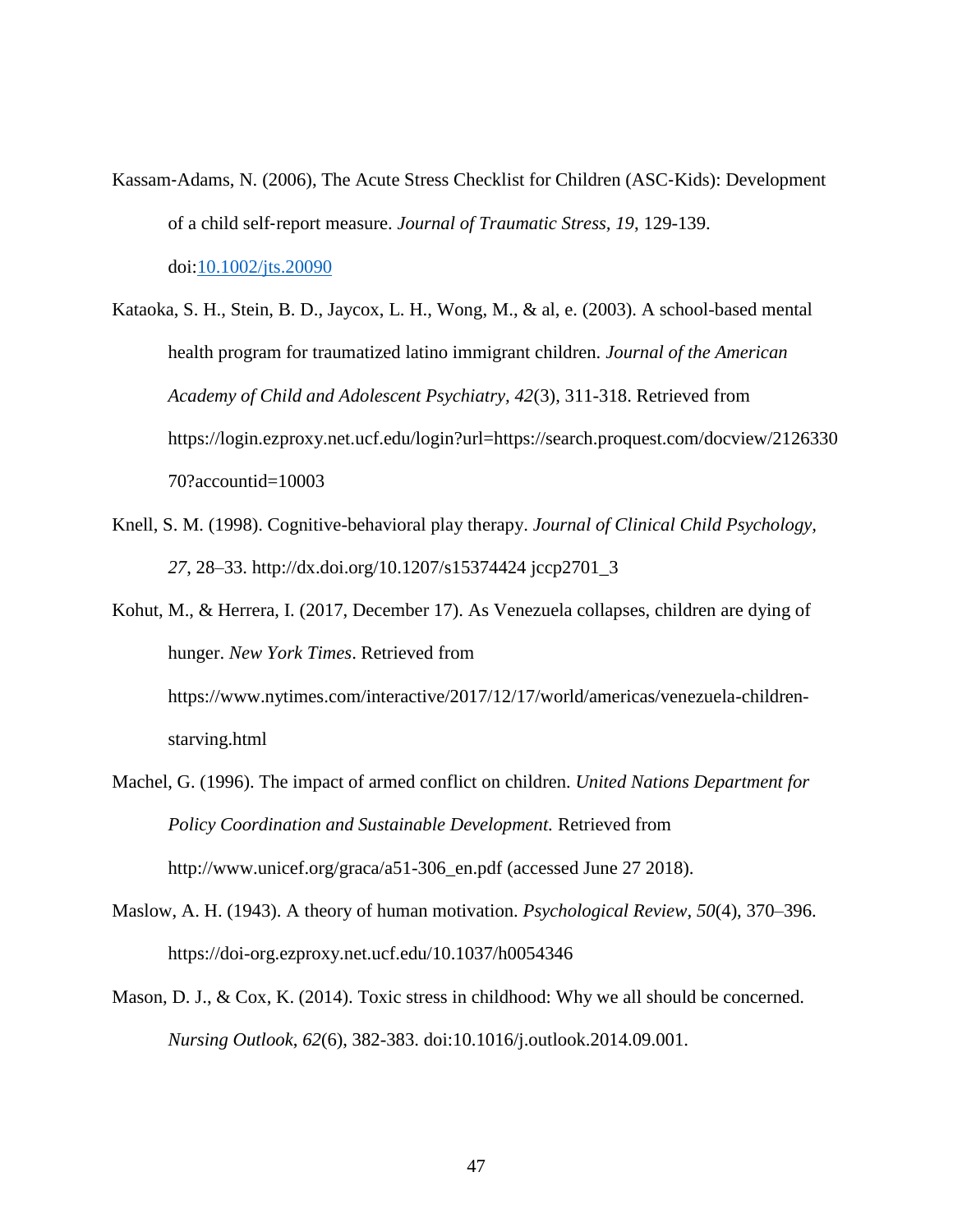- Mullainathan, S., & Shafir, E. (2014). *Scarcity: Why having too little means so much*. New York: Picador, Henry Holt and Company.
- National Child Traumatic Stress Network, Schools Committee. (2017). *Creating, supporting, and sustaining trauma-informed schools: A system framework.* Los Angeles, CA, and Durham, NC: National Center for Child Traumatic Stress.
- National Scientific Council (2014). Excessive stress disrupts the development of brain architecture. *Journal of Children's Services*, *9*(2), 143-153. [https://doi.org/10.1108/JCS-](https://doi.org/10.1108/JCS-01-2014-0006)[01-2014-0006](https://doi.org/10.1108/JCS-01-2014-0006)
- Oseldman (2018). *Trauma Types*. Retrieved from https://www.nctsn.org/what-is-childtrauma/trauma-types
- Osofsky, J. D. (1999). The impact of violence on children. *The Future of Children, 9*(3), 33-49. Retrieved from [https://login.ezproxy.net.ucf.edu/login?url=https://search.proquest.com/docview/2222648](https://login.ezproxy.net.ucf.edu/login?url=https://search.proquest.com/docview/222264897?accountid=10003)

```
97?accountid=10003
```
- Ouzzani, M., Hammady, H., Fedorowicz, Z., & Elmagarmid, A. (2016). [Rayyan —](http://rdcu.be/nzDM) a web and [mobile app for systematic reviews.](http://rdcu.be/nzDM) Systematic Reviews 5:210, doi:10.1186/s13643-016- 0384-4.
- Pariona, A. (2018). *Murder Rate By Country*. Retrieved from https://www.worldatlas.com/articles/murder-rates-by-country.html
- Patterson, L., Stutey, D. M., & Dorsey, B. (2018). Play therapy with African American children exposed to adverse childhood experiences. *International Journal of Play Therapy, 27*(4), 215–226. https://doi.org/10.1037/pla0000080.supp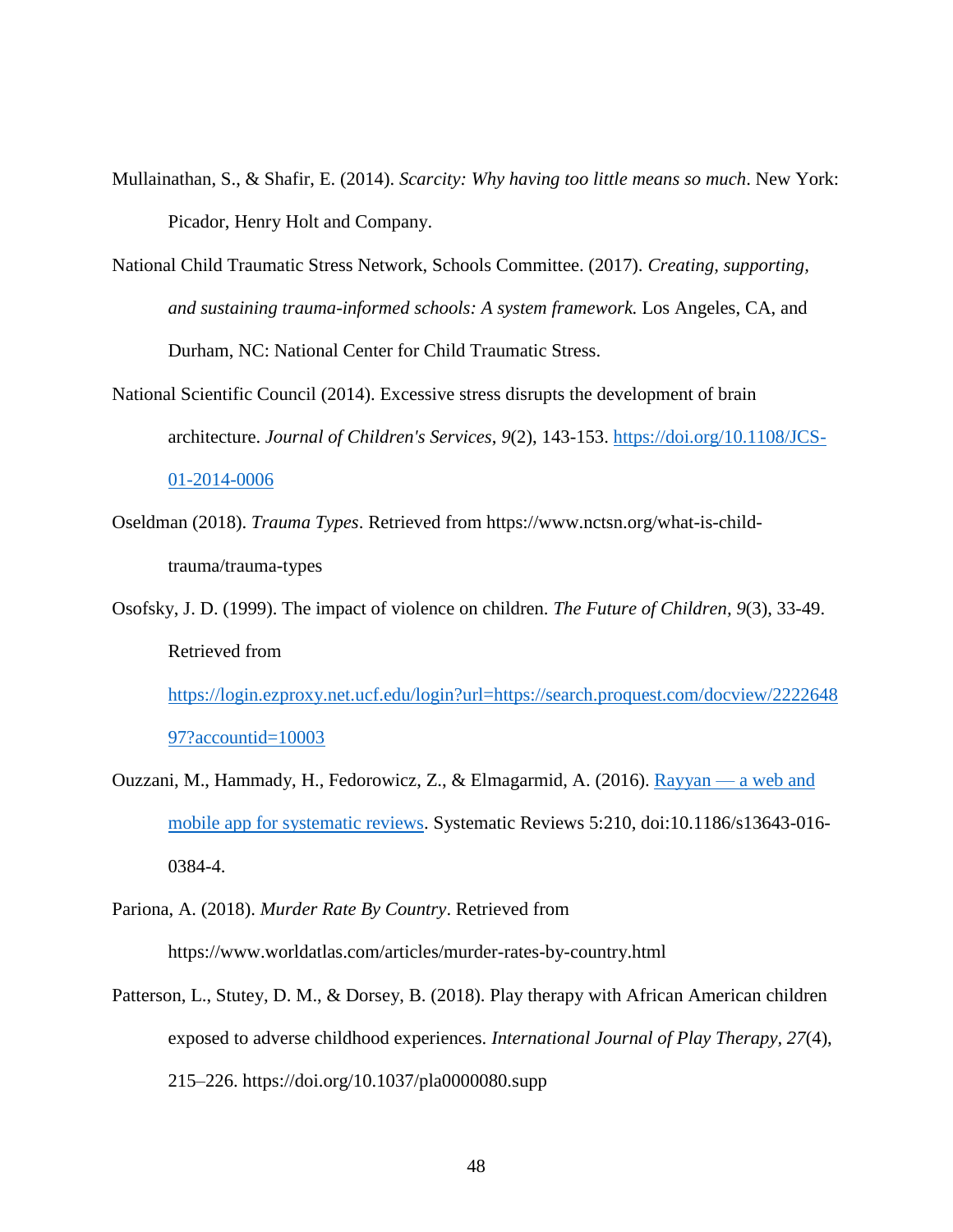- Perry, B. D. (2008). Child maltreatment: The role of abuse and neglect in developmental psychopathology. In *Textbook of Child and Adolescent Psychopathology* (pp. 93-128). Wilet, NY: Wiley.
- Punamäki, R., Diab, S. Y., Isosävi, S., Kuittinen, S., & Qouta, S. R. (2018). Maternal pre- and postnatal mental health and infant development in war conditions: The Gaza Infant Study. *Psychological Trauma: Theory, Research, Practice & Policy*, *10*(2), 144-153. doi:10.1037/tra0000275
- Substance Abuse and Mental Health Services Administration. (2014). *Trauma-informed approach and trauma-specific interventions*. Retrieved from https://www.samhsa.gov/nctic/trauma-interventions
- Southivong, B., Ichikawa, M., Nakahara, S., & Southivong, C. (2013). A cross-sectional community study of post-traumatic stress disorder and social support in Lao People's Democratic Republic. *Bulletin of the World Health Organization*, *91*(10), 765-772. doi:10.2471/BLT.12.115311
- Steele, H., Bate, J., Steele, M., Dube, S. R., Danskin, K., Knafo, H., & ... Murphy, A. (2016). Adverse childhood experiences, poverty, and parenting stress. *Canadian Journal of Behavioural Science / Revue Canadienne Des Sciences Du Comportement*, *48*(1), 32-38. doi:10.1037/cbs0000034
- Steinberg, A. M., Brymer, M., Decker, K., & Pynoos, R. S. (2004). The University of California at Los Angeles Post-Traumatic Stress Disorder Reaction Index. *Current Psychiatry Reports, 6,* 96-100.